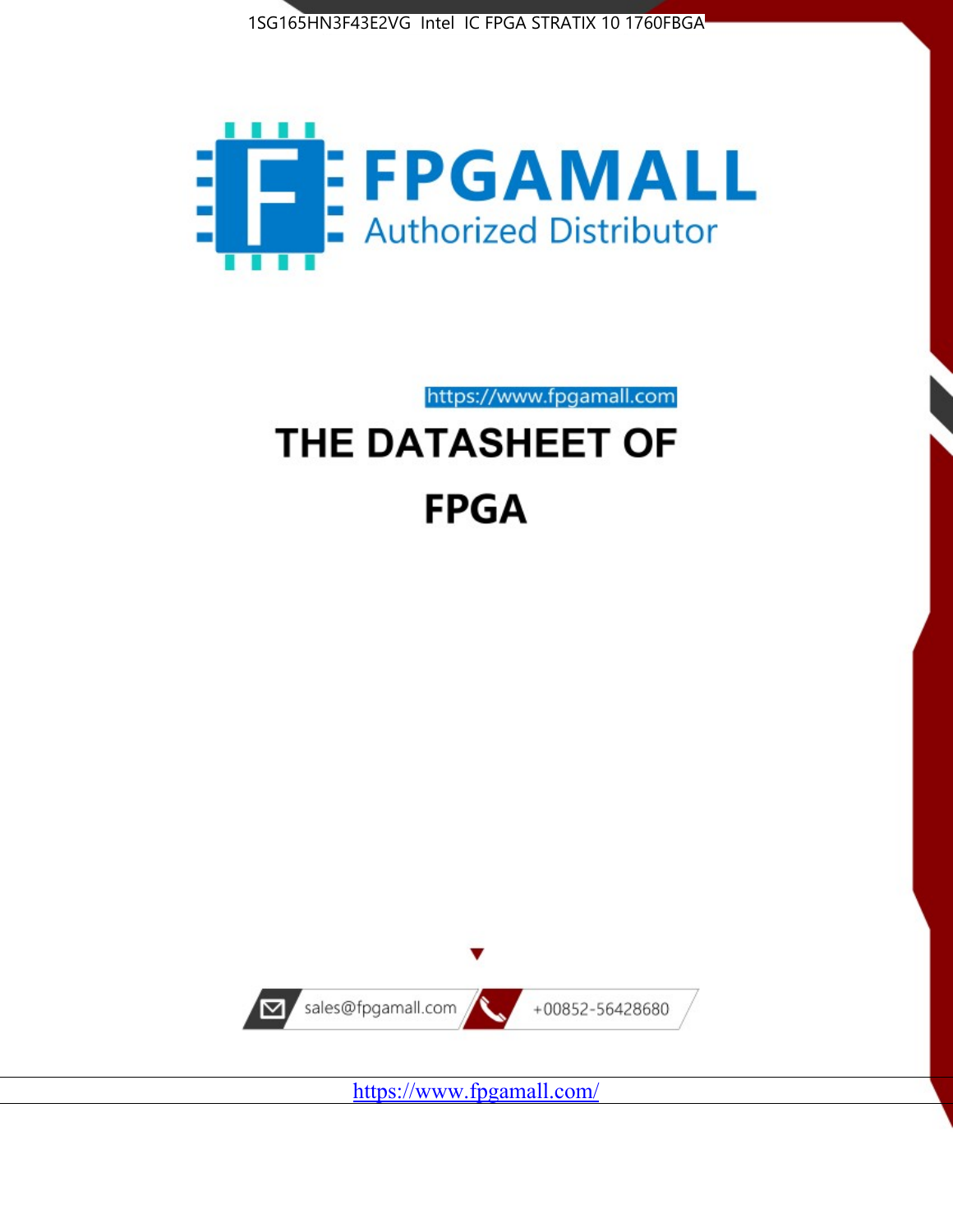1SG165HN3F43E2VG Intel IC FPGA STRATIX 10 1760FBGA



# **Intel® Stratix® 10 GX/SX Device Overview**



**S10-OVERVIEW | 2020.04.30** Latest document on the web: **[PDF](https://www.intel.com/content/dam/www/programmable/us/en/pdfs/literature/hb/stratix-10/s10-overview.pdf)** | **[HTML](https://www.intel.com/content/www/us/en/programmable/documentation/joc1442261161666.html)**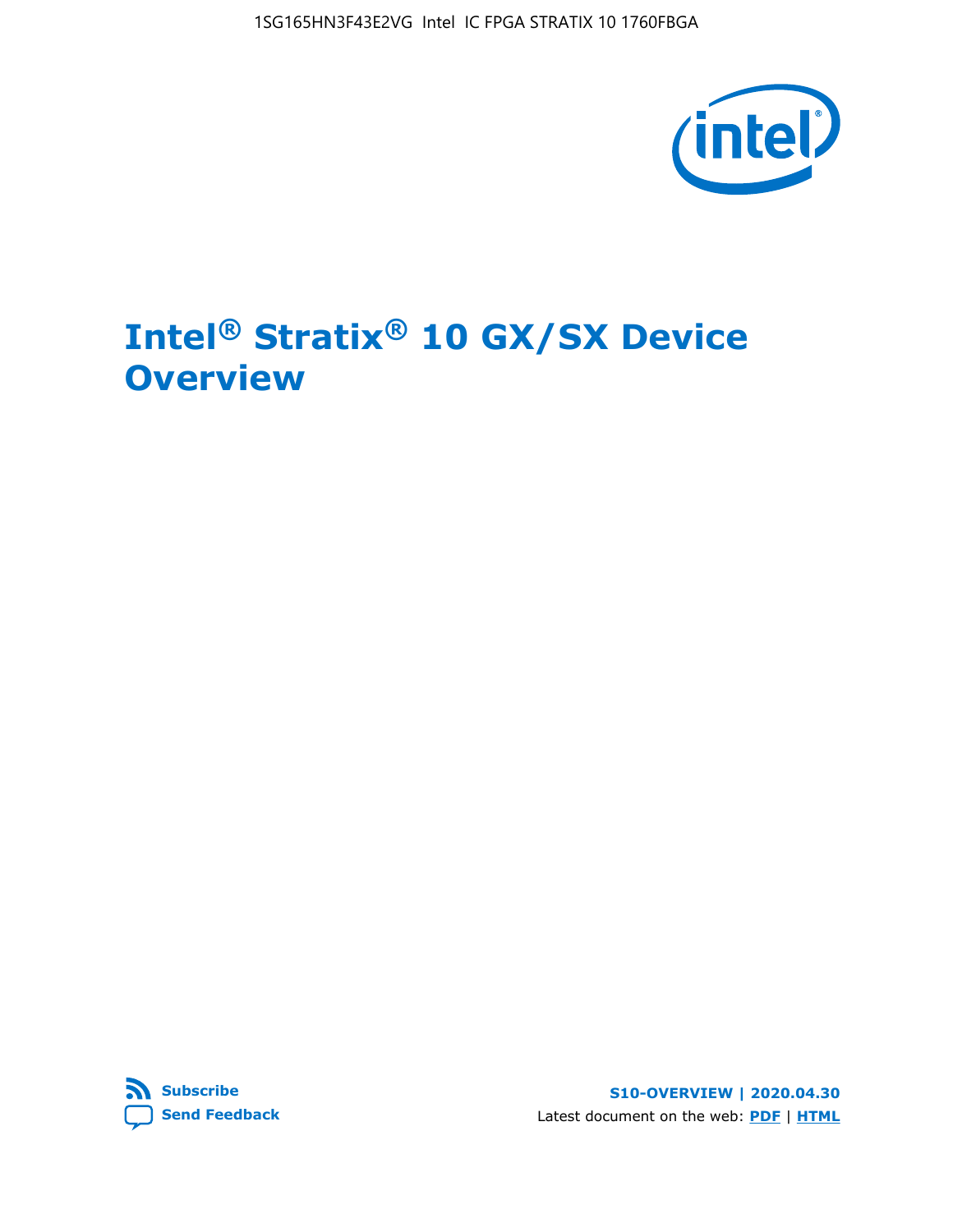

*Contents*

# **Contents**

| 1.26. Document Revision History for the Intel Stratix 10 GX/SX Device Overview36 |  |
|----------------------------------------------------------------------------------|--|

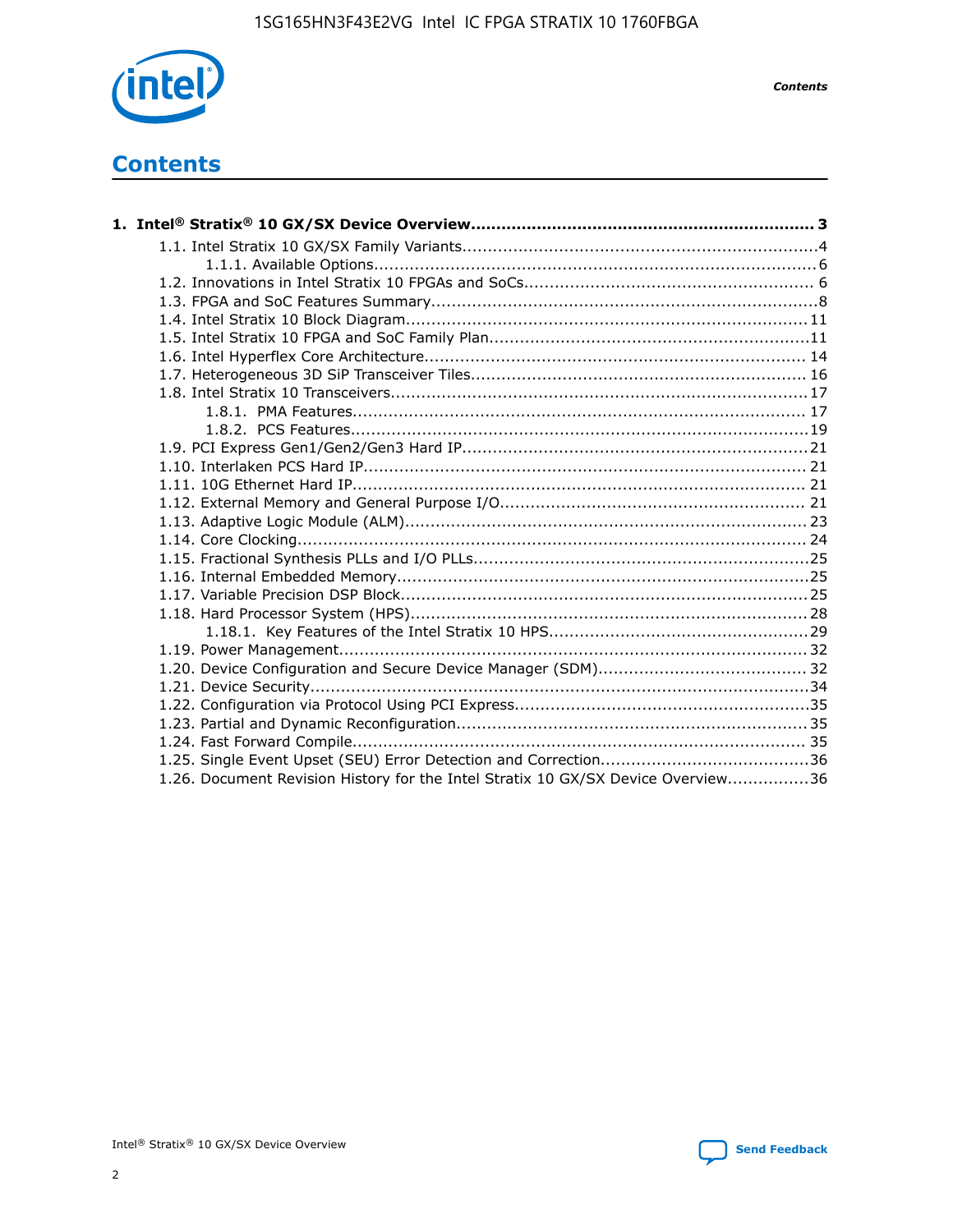**S10-OVERVIEW | 2020.04.30**

**[Send Feedback](mailto:FPGAtechdocfeedback@intel.com?subject=Feedback%20on%20Intel%20Stratix%2010%20GX/SX%20Device%20Overview%20(S10-OVERVIEW%202020.04.30)&body=We%20appreciate%20your%20feedback.%20In%20your%20comments,%20also%20specify%20the%20page%20number%20or%20paragraph.%20Thank%20you.)**



# **1. Intel® Stratix® 10 GX/SX Device Overview**

Intel's 14 nm Intel® Stratix® 10 GX FPGAs and SX SoCs deliver 2X the core performance and up to 70% lower power over previous generation high-performance FPGAs.

Featuring several groundbreaking innovations, including the all new Intel Hyperflex™ core architecture, this device family enables you to meet the demand for everincreasing bandwidth and processing performance in your most advanced applications, while meeting your power budget.

With an embedded hard processor system (HPS) based on a quad-core 64 bit Arm\* Cortex\*-A53, the Intel Stratix 10 SoC devices deliver power efficient, application-class processing and allow designers to extend hardware virtualization into the FPGA fabric. Intel Stratix 10 SoC devices demonstrate Intel's commitment to high-performance SoCs and extend Intel's leadership in programmable devices featuring an Arm-based processor system.

Important innovations in Intel Stratix 10 FPGAs and SoCs include:

- All new Intel Hyperflex core architecture delivering 2X the core performance compared to previous generation high-performance FPGAs
- Intel 14 nm tri-gate (FinFET) technology
- Heterogeneous 3D System-in-Package (SiP) technology
- Core fabric with up to 10.2 million logic elements (LEs)
- Up to 96 full duplex transceiver channels on heterogeneous 3D SiP transceiver tiles
- Transceiver data rates up to 28.3 Gbps chip-to-chip/module and backplane performance
- M20K (20 Kb) internal SRAM memory blocks
- Fractional synthesis and ultra-low jitter LC tank based transmit phase locked loops (PLLs)
- Hard PCI Express<sup>®</sup> Gen3 x16 intellectual property (IP) blocks
- Hard 10GBASE-KR/40GBASE-KR4 Forward Error Correction (FEC) in every transceiver channel
- Hard memory controllers and PHY supporting DDR4 rates up to 2666 Mbps per pin
- Hard fixed-point and IEEE 754 compliant hard floating-point variable precision digital signal processing (DSP) blocks with up to 10 TFLOP compute performance with a power efficiency of 80 GFLOP per Watt
- Quad-core 64 bit Arm Cortex-A53 embedded processor running up to 1.5 GHz in SoC family variants
- Programmable clock tree synthesis for flexible, low power, low skew clock trees

Intel Corporation. All rights reserved. Agilex, Altera, Arria, Cyclone, Enpirion, Intel, the Intel logo, MAX, Nios, Quartus and Stratix words and logos are trademarks of Intel Corporation or its subsidiaries in the U.S. and/or other countries. Intel warrants performance of its FPGA and semiconductor products to current specifications in accordance with Intel's standard warranty, but reserves the right to make changes to any products and services at any time without notice. Intel assumes no responsibility or liability arising out of the application or use of any information, product, or service described herein except as expressly agreed to in writing by Intel. Intel customers are advised to obtain the latest version of device specifications before relying on any published information and before placing orders for products or services. \*Other names and brands may be claimed as the property of others.

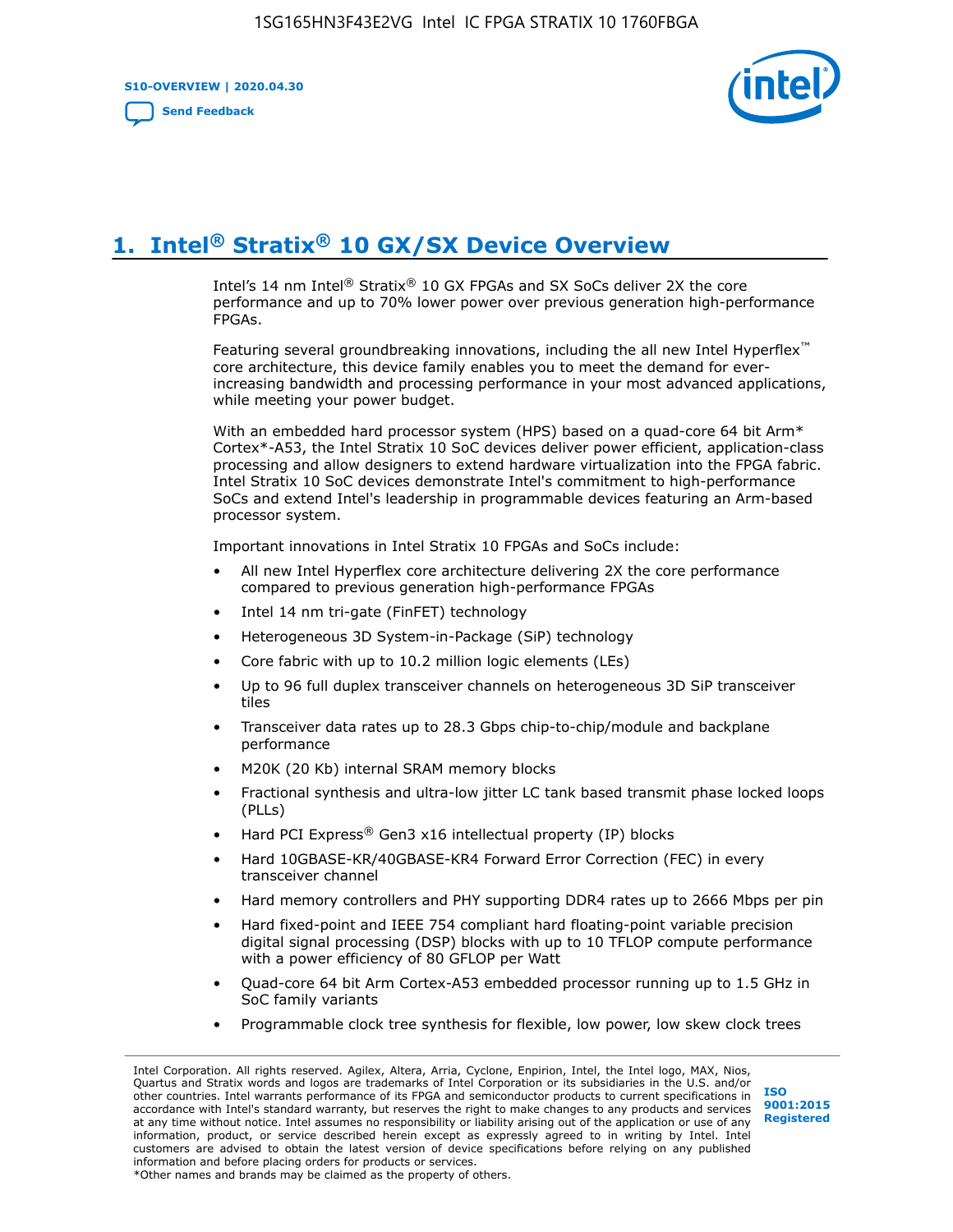

- Dedicated secure device manager (SDM) for:
	- Enhanced device configuration and security
	- AES-256, SHA-256/384 and ECDSA-256/384 encrypt/decrypt accelerators and authentication
	- Multi-factor authentication
	- Physically Unclonable Function (PUF) service and software programmable device configuration capability
- Comprehensive set of advanced power saving features delivering up to 70% lower power compared to previous generation high-performance FPGAs
- Non-destructive register state readback and writeback, to support ASIC prototyping and other applications

With these capabilities, Intel Stratix 10 FPGAs and SoCs are ideally suited for the most demanding applications in diverse markets such as:

- **Compute and Storage**—for custom servers, cloud computing and datacenter acceleration
- **Networking**—for Terabit, 400G and multi-100G bridging, aggregation, packet processing and traffic management
- **Optical Transport Networks**—for OTU4, 2xOTU4, 4xOTU4
- **Broadcast**—for high-end studio distribution, head end encoding/decoding, edge quadrature amplitude modulation (QAM)
- **Military**—for radar, electronic warfare, and secure communications
- **Medical**—for diagnostic scanners and diagnostic imaging
- **Test and Measurement**—for protocol and application testers
- **Wireless**—for next-generation 5G networks
- **ASIC Prototyping**—for designs that require the largest FPGA fabric with the highest I/O count

## **1.1. Intel Stratix 10 GX/SX Family Variants**

Intel Stratix 10 devices are available in FPGA (GX) and SoC (SX) variants.

- **Intel Stratix 10 GX** devices deliver up to 1 GHz core fabric performance and contain up to 10.2 million LEs in the fabric. They also feature up to 96 general purpose transceivers on separate transceiver tiles, and 2666 Mbps DDR4 external memory interface performance. The transceivers are capable of up to 28.3 Gbps short reach and across the backplane. These devices are optimized for FPGA applications that require the highest transceiver bandwidth and core fabric performance, with the power efficiency of Intel's 14 nm tri-gate process technology.
- **Intel Stratix 10 SX** devices have a feature set that is identical to Intel Stratix 10 GX devices, with the addition of an embedded quad-core 64 bit Arm Cortex A53 hard processor system.

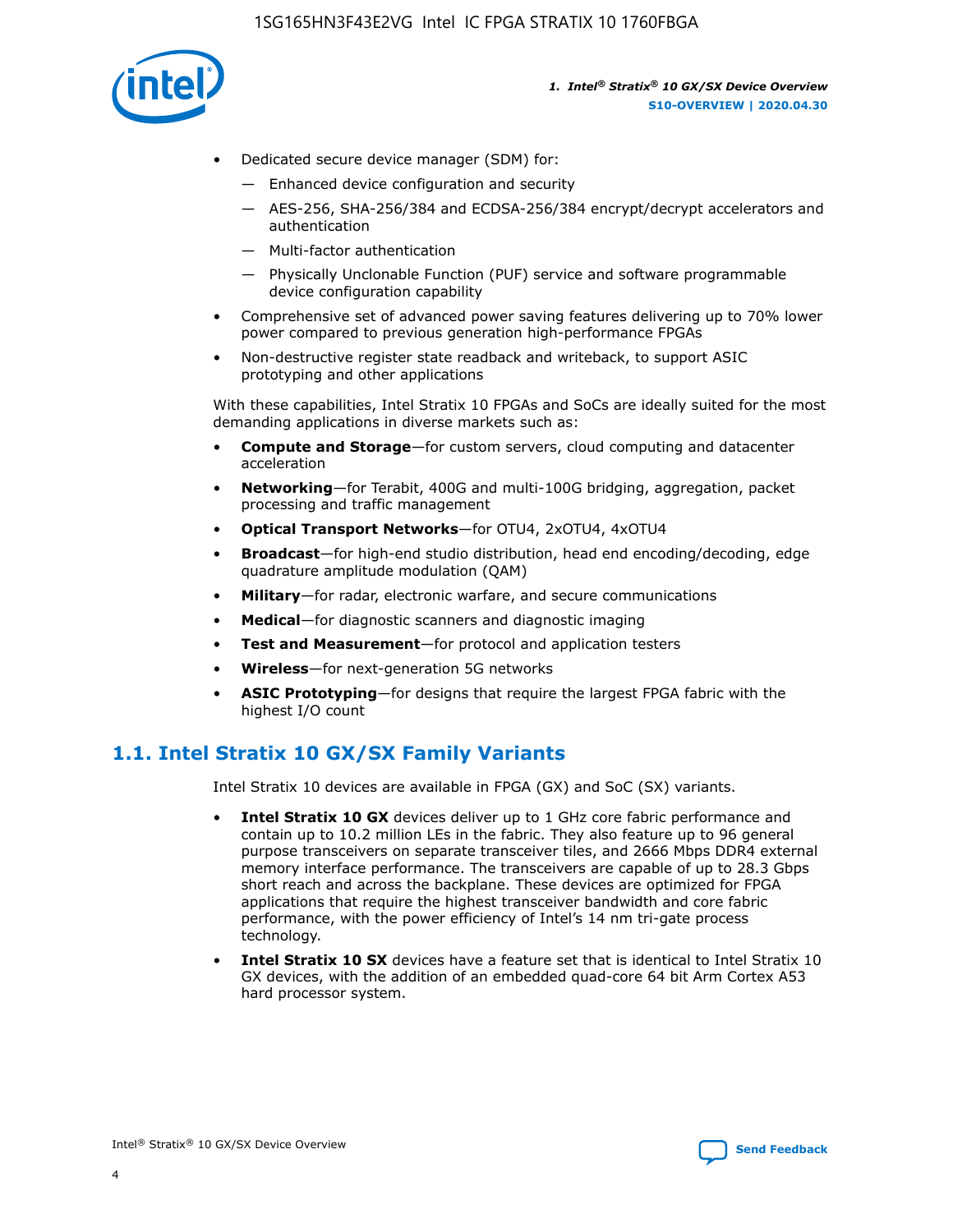

Common to all Intel Stratix 10 family variants is a high-performance fabric based on the new Intel Hyperflex core architecture that includes additional Hyper-Registers throughout the interconnect routing and at the inputs of all functional blocks. The core fabric also contains an enhanced logic array utilizing Intel's adaptive logic module (ALM) and a rich set of high performance building blocks including:

- M20K (20 Kb) embedded memory blocks
- Variable precision DSP blocks with hard IEEE 754 compliant floating-point units
- Fractional synthesis and integer PLLs
- Hard memory controllers and PHY for external memory interfaces
- General purpose IO cells

To clock these building blocks, Intel Stratix 10 devices use programmable clock tree synthesis, which uses dedicated clock tree routing to synthesize only those branches of the clock trees required for the application. All devices support in-system, finegrained partial reconfiguration of the logic array, allowing logic to be added and subtracted from the system while it is operating.

All family variants also contain high speed serial transceivers, containing both the physical medium attachment (PMA) and the physical coding sublayer (PCS), which can be used to implement a variety of industry standard and proprietary protocols. In addition to the hard PCS, Intel Stratix 10 devices contain multiple instantiations of PCI Express hard IP that supports Gen1/Gen2/Gen3 rates in x1/x2/x4/x8/x16 lane configurations, and hard 10GBASE-KR/40GBASE-KR4 FEC for every transceiver. The hard PCS, FEC, and PCI Express IP free up valuable core logic resources, save power, and increase your productivity.

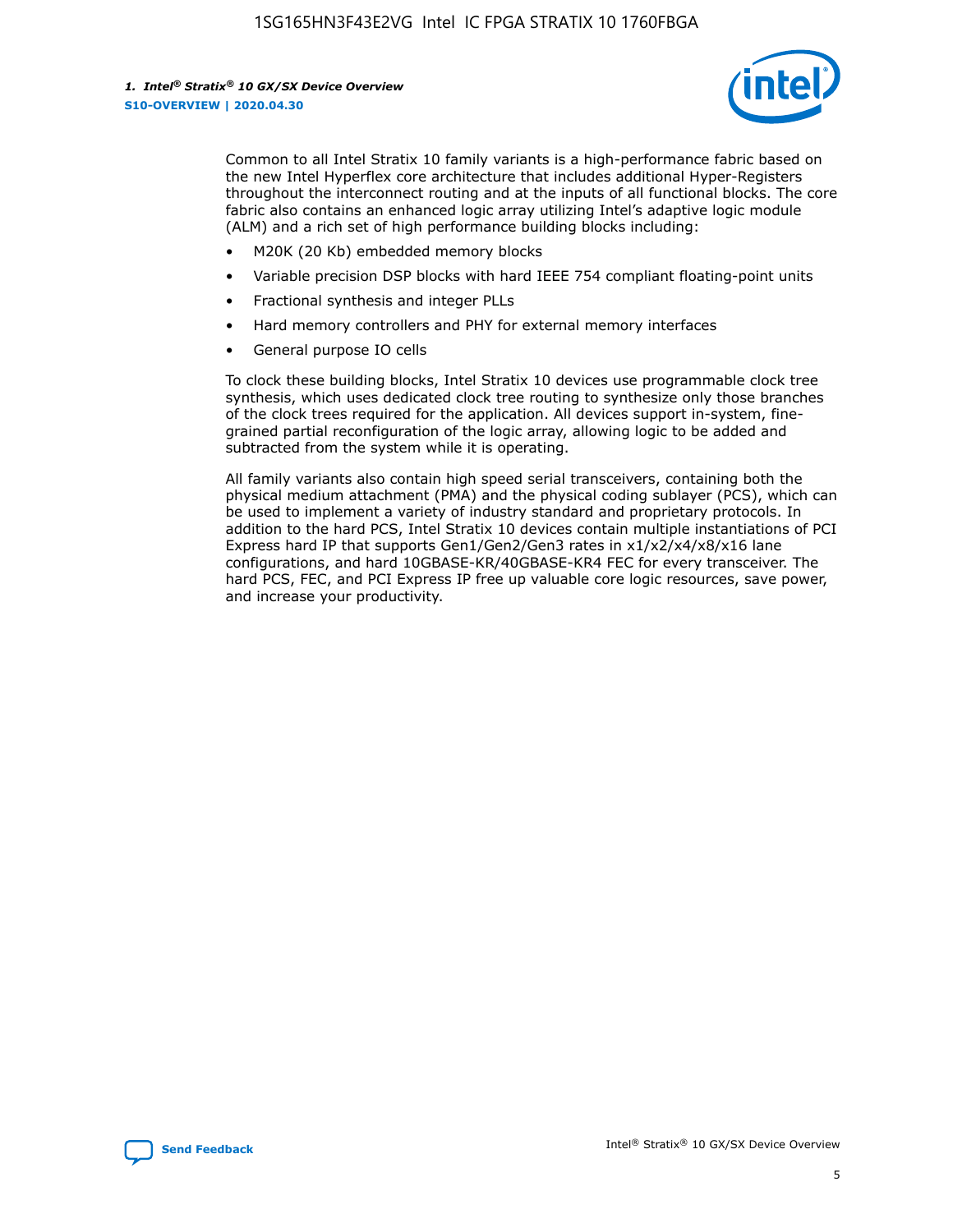

## **1.1.1. Available Options**

## **Figure 1. Sample Ordering Code and Available Options for Intel Stratix 10 Devices**



3. Contact My Intel support to order AS suffix devices.

#### **Related Information**

[My Intel Support](https://www.intel.com/content/www/us/en/programmable/my-intel/mal-home.html)

## **1.2. Innovations in Intel Stratix 10 FPGAs and SoCs**

Intel Stratix 10 FPGAs and SoCs deliver many significant improvements over the previous generation high-performance Stratix V FPGAs.

#### **Table 1. Key Features of Intel Stratix 10 Devices Compared to Stratix V Devices**

| <b>Feature</b>            | <b>Stratix V FPGAs</b>                                           | <b>Intel Stratix 10 FPGAs and SoCs</b>                                        |  |
|---------------------------|------------------------------------------------------------------|-------------------------------------------------------------------------------|--|
| <b>Process technology</b> | 28 nm TSMC (planar<br>transistor)                                | 14 nm Intel tri-gate (FinFET)                                                 |  |
| Hard processor core       | None                                                             | Quad-core 64 bit Arm Cortex-A53<br>(SoC only)                                 |  |
| Core architecture         | Conventional core architecture<br>with conventional interconnect | Intel Hyperflex core architecture with<br>Hyper-Registers in the interconnect |  |
|                           |                                                                  | continued                                                                     |  |

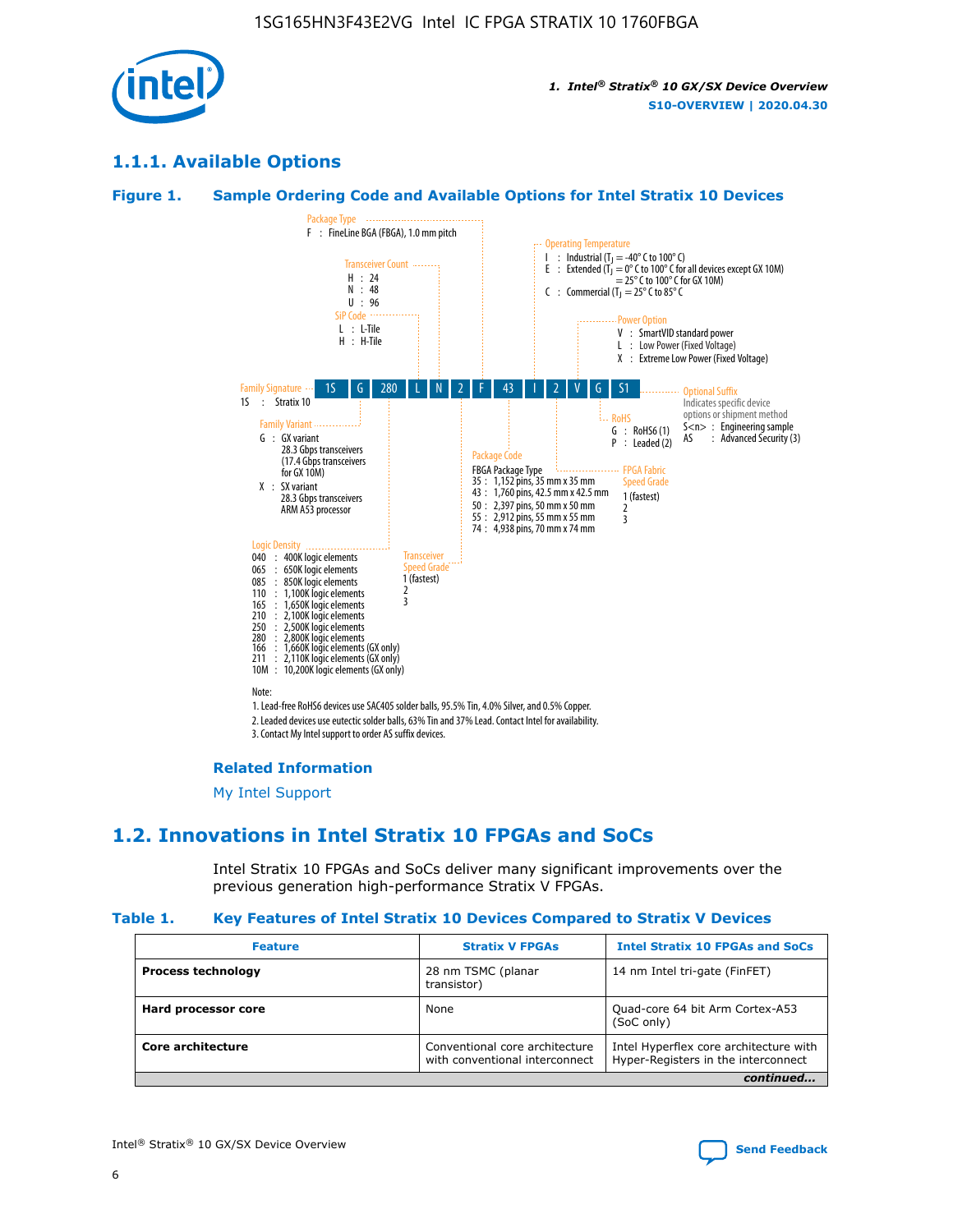

| <b>Feature</b>                                   | <b>Stratix V FPGAs</b>                                                              | <b>Intel Stratix 10 FPGAs and SoCs</b>                                                                                                       |
|--------------------------------------------------|-------------------------------------------------------------------------------------|----------------------------------------------------------------------------------------------------------------------------------------------|
| Core performance                                 | 500 MHz                                                                             | 1 GHz                                                                                                                                        |
| <b>Power dissipation</b>                         | 1x                                                                                  | As low as $0.3x$                                                                                                                             |
| Logic density                                    | 952 KLE                                                                             | 10,200 KLE                                                                                                                                   |
| <b>Embedded memory (M20K)</b>                    | 52 Mbits                                                                            | 253 Mbits                                                                                                                                    |
| 18x19 multipliers                                | 3,926                                                                               | 11,520                                                                                                                                       |
|                                                  | Note: Multiplier is 18x18 in<br>Stratix V devices.                                  | Note: Multiplier is 18x19 in Intel<br>Stratix 10 devices.                                                                                    |
| <b>Floating point DSP capability</b>             | Up to 1 TFLOP, requires soft<br>floating point adder and<br>multiplier              | Up to 10 TFLOP, hard IEEE 754<br>compliant single precision floating<br>point adder and multiplier                                           |
| <b>Maximum transceivers</b>                      | 66                                                                                  | 96                                                                                                                                           |
| Maximum transceiver data rate (chip-to-<br>chip) | 28.05 Gbps                                                                          | 26.6 Gbps L-Tile<br>28.3 Gbps H-Tile                                                                                                         |
| Maximum transceiver data rate (backplane)        | 12.5 Gbps                                                                           | 12.5 Gbps L-Tile<br>28.3 Gbps H-Tile                                                                                                         |
| Hard memory controller                           | None                                                                                | DDR4 @ 1333 MHz/2666 Mbps<br>DDR3 @ 1067 MHz/2133 Mbps                                                                                       |
| <b>Hard protocol IP</b>                          | PCIe* Gen3 x8 (up to 4<br>instances)                                                | PCIe Gen3 x16 (up to 4 instances)<br>SR-IOV (4 physical functions / 2k<br>virtual functions) on H-Tile devices<br>10GBASE-KR/40GBASE-KR4 FEC |
| <b>Core clocking and PLLs</b>                    | Global, quadrant and regional<br>clocks supported by fractional-<br>synthesis fPLLs | Programmable clock tree synthesis<br>supported by fractional synthesis<br>fPLLs and integer IO PLLs                                          |
| Register state readback and writeback            | Not available                                                                       | Non-destructive register state<br>readback and writeback for ASIC<br>prototyping and other applications                                      |

These innovations result in the following improvements:

- **Improved Core Logic Performance**: The Intel Hyperflex core architecture combined with 14 nm Intel tri-gate technology allows Intel Stratix 10 devices to achieve 2X the core performance compared to the previous generation
- **Lower Power**: Intel Stratix 10 devices use up to 70% lower power compared to the previous generation, enabled by 14 nm Intel tri-gate technology, the Intel Hyperflex core architecture, and optional power saving features built into the architecture
- **Higher Density**: Intel Stratix 10 devices offer three times the level of integration, with up to 10.2 million logic elements (LEs), over 253 Mbits of embedded memory blocks (M20K), and 11,520 18x19 multipliers
- **Embedded Processing**: Intel Stratix 10 SoCs feature a Quad-Core 64 bit Arm Cortex-A53 processor optimized for power efficiency and software compatible with previous generation Arria® and Cyclone® SoC devices
- **Improved Transceiver Performance**: With up to 96 transceiver channels implemented in heterogeneous 3D SiP transceiver tiles, Intel Stratix 10 GX and SX devices support data rates up to 28.3 Gbps chip-to-chip and 28.3 Gbps across the backplane with signal conditioning circuits capable of equalizing over 30 dB of system loss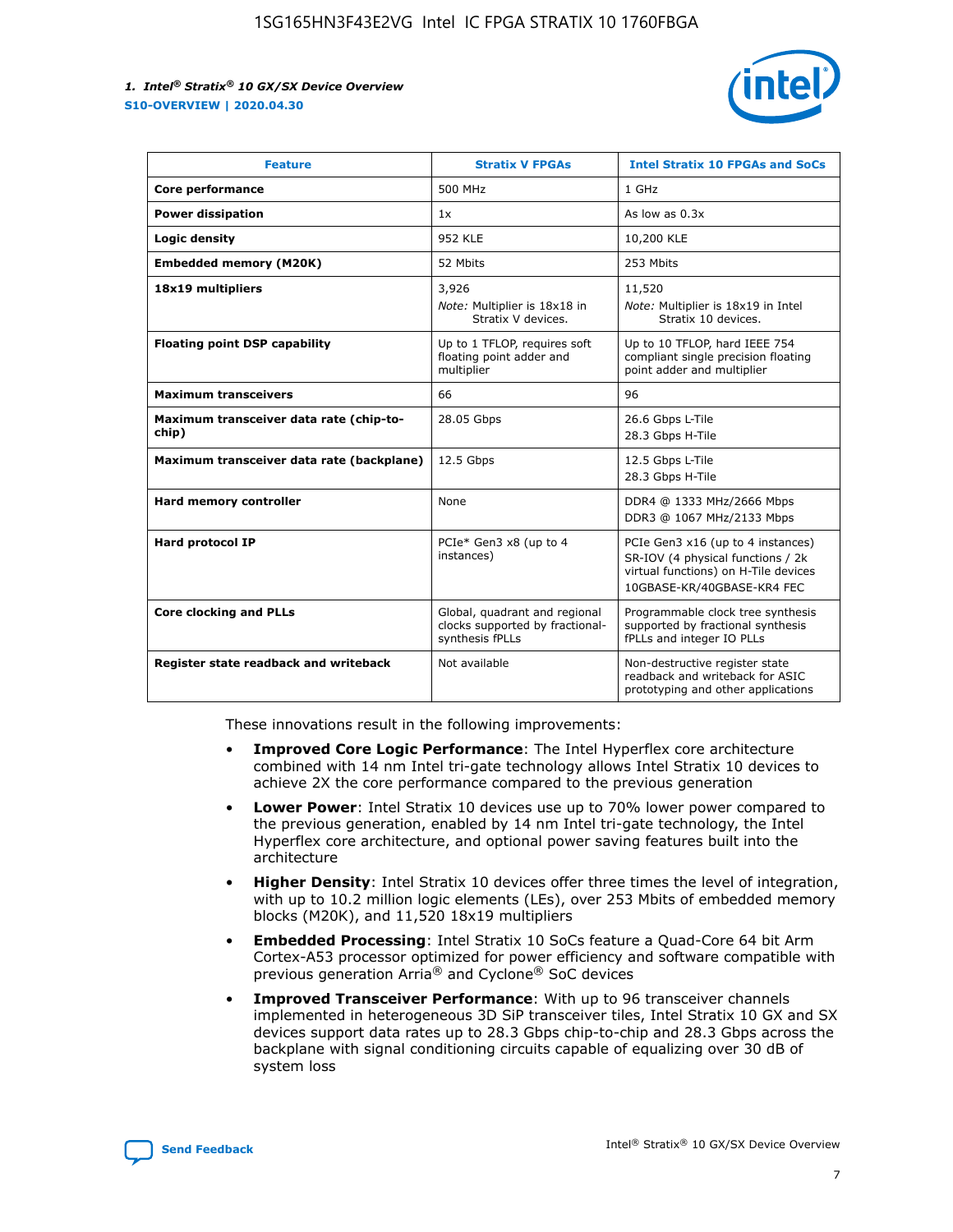

- **Improved DSP Performance**: The variable precision DSP block in Intel Stratix 10 devices features hard fixed and floating point capability, with up to 10 TFLOP IEEE754 single-precision floating point performance
- **Additional Hard IP**: Intel Stratix 10 devices include many more hard IP blocks than previous generation devices, with a hard memory controller included in each bank of 48 general purpose IOs, a hard PCIe Gen3 x16 full protocol stack in each transceiver tile, and a hard 10GBASE-KR/40GBASE-KR4 FEC in every transceiver channel
- **Enhanced Core Clocking**: Intel Stratix 10 devices feature programmable clock tree synthesis; clock trees are only synthesized where needed, increasing the flexibility and reducing the power dissipation of the clocking solution
- **Additional Core PLLs**: The core fabric in Intel Stratix 10 devices is supported by both integer IO PLLs and fractional synthesis fPLLs, resulting in a greater total number of PLLs available than the previous generation

## **1.3. FPGA and SoC Features Summary**

## **Table 2. Intel Stratix 10 FPGA and SoC Common Device Features**

| Technology<br>14 nm Intel tri-gate (FinFET) process technology<br>٠<br>SmartVID controlled core voltage, standard power devices<br>0.85-V fixed core voltage, low static power devices available<br>Up to 96 total transceivers available<br>Low power serial<br>٠<br>transceivers<br>Continuous operating range of 1 Gbps to 28.3 Gbps for Intel Stratix 10 GX/SX devices<br>Backplane support up to 28.3 Gbps for Intel Stratix 10 GX/SX devices<br>$\bullet$<br>Extended range down to 125 Mbps with oversampling<br>$\bullet$<br>• ATX transmit PLLs with user-configurable fractional synthesis capability<br>XFP, SFP+, QSFP/QSFP28, CFP/CFP2/CFP4 optical module support<br>• Adaptive linear and decision feedback equalization<br>Transmit pre-emphasis and de-emphasis<br>Dynamic partial reconfiguration of individual transceiver channels<br>$\bullet$<br>On-chip instrumentation (Eye Viewer non-intrusive data eye monitoring)<br>General purpose I/Os<br>Up to 2,304 total GPIO available<br>$\bullet$<br>1.6 Gbps LVDS-every pair can be configured as an input or output<br>1333 MHz/2666 Mbps DDR4 external memory interface<br>1067 MHz/2133 Mbps DDR3 external memory interface<br>• 1.2 V to 3.3 $V^{(1)}$ single-ended LVCMOS/LVTTL interfacing<br>• On-chip termination (OCT)<br>Embedded hard IP<br>PCIe Gen1/Gen2/Gen3 complete protocol stack, x1/x2/x4/x8/x16 end point and root<br>$\bullet$<br>port<br>DDR4/DDR3 hard memory controller (RLDRAM3/QDR II+/QDR IV using soft memory<br>controller)<br>Multiple hard IP instantiations in each device<br>• Single Root I/O Virtualization (SR-IOV)<br>Transceiver hard IP<br>10GBASE-KR/40GBASE-KR4 Forward Error Correction (FEC)<br>$\bullet$<br>10G Ethernet PCS<br>$\bullet$ | <b>Feature</b> | <b>Description</b> |
|-------------------------------------------------------------------------------------------------------------------------------------------------------------------------------------------------------------------------------------------------------------------------------------------------------------------------------------------------------------------------------------------------------------------------------------------------------------------------------------------------------------------------------------------------------------------------------------------------------------------------------------------------------------------------------------------------------------------------------------------------------------------------------------------------------------------------------------------------------------------------------------------------------------------------------------------------------------------------------------------------------------------------------------------------------------------------------------------------------------------------------------------------------------------------------------------------------------------------------------------------------------------------------------------------------------------------------------------------------------------------------------------------------------------------------------------------------------------------------------------------------------------------------------------------------------------------------------------------------------------------------------------------------------------------------------------------------------------------------------------------------------|----------------|--------------------|
|                                                                                                                                                                                                                                                                                                                                                                                                                                                                                                                                                                                                                                                                                                                                                                                                                                                                                                                                                                                                                                                                                                                                                                                                                                                                                                                                                                                                                                                                                                                                                                                                                                                                                                                                                             |                |                    |
|                                                                                                                                                                                                                                                                                                                                                                                                                                                                                                                                                                                                                                                                                                                                                                                                                                                                                                                                                                                                                                                                                                                                                                                                                                                                                                                                                                                                                                                                                                                                                                                                                                                                                                                                                             |                |                    |
|                                                                                                                                                                                                                                                                                                                                                                                                                                                                                                                                                                                                                                                                                                                                                                                                                                                                                                                                                                                                                                                                                                                                                                                                                                                                                                                                                                                                                                                                                                                                                                                                                                                                                                                                                             |                |                    |
|                                                                                                                                                                                                                                                                                                                                                                                                                                                                                                                                                                                                                                                                                                                                                                                                                                                                                                                                                                                                                                                                                                                                                                                                                                                                                                                                                                                                                                                                                                                                                                                                                                                                                                                                                             |                |                    |
| PCI Express PIPE interface<br>continued                                                                                                                                                                                                                                                                                                                                                                                                                                                                                                                                                                                                                                                                                                                                                                                                                                                                                                                                                                                                                                                                                                                                                                                                                                                                                                                                                                                                                                                                                                                                                                                                                                                                                                                     |                |                    |

<sup>(1)</sup> Available in some configurations only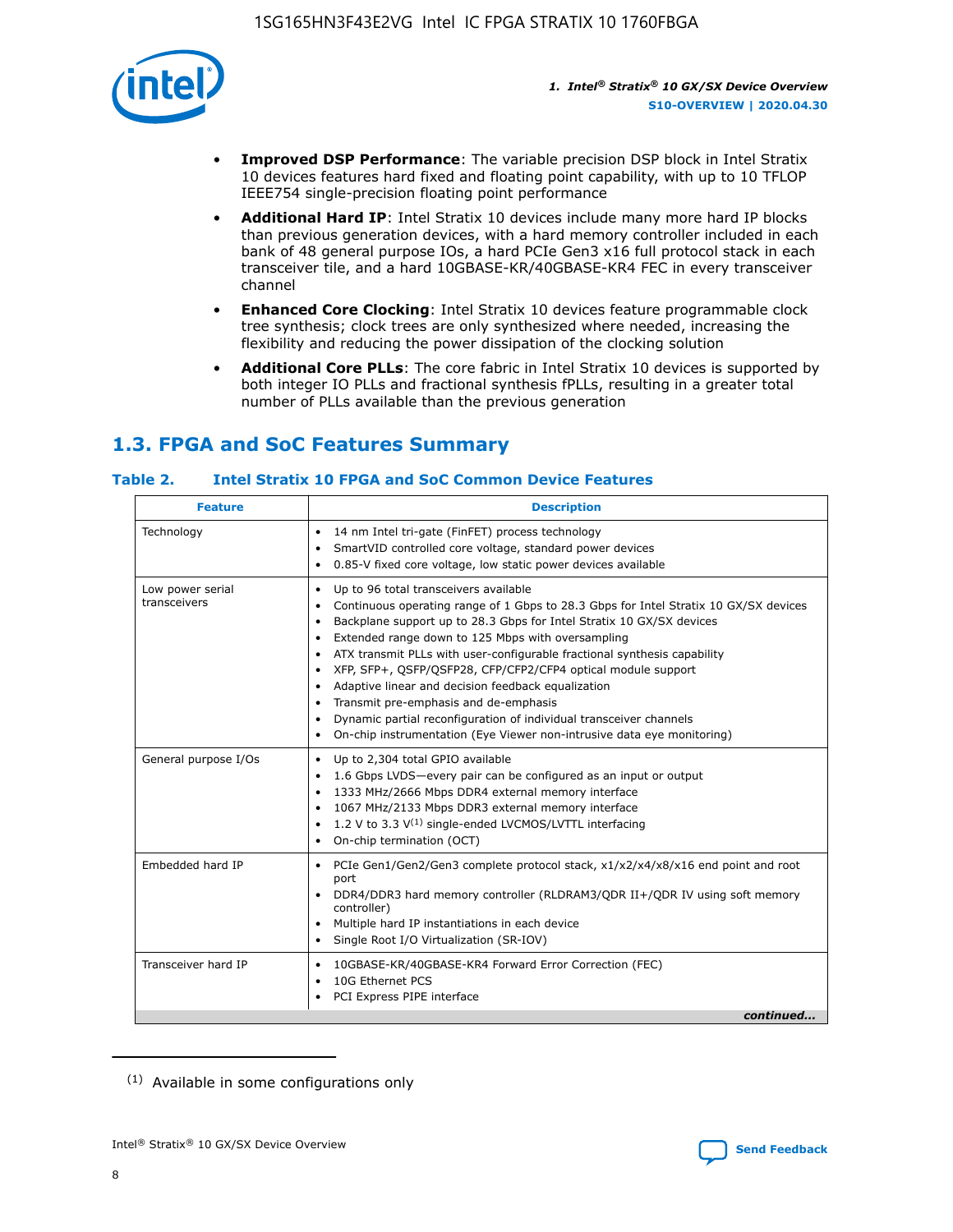

| <b>Feature</b>                   | <b>Description</b>                                                                                                                                                                                                                                                                                                                                                                                                                                            |  |  |  |
|----------------------------------|---------------------------------------------------------------------------------------------------------------------------------------------------------------------------------------------------------------------------------------------------------------------------------------------------------------------------------------------------------------------------------------------------------------------------------------------------------------|--|--|--|
|                                  | Interlaken PCS<br>$\bullet$<br>Gigabit Ethernet PCS<br>$\bullet$<br>Deterministic latency support for Common Public Radio Interface (CPRI) PCS<br>$\bullet$<br>Fast lock-time support for Gigabit Passive Optical Networking (GPON) PCS<br>٠<br>8B/10B, 64B/66B, 64B/67B encoders and decoders<br>Custom mode support for proprietary protocols<br>۰                                                                                                          |  |  |  |
| Power management                 | SmartVID controlled core voltage, standard power devices<br>$\bullet$<br>0.85-V fixed core voltage, low static power devices available<br>$\bullet$<br>Intel Quartus <sup>®</sup> Prime Pro Edition integrated power analysis<br>٠                                                                                                                                                                                                                            |  |  |  |
| High performance core fabric     | Intel Hyperflex core architecture with Hyper-Registers throughout the interconnect<br>routing and at the inputs of all functional blocks<br>Enhanced adaptive logic module (ALM)<br>Improved multi-track routing architecture reduces congestion and improves compile<br>times<br>Hierarchical core clocking architecture with programmable clock tree synthesis<br>$\bullet$<br>Fine-grained partial reconfiguration                                         |  |  |  |
| Internal memory blocks           | M20K-20 Kb with hard ECC support<br>٠<br>MLAB-640 bit distributed LUTRAM<br>$\bullet$                                                                                                                                                                                                                                                                                                                                                                         |  |  |  |
| Variable precision DSP<br>blocks | IEEE 754-compliant hard single-precision floating point capability<br>$\bullet$<br>Supports signal processing with precision ranging from 18x19 up to 54x54<br>$\bullet$<br>Native 27x27 and 18x19 multiply modes<br>٠<br>64 bit accumulator and cascade for systolic FIRs<br>Internal coefficient memory banks<br>Pre-adder/subtractor improves efficiency<br>$\bullet$<br>Additional pipeline register increases performance and reduces power<br>$\bullet$ |  |  |  |
| Phase locked loops (PLL)         | Fractional synthesis PLLs (fPLL) support both fractional and integer modes<br>$\bullet$<br>Fractional mode with third-order delta-sigma modulation<br>Precision frequency synthesis<br>$\bullet$<br>Integer PLLs adjacent to general purpose I/Os, support external memory, and LVDS<br>$\bullet$<br>interfaces, clock delay compensation, zero delay buffering                                                                                               |  |  |  |
| Core clock networks              | 1 GHz fabric clocking<br>٠<br>667 MHz external memory interface clocking, supports 2666 Mbps DDR4 interface<br>$\bullet$<br>800 MHz LVDS interface clocking, supports 1600 Mbps LVDS interface<br>$\bullet$<br>Programmable clock tree synthesis, backwards compatible with global, regional and<br>$\bullet$<br>peripheral clock networks<br>Clocks only synthesized where needed, to minimize dynamic power<br>continued                                    |  |  |  |

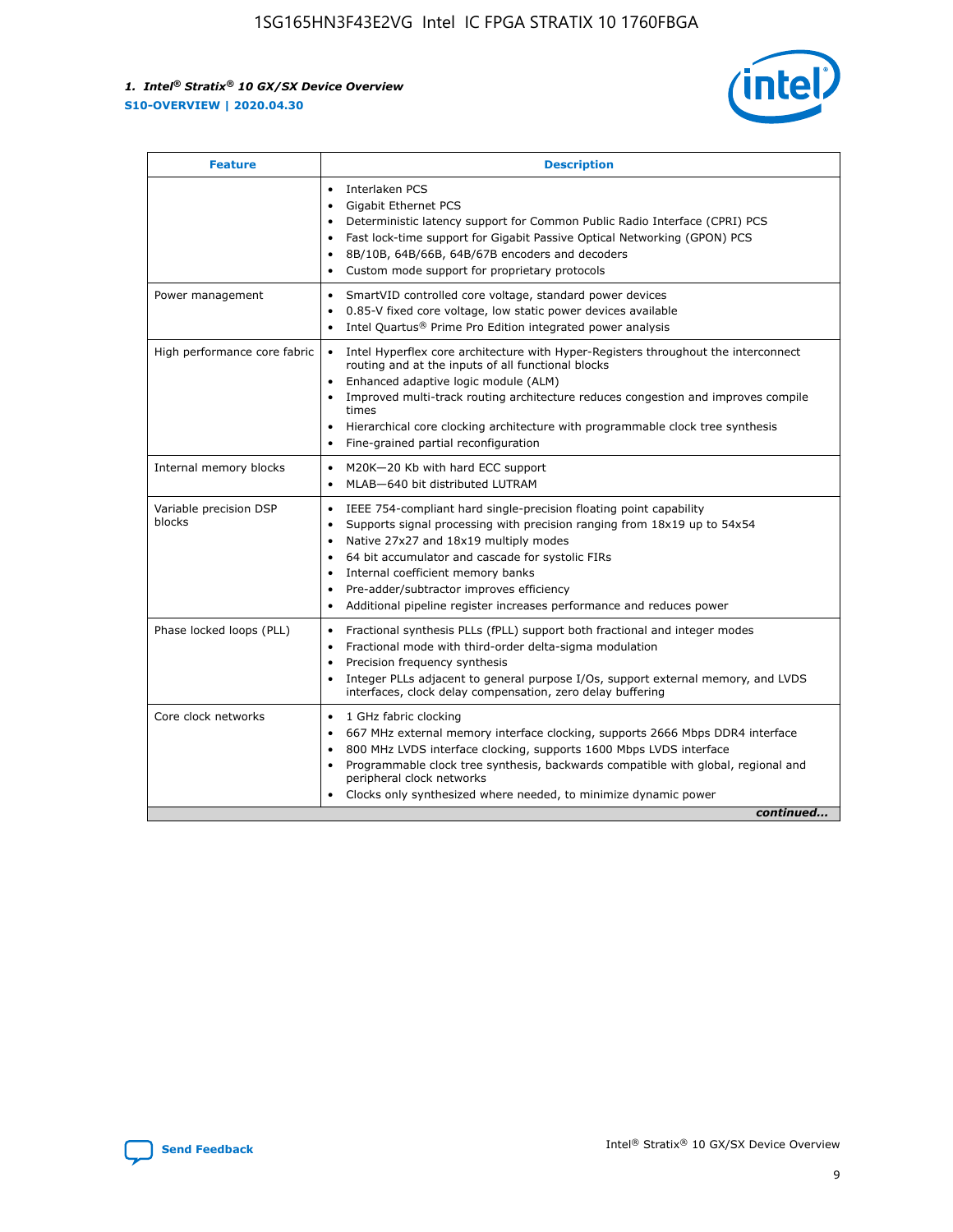

| <b>Feature</b>     | <b>Description</b>                                                                                                                                                                                                                                                                                                                                                                                                                                                                                                    |
|--------------------|-----------------------------------------------------------------------------------------------------------------------------------------------------------------------------------------------------------------------------------------------------------------------------------------------------------------------------------------------------------------------------------------------------------------------------------------------------------------------------------------------------------------------|
| Configuration      | Dedicated Secure Device Manager<br>٠<br>Software programmable device configuration<br>٠<br>Serial and parallel flash interface<br>٠<br>Configuration via protocol (CvP) using PCI Express Gen1/Gen2/Gen3<br>Fine-grained partial reconfiguration of core fabric<br>Dynamic reconfiguration of transceivers and PLLs<br>٠<br>Comprehensive set of security features including AES-256, SHA-256/384, and<br>ECDSA-256/384 accelerators, and multi-factor authentication<br>Physically Unclonable Function (PUF) service |
| Packaging          | Intel Embedded Multi-die Interconnect Bridge (EMIB) packaging technology<br>٠<br>Multiple devices with identical package footprints allows seamless migration across<br>٠<br>different device densities<br>1.0 mm ball-pitch FBGA packaging<br>٠<br>Lead and lead-free package options                                                                                                                                                                                                                                |
| Software and tools | Intel Quartus Prime Pro Edition design suite with new compiler and Hyper-Aware design<br>flow<br>Fast Forward compiler to allow Intel Hyperflex architecture performance exploration<br>٠<br>Transceiver toolkit<br>Platform designer integration tool<br>DSP Builder advanced blockset<br>OpenCL <sup>™</sup> support<br>SoC Embedded Design Suite (EDS)                                                                                                                                                             |

## **Table 3. Intel Stratix 10 SoC Specific Device Features**

| <b>SoC Subsystem</b>            | <b>Feature</b>                                  | <b>Description</b>                                                                                                                                                                                                                                                 |  |  |
|---------------------------------|-------------------------------------------------|--------------------------------------------------------------------------------------------------------------------------------------------------------------------------------------------------------------------------------------------------------------------|--|--|
| <b>Hard Processor</b><br>System | Multi-processor unit (MPU) core                 | Quad-core Arm Cortex-A53 MPCore processor with Arm<br>$\bullet$<br>CoreSight* debug and trace technology<br>Scalar floating-point unit supporting single and double<br>$\bullet$<br>precision<br>Arm Neon* media processing engine for each processor<br>$\bullet$ |  |  |
|                                 | <b>System Controllers</b>                       | System Memory Management Unit (SMMU)<br>$\bullet$<br>Cache Coherency Unit (CCU)<br>$\bullet$                                                                                                                                                                       |  |  |
|                                 | Layer 1 Cache                                   | 32 KB L1 instruction cache with parity<br>$\bullet$<br>32 KB L1 data cache with ECC<br>$\bullet$                                                                                                                                                                   |  |  |
|                                 | Layer 2 Cache                                   | 1 MB Shared L2 Cache with ECC<br>$\bullet$                                                                                                                                                                                                                         |  |  |
|                                 | On-Chip Memory                                  | 256 KB On-Chip RAM<br>٠                                                                                                                                                                                                                                            |  |  |
|                                 | Direct memory access (DMA) controller           | 8-Channel DMA<br>$\bullet$                                                                                                                                                                                                                                         |  |  |
|                                 | Ethernet media access controller<br>(EMAC)      | Three 10/100/1000 EMAC with integrated DMA<br>$\bullet$                                                                                                                                                                                                            |  |  |
|                                 | USB On-The-Go controller (OTG)                  | 2 USB OTG with integrated DMA<br>$\bullet$                                                                                                                                                                                                                         |  |  |
|                                 | <b>UART</b> controller                          | 2 UART 16550 compatible<br>$\bullet$                                                                                                                                                                                                                               |  |  |
|                                 | Serial Peripheral Interface (SPI)<br>controller | 4 SPI<br>$\bullet$                                                                                                                                                                                                                                                 |  |  |
|                                 | $I2C$ controller                                | 5 I <sup>2</sup> C controllers<br>$\bullet$                                                                                                                                                                                                                        |  |  |
|                                 | SD/SDIO/MMC controller                          | 1 eMMC version 4.5 with DMA and CE-ATA support<br>$\bullet$<br>SD, including eSD, version 3.0<br>$\bullet$<br>SDIO, including eSDIO, version 3.0<br>$\bullet$<br>CE-ATA - version 1.1                                                                              |  |  |
|                                 |                                                 | continued                                                                                                                                                                                                                                                          |  |  |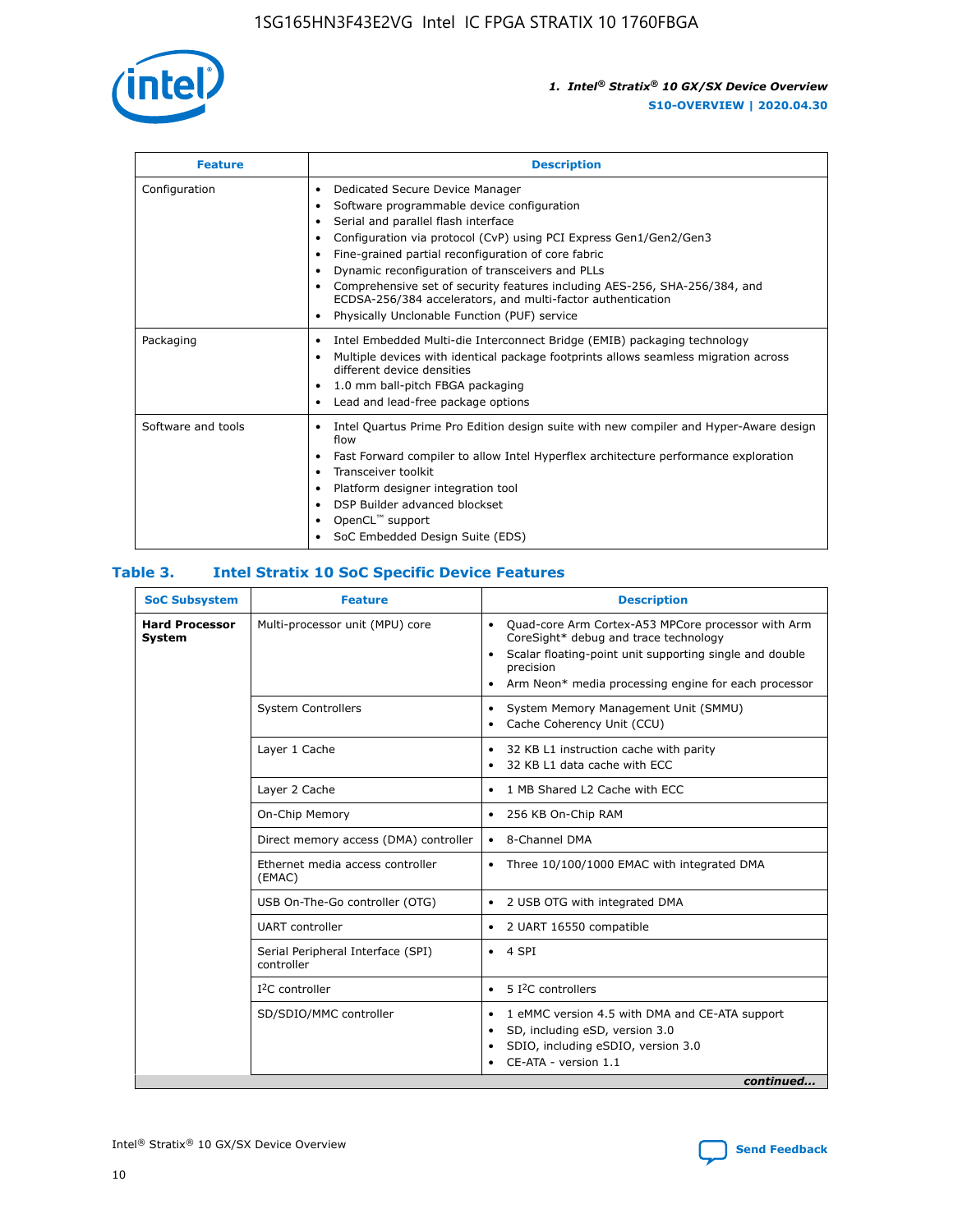

| <b>SoC Subsystem</b>                   | <b>Feature</b>             | <b>Description</b>                                                                               |  |  |
|----------------------------------------|----------------------------|--------------------------------------------------------------------------------------------------|--|--|
|                                        | NAND flash controller      | 1 ONFI 1.0, 8- and 16-bit support<br>$\bullet$                                                   |  |  |
|                                        | General-purpose I/O (GPIO) | Maximum of 48 software programmable GPIO<br>$\bullet$                                            |  |  |
|                                        | <b>Timers</b>              | 4 general-purpose timers<br>4 watchdog timers                                                    |  |  |
| <b>Secure Device</b><br>Manager        | Security                   | Secure boot<br>$\bullet$<br>Advanced Encryption Standard (AES) and authentication<br>(SHA/ECDSA) |  |  |
| External<br>Memory<br><b>Interface</b> | External Memory Interface  | Hard Memory Controller with DDR4 and DDR3<br>$\bullet$                                           |  |  |

## **1.4. Intel Stratix 10 Block Diagram**

## **Figure 2. Intel Stratix 10 FPGA and SoC Architecture Block Diagram**



HPS: Quad ARM Cortex-A53 Hard Processor System SDM: Secure Device Manager

## **1.5. Intel Stratix 10 FPGA and SoC Family Plan**

<sup>(2)</sup> The number of 27x27 multipliers is one-half the number of 18x19 multipliers.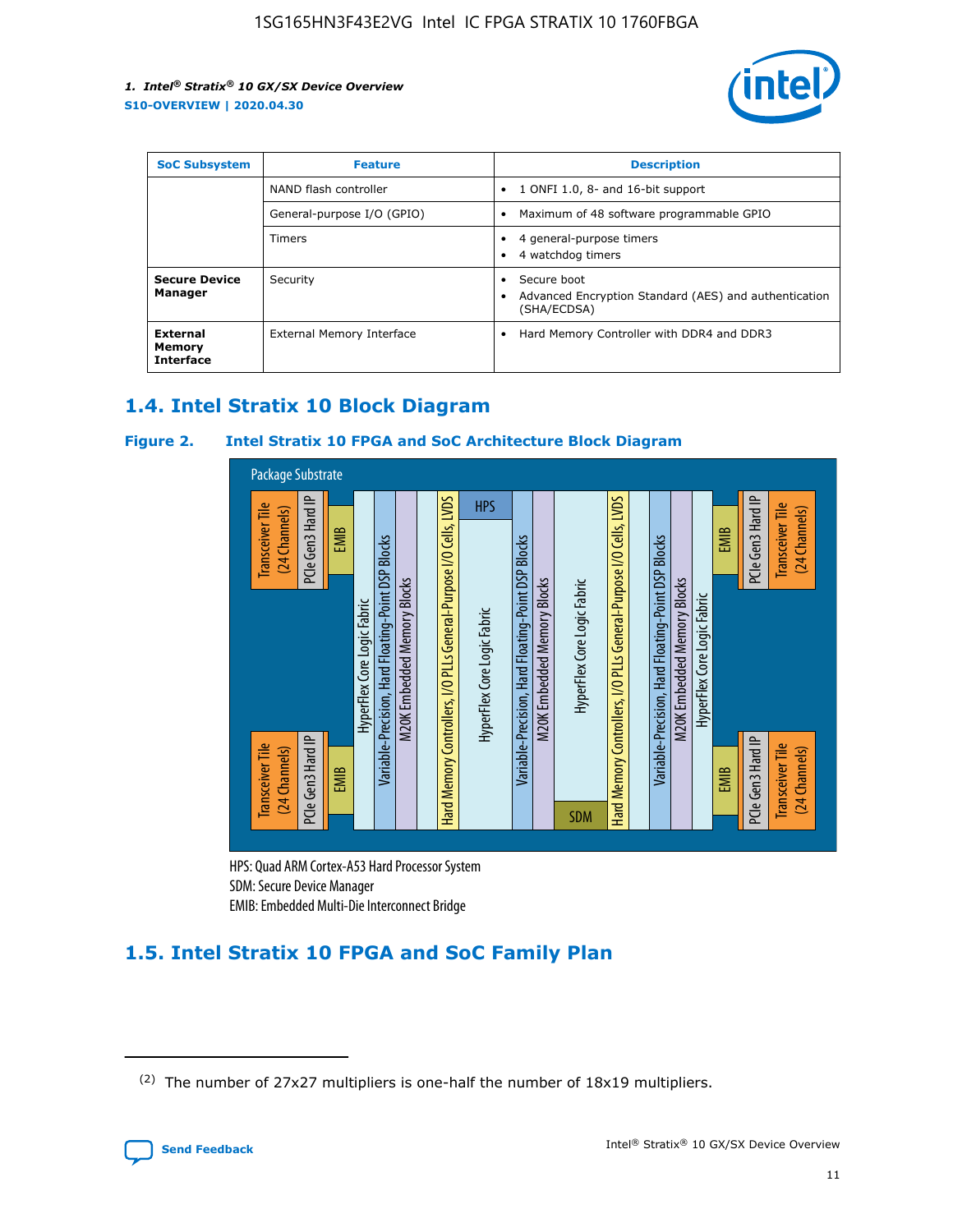

## **Table 4. Intel Stratix 10 GX/SX FPGA and SoC Family Plan—FPGA Core (part 1)**

| <b>Intel Stratix 10</b><br><b>GX/SX Device</b><br><b>Name</b> | <b>Logic Elements</b><br>(KLE) | <b>M20K Blocks</b> | <b>M20K Mbits</b> | <b>MLAB Counts</b> | <b>MLAB Mbits</b> | 18x19 Multi-<br>$p$ liers $(2)$ |
|---------------------------------------------------------------|--------------------------------|--------------------|-------------------|--------------------|-------------------|---------------------------------|
| GX 400/<br>SX 400                                             | 378                            | 1,537              | 30                | 3,276              | 2                 | 1,296                           |
| GX 650/<br>SX 650                                             | 612                            | 2,489              | 49                | 5,364              | 3                 | 2,304                           |
| GX 850/<br>SX 850                                             | 841                            | 3,477              | 68                | 7,124              | $\overline{4}$    | 4,032                           |
| GX 1100/<br>SX 1100                                           | 1,325                          | 5,461              | 107               | 11,556             | $\overline{7}$    | 5,184                           |
| GX 1650/<br>SX 1650                                           | 1,624                          | 5,851              | 114               | 13,764             | 8                 | 6,290                           |
| GX 2100/<br>SX 2100                                           | 2,005                          | 6,501              | 127               | 17,316             | 11                | 7,488                           |
| GX 2500/<br>SX 2500                                           | 2,422                          | 9,963              | 195               | 20,529             | 13                | 10,022                          |
| GX 2800/<br>SX 2800                                           | 2,753                          | 11,721             | 229               | 23,796             | 15                | 11,520                          |
| GX 1660                                                       | 1,679                          | 6,162              | 120               | 14,230             | 9                 | 6,652                           |
| GX 2110                                                       | 2,073                          | 6,847              | 134               | 17,856             | 11                | 7,920                           |
| <b>GX 10M</b>                                                 | 10,200                         | 12,950             | 253               | 87,984             | 55                | 6,912                           |

#### **Table 5. Intel Stratix 10 GX/SX FPGA and SoC Family Plan—Interconnects, PLLs and Hard IP (part 2)**

| <b>Intel Stratix 10</b>            | <b>Interconnects</b> |                     | <b>PLLs</b>  |          | <b>Hard IP</b>                       |  |
|------------------------------------|----------------------|---------------------|--------------|----------|--------------------------------------|--|
| <b>GX/SX Device</b><br><b>Name</b> | <b>Maximum GPIOs</b> | <b>Maximum XCVR</b> | <b>fPLLs</b> | I/O PLLs | <b>PCIe Hard IP</b><br><b>Blocks</b> |  |
| GX 400/<br>SX 400                  | 374                  | 24                  | 8            | 8        | $\mathbf{1}$                         |  |
| GX 650/<br>SX 650                  | 392                  | 24                  | 8            | 8        | $\mathbf{1}$                         |  |
| GX 850/<br>SX 850                  | 688                  | 48                  | 16           | 16       | 2                                    |  |
| GX 1100/<br>SX 1100                | 688                  | 48                  | 16           | 16       | 2                                    |  |
| GX 1650/<br>SX 1650                | 704                  | 96                  | 32           | 24       | $\overline{4}$                       |  |
| GX 2100/<br>SX 2100                | 704                  | 96                  | 32           | 24       | $\overline{4}$                       |  |
| GX 2500/<br>SX 2500                | 1,160                | 96                  | 32           | 24       | $\overline{4}$                       |  |
| GX 2800/<br>SX 2800                | 1,160                | 96                  | 32           | 24       | $\overline{4}$                       |  |
| continued                          |                      |                     |              |          |                                      |  |

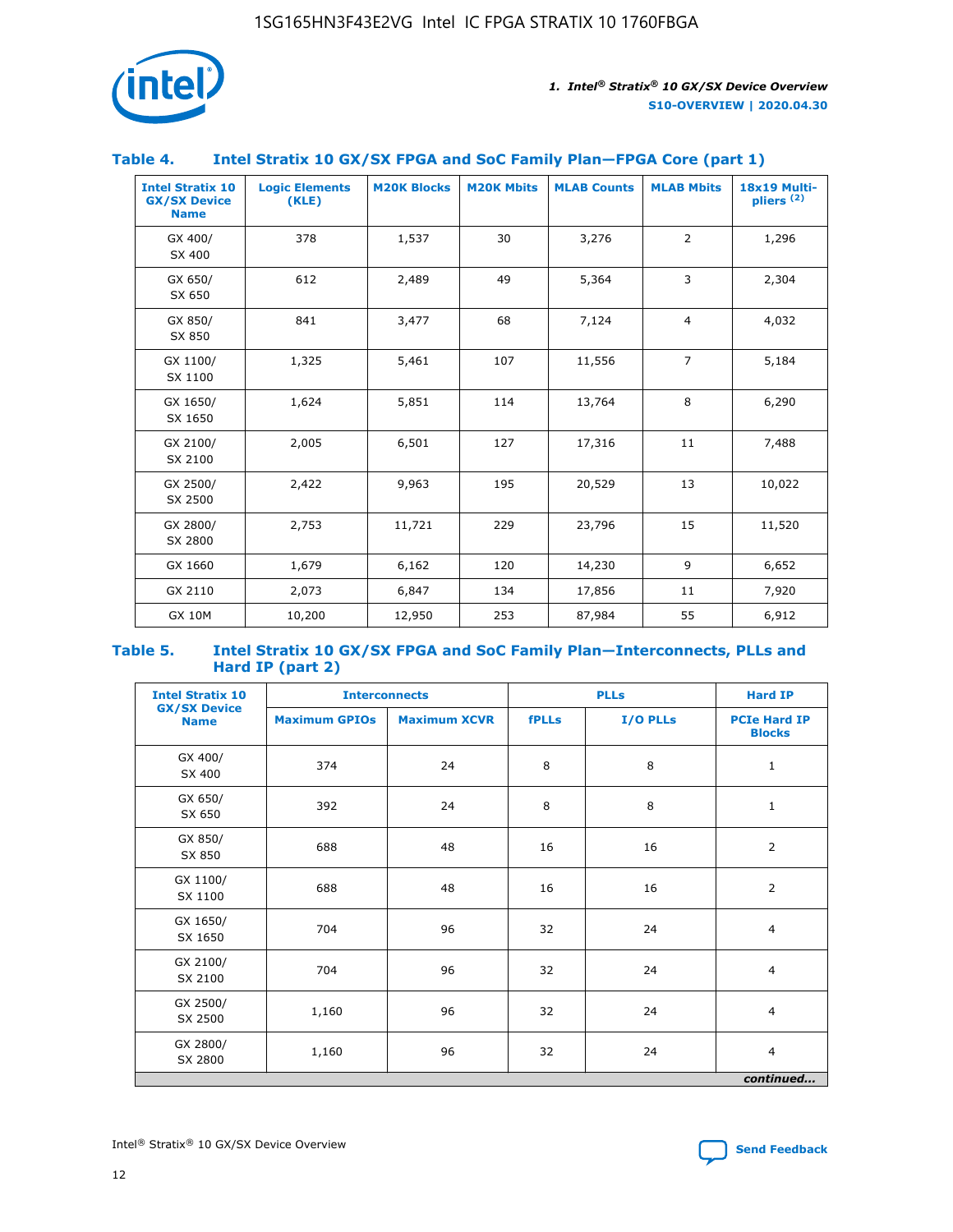

| <b>Intel Stratix 10</b>            | <b>Interconnects</b> |                     | <b>PLLs</b>  |                 | <b>Hard IP</b>                       |
|------------------------------------|----------------------|---------------------|--------------|-----------------|--------------------------------------|
| <b>GX/SX Device</b><br><b>Name</b> | <b>Maximum GPIOs</b> | <b>Maximum XCVR</b> | <b>fPLLs</b> | <b>I/O PLLs</b> | <b>PCIe Hard IP</b><br><b>Blocks</b> |
| GX 1660                            | 688                  | 48                  | 16           | 16              |                                      |
| GX 2110                            | 688                  | 48                  | 16           | 16              |                                      |
| <b>GX 10M</b>                      | 2,304                | 48                  | 24           | 48              | 4                                    |

## **Table 6. Intel Stratix 10 GX/SX FPGA and SoC Family Package Plan**

Cell legend: General Purpose I/Os, High-Voltage I/Os, LVDS Pairs, Transceivers (3) (4) (5) (6) (7) (8)

| <b>Intel Stratix 10</b><br><b>GX/SX Device</b><br><b>Name</b> | F1152<br><b>HF35</b><br>$(35x35 \text{ mm}^2)$ | <b>F1760</b><br><b>NF43</b><br>(42.5x42.5<br>$mm2$ ) | F2397<br><b>UF50</b><br>$(50x50 \text{ mm}^2)$ | F2912<br><b>HF55</b><br>$(55x55 \text{ mm}^2)$ | F4938<br><b>NF74</b><br>$(70x74)$ mm <sup>2</sup> |
|---------------------------------------------------------------|------------------------------------------------|------------------------------------------------------|------------------------------------------------|------------------------------------------------|---------------------------------------------------|
| GX 400/<br>SX 400                                             | 374, 56, 120, 24 <sup>(9)</sup>                | $\overline{\phantom{a}}$                             | $\overline{\phantom{a}}$                       |                                                |                                                   |
| GX 650/<br>SX 650                                             | 392, 8, 192, 24                                | ٠                                                    | $\overline{\phantom{a}}$                       |                                                |                                                   |
| GX 850/<br>SX 850                                             |                                                | 688, 16, 336, 48                                     |                                                |                                                |                                                   |
| GX 1100/<br>SX 1100                                           |                                                | 688, 16, 336, 48                                     |                                                |                                                |                                                   |
| GX 1650/<br>SX 1650                                           |                                                | 688, 16, 336, 48                                     | 704, 32, 336, 96                               |                                                |                                                   |
| GX 2100/<br>SX 2100                                           |                                                | 688, 16, 336, 48                                     | 704, 32, 336, 96                               | -                                              | ۰                                                 |
| GX 2500/<br>SX 2500                                           |                                                | 688, 16, 336, 48                                     | 704, 32, 336, 96                               | 1160, 8, 576, 24                               |                                                   |
| GX 2800/                                                      | $\overline{\phantom{a}}$                       | 688, 16, 336, 48                                     | 704, 32, 336, 96                               | 1160, 8, 576, 24                               | ٠<br>continued                                    |

- (3) All packages are ball grid arrays with 1.0 mm pitch.
- (4) High-Voltage I/O pins are used for 3 V and 2.5 V interfacing.
- $(5)$  Each LVDS pair can be configured as either a differential input or a differential output.
- (6) High-Voltage I/O pins and LVDS pairs are included in the General Purpose I/O count. Transceivers are counted separately.
- $(7)$  Each package column offers pin migration (common circuit board footprint) for all devices in the column.
- $(8)$  Intel Stratix 10 GX devices are pin migratable with Intel Stratix 10 SX devices in the same package.
- $(9)$  The Intel Stratix 10 SX/GX 400 device has a level shifter, and this imposes some restrictions on the number of LVDS pairs and I/O banks available (see "Intel Stratix 10 SX/GX 400 Device Level Shifter Details").

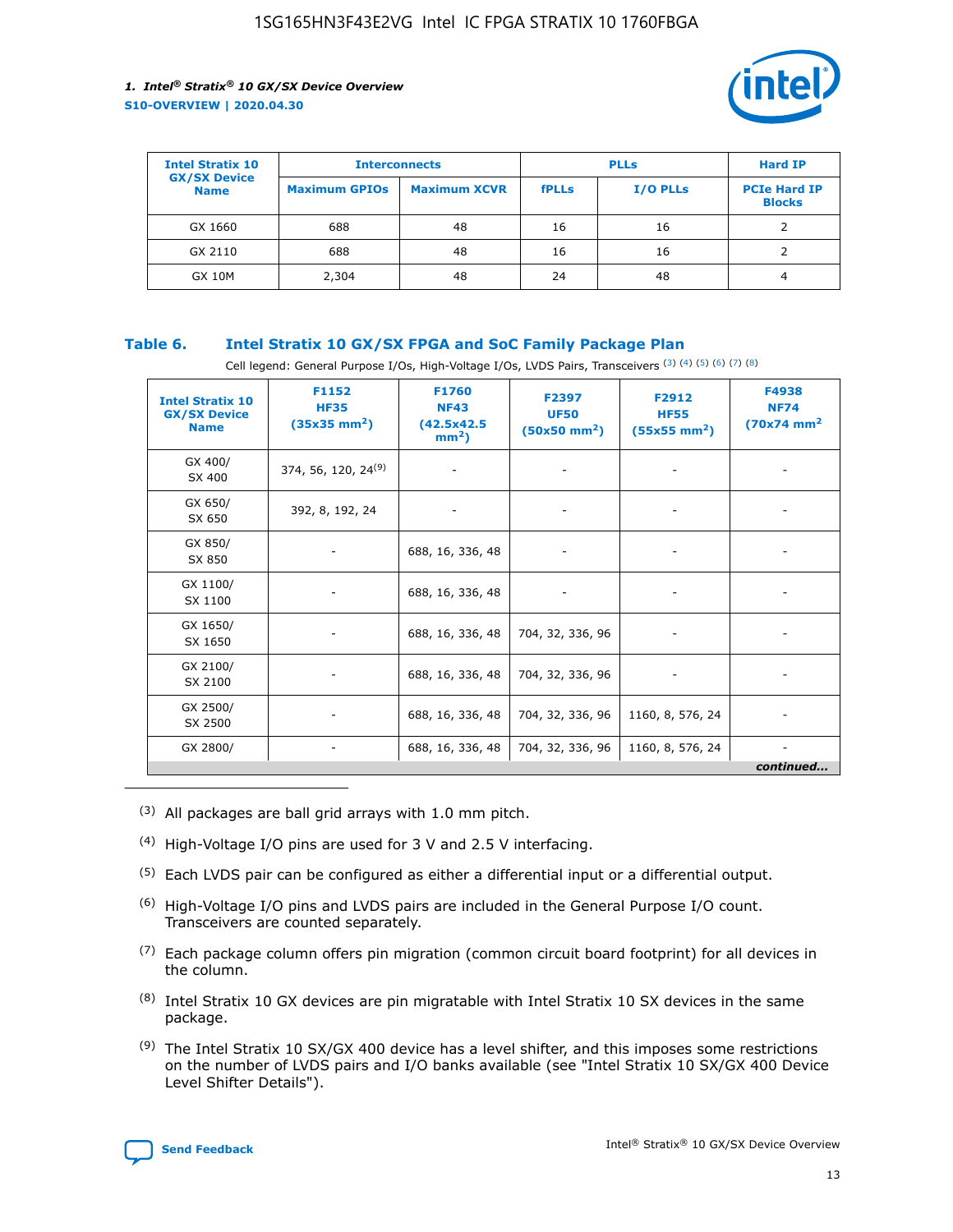

| <b>Intel Stratix 10</b><br><b>GX/SX Device</b><br><b>Name</b> | F1152<br><b>HF35</b><br>$(35x35 \text{ mm}^2)$ | F1760<br><b>NF43</b><br>(42.5x42.5<br>$mm2$ ) | F2397<br><b>UF50</b><br>$(50x50 \text{ mm}^2)$ | F2912<br><b>HF55</b><br>$(55x55$ mm <sup>2</sup> ) | F4938<br><b>NF74</b><br>$(70x74)$ mm <sup>2</sup> |
|---------------------------------------------------------------|------------------------------------------------|-----------------------------------------------|------------------------------------------------|----------------------------------------------------|---------------------------------------------------|
| SX 2800                                                       |                                                |                                               |                                                |                                                    |                                                   |
| GX 1660                                                       | ٠                                              | 688, 16, 336, 48                              | ٠                                              |                                                    |                                                   |
| GX 2110                                                       |                                                | 688, 16, 336, 48                              | $\overline{\phantom{a}}$                       |                                                    |                                                   |
| <b>GX 10M</b>                                                 | ۰                                              | -                                             | -                                              |                                                    | 2304, 32, 1152,<br>48                             |





## **1.6. Intel Hyperflex Core Architecture**

Intel Stratix 10 FPGAs and SoCs are based on a core fabric featuring the new Intel Hyperflex core architecture. The Intel Hyperflex core architecture delivers 2X the clock frequency performance and up to 70% lower power compared to previous generation high-end FPGAs. Along with this performance breakthrough, the Intel Hyperflex core architecture delivers a number of advantages including:

- **Higher Throughput**—Capitalizes on 2X core clock frequency performance to obtain throughput breakthroughs
- **Improved Power Efficiency**—Uses reduced IP size, enabled by Intel Hyperflex, to consolidate designs which previously spanned multiple devices into a single device, thereby reducing power by up to 70% versus previous generation devices
- **Greater Design Functionality**—Uses faster clock frequency to reduce bus widths and reduce IP size, freeing up additional FPGA resources to add greater functionality
- **Increased Designer Productivity**—Boosts performance with less routing congestion and fewer design iterations using Hyper-Aware design tools, obtaining greater timing margin for more rapid timing closure

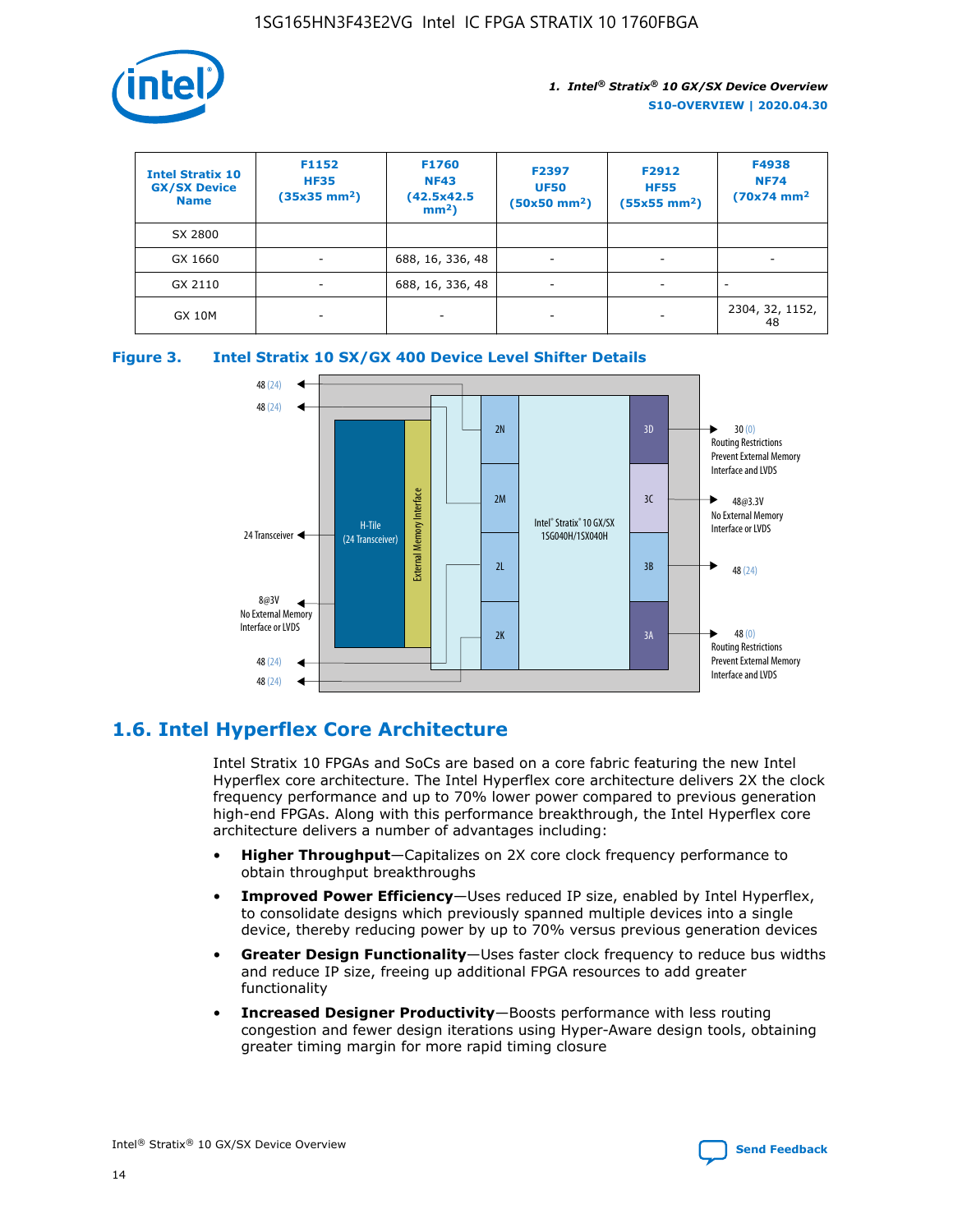

In addition to the traditional user registers found in the Adaptive Logic Modules (ALM), the Intel Hyperflex core architecture introduces additional bypassable registers everywhere throughout the fabric of the FPGA. These additional registers, called Hyper-Registers are available on every interconnect routing segment and at the inputs of all functional blocks.

#### **Figure 4. Bypassable Hyper-Register**



The Hyper-Registers enable the following key design techniques to achieve the 2X core performance increases:

- Fine grain Hyper-Retiming to eliminate critical paths
- Zero latency Hyper-Pipelining to eliminate routing delays
- Flexible Hyper-Optimization for best-in-class performance

By implementing these techniques in your design, the Hyper-Aware design tools automatically make use of the Hyper-Registers to achieve maximum core clock frequency.



## **Figure 5. Intel Hyperflex Core Architecture**

New Hyper-Registers throughout the core fabric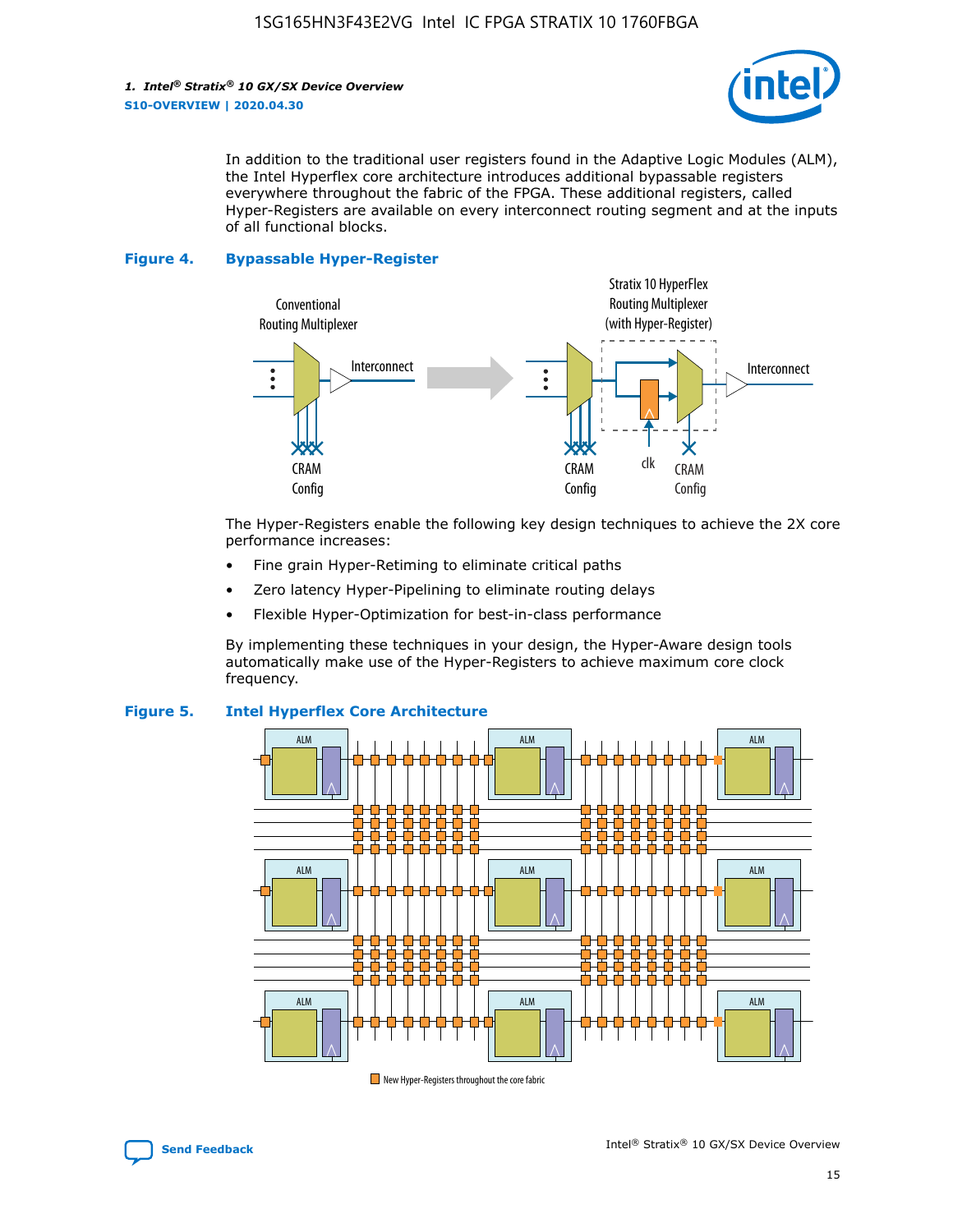

## **1.7. Heterogeneous 3D SiP Transceiver Tiles**

Intel Stratix 10 FPGAs and SoCs feature power efficient, high bandwidth, low latency transceivers. The transceivers are implemented on heterogeneous 3D System-in-Package (SiP) transceiver tiles, each containing 24 full-duplex transceiver channels. In addition to providing a high-performance transceiver solution to meet current connectivity needs, this allows for future flexibility and scalability as data rates, modulation schemes, and protocol IPs evolve.

## **Figure 6. Monolithic Core Fabric and Heterogeneous 3D SiP Transceiver Tiles**



## **Figure 7. Dual Core Fabric and Heterogeneous 3D SiP Transceiver Tiles (for the Intel Stratix 10 GX 10M Variant Only)**



Each transceiver tile contains:

- 24 full-duplex transceiver channels (PMA and PCS) $(10)$
- Reference clock distribution network
- Transmit PLLs
- High-speed clocking and bonding networks
- One instance of PCI Express hard IP

16

 $(10)$  12 full-duplex transceiver channels for the Intel Stratix 10 GX 10M variant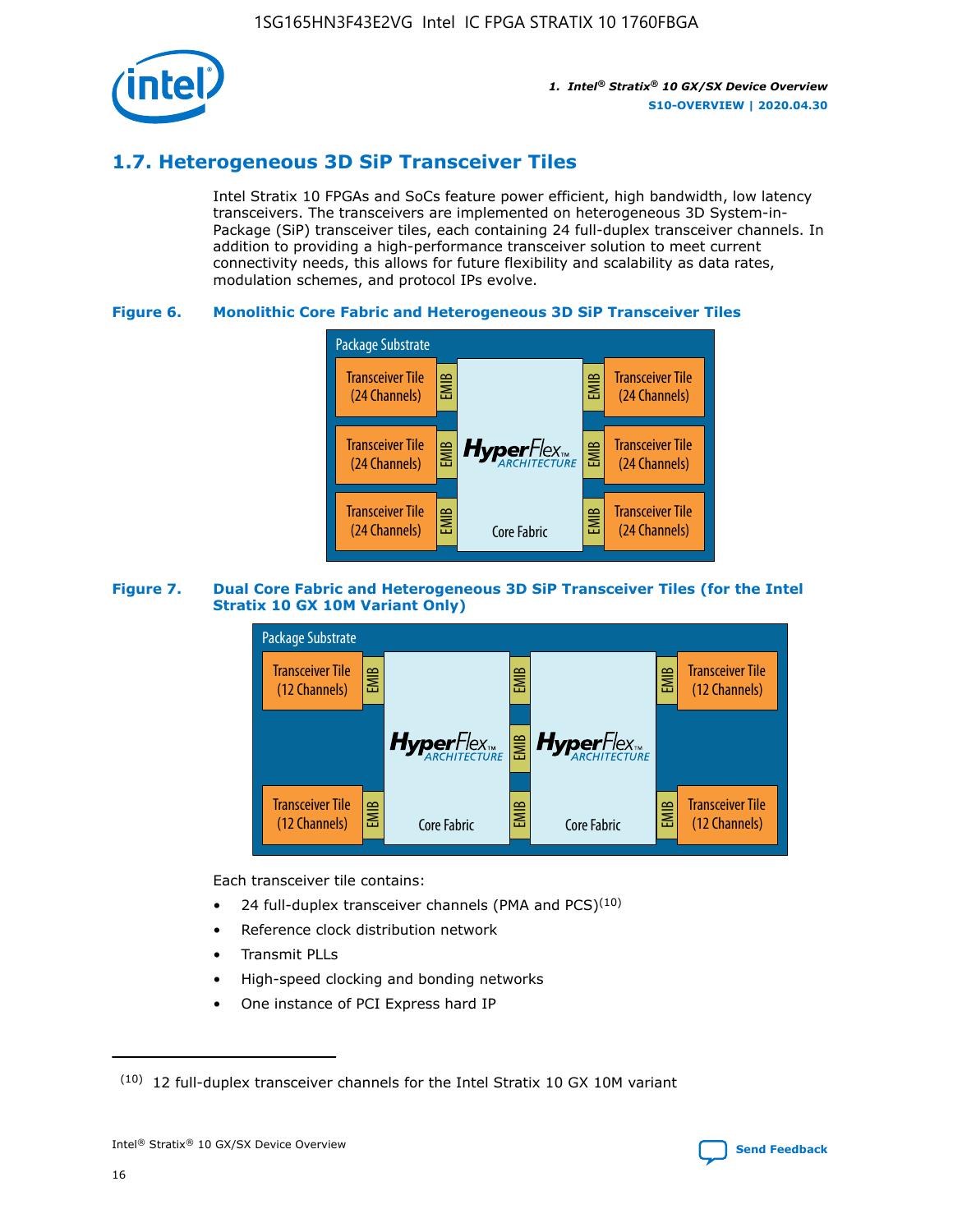



## **Figure 8. Heterogeneous 3D SiP Transceiver Tile Architecture**

## **1.8. Intel Stratix 10 Transceivers**

Intel Stratix 10 devices offer up to 96 total full-duplex transceiver channels. These channels provide continuous data rates from 1 Gbps to 28.3 Gbps for chip-to-chip, chip-to-module, and backplane applications. In each device,two thirds of the transceivers can be configured up to the maximum data rate of 28.3 Gbps to drive 100G interfaces and C form-factor pluggable CFP2/CFP4 optical modules. For longerreach backplane driving applications, advanced adaptive equalization circuits are used to equalize over 30 dB of system loss.

All transceiver channels feature a dedicated Physical Medium Attachment (PMA) and a hardened Physical Coding Sublayer (PCS).

- The PMA provides primary interfacing capabilities to physical channels.
- The PCS typically handles encoding/decoding, word alignment, and other preprocessing functions before transferring data to the FPGA core fabric.

Within each transceiver tile, the transceivers are arranged in four banks of six PMA-PCS groups. A wide variety of bonded and non-bonded data rate configurations are possible within each bank, and within each tile, using a highly configurable clock distribution network.

## **1.8.1. PMA Features**

PMA channels are comprised of transmitter (TX), receiver (RX), and high speed clocking resources.

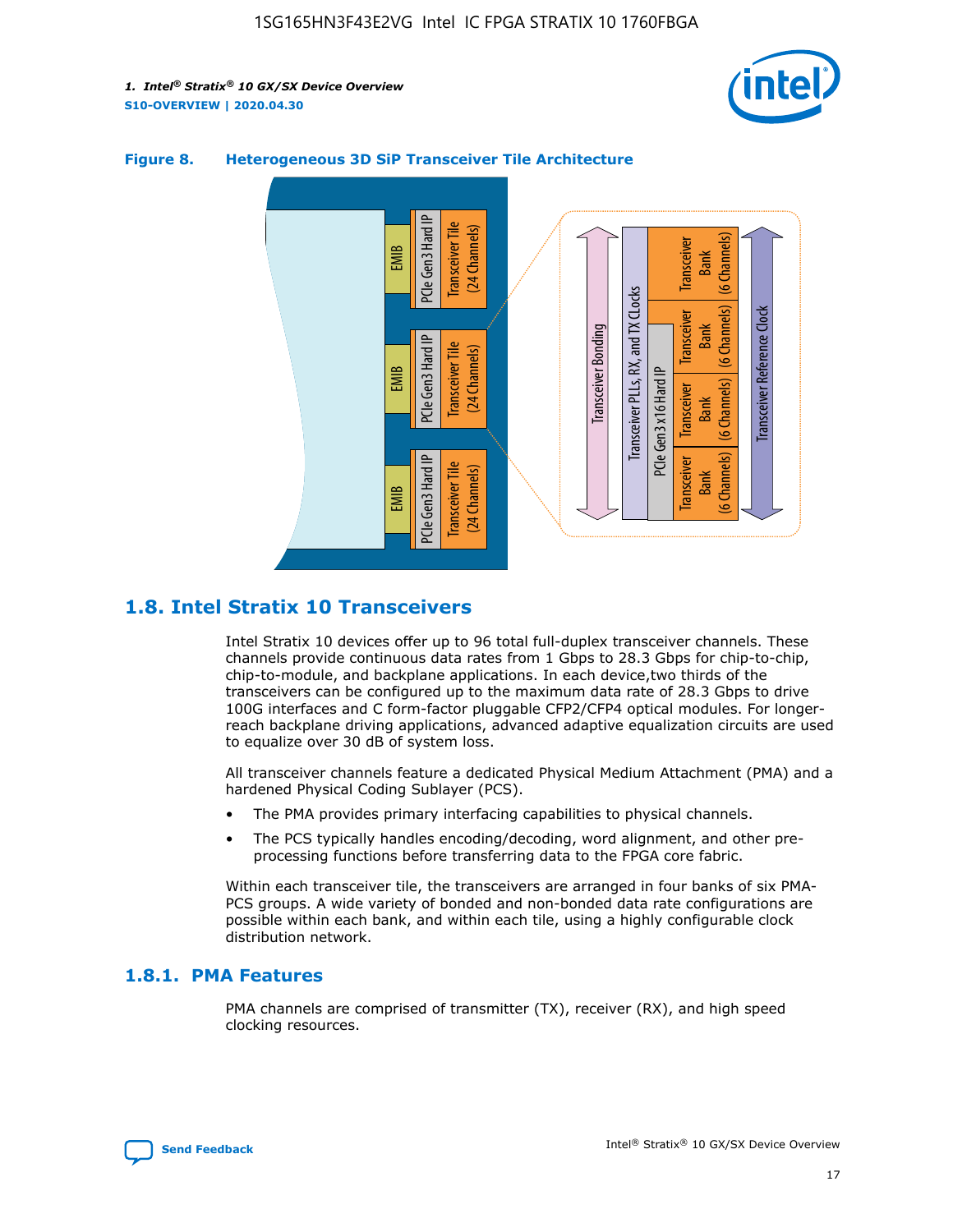

Intel Stratix 10 device features provide exceptional signal integrity at data rates up to 28.3 Gbps. Clocking options include ultra-low jitter LC tank-based (ATX) PLLs with optional fractional synthesis capability, channel PLLs operating as clock multiplier units (CMUs), and fractional synthesis PLLs (fPLLs).

- **ATX PLL**—can be configured in integer mode, or optionally, in a new fractional synthesis mode. Each ATX PLL spans the full frequency range of the supported data rate range providing a stable, flexible clock source with the lowest jitter.
- **CMU PLL**—when not being used as a transceiver, select PMA channels can be configured as channel PLLs operating as CMUs to provide an additional master clock source within the transceiver bank.
- **fPLL**—In addition, dedicated fPLLs are available with precision frequency synthesis capabilities. fPLLs can be used to synthesize multiple clock frequencies from a single reference clock source and replace multiple reference oscillators for multiprotocol and multi-rate applications.

On the receiver side, each PMA has an independent channel PLL that allows analog tracking for clock-data recovery. Each PMA also has advanced equalization circuits that compensate for transmission losses across a wide frequency spectrum.

- **Variable Gain Amplifier (VGA)**—to optimize the receiver's dynamic range
- **Continuous Time Linear Equalizer (CTLE)**—to compensate for channel losses with lowest power dissipation
- **Decision Feedback Equalizer (DFE)**—to provide additional equalization capability on backplanes even in the presence of crosstalk and reflections
- **On-Die Instrumentation (ODI)**—to provide on-chip eye monitoring capabilities (Eye Viewer). This capability helps to optimize link equalization parameters during board bring-up and supports in-system link diagnostics and equalization margin testing

#### **Figure 9. Intel Stratix 10 Receiver Block Features**



All link equalization parameters feature automatic adaptation using the new Advanced Digital Adaptive Parametric Tuning (ADAPT) circuit. This circuit is used to dynamically set DFE tap weights, adjust CTLE parameters, and optimize VGA gain and threshold voltage. Finally, optimal and consistent signal integrity is ensured by using the new

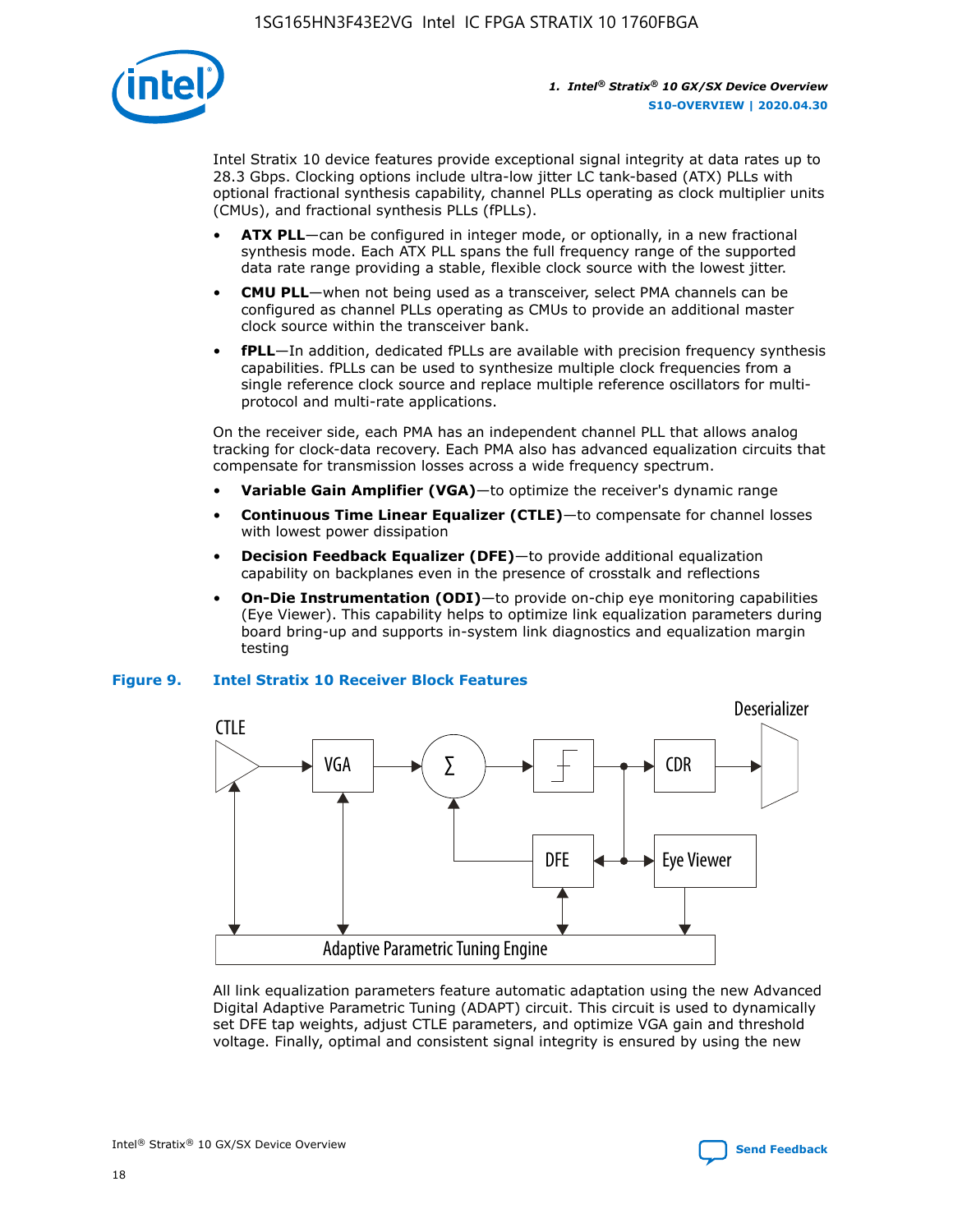

hardened Precision Signal Integrity Calibration Engine (PreSICE) to automatically calibrate all transceiver circuit blocks on power-up. This gives the most link margin and ensures robust, reliable, and error-free operation.

#### **Table 7. Transceiver PMA Features**

| <b>Feature</b>                                                       | <b>Capability</b>                                                                                                                                                                                         |
|----------------------------------------------------------------------|-----------------------------------------------------------------------------------------------------------------------------------------------------------------------------------------------------------|
| Chip-to-Chip Data Rates                                              | 1 Gbps (11) to 28.3 Gbps (Intel Stratix 10 GX/SX devices)                                                                                                                                                 |
| <b>Backplane Support</b>                                             | Drive backplanes at data rates up to 28.3 Gbps, including 10GBASE-KR compliance                                                                                                                           |
| Optical Module Support                                               | SFP+/SFP, XFP, CXP, QSFP/QSFP28, QSFPDD, CFP/CFP2/CFP4                                                                                                                                                    |
| Cable Driving Support                                                | SFP+ Direct Attach, PCI Express over cable, eSATA                                                                                                                                                         |
| <b>Transmit Pre-Emphasis</b>                                         | 5-tap transmit pre-emphasis and de-emphasis to compensate for system channel loss                                                                                                                         |
| Continuous Time Linear<br>Equalizer (CTLE)                           | Dual mode, high-gain, and high-data rate, linear receive equalization to compensate for<br>system channel loss                                                                                            |
| Decision Feedback Equalizer<br>(DFE)                                 | 15 fixed tap DFE to equalize backplane channel loss in the presence of crosstalk and noisy<br>environments                                                                                                |
| Advanced Digital Adaptive<br>Parametric Tuning (ADAPT)               | Fully digital adaptation engine to automatically adjust all link equalization parameters-<br>including CTLE, DFE, and VGA blocks-that provide optimal link margin without intervention<br>from user logic |
| Precision Signal Integrity<br>Calibration Engine (PreSICE)           | Hardened calibration controller to quickly calibrate all transceiver control parameters on<br>power-up, which provides the optimal signal integrity and jitter performance                                |
| <b>ATX Transmit PLLs</b>                                             | Low jitter ATX (inductor-capacitor) transmit PLLs with continuous tuning range to cover a<br>wide range of standard and proprietary protocols, with optional fractional frequency<br>synthesis capability |
| <b>Fractional PLLs</b>                                               | On-chip fractional frequency synthesizers to replace on-board crystal oscillators and reduce<br>system cost                                                                                               |
| Digitally Assisted Analog<br>CDR.                                    | Superior jitter tolerance with fast lock time                                                                                                                                                             |
| On-Die Instrumentation-<br>Eye Viewer and Jitter Margin<br>Tool      | Simplify board bring-up, debug, and diagnostics with non-intrusive, high-resolution eye<br>monitoring (Eye Viewer). Also inject jitter from transmitter to test link margin in system.                    |
| Dynamic Reconfiguration                                              | Allows for independent control of each transceiver channel Avalon memory-mapped<br>interface for the most transceiver flexibility.                                                                        |
| Multiple PCS-PMA and PCS-<br>Core to FPGA fabric interface<br>widths | 8, 10, 16, 20, 32, 40, or 64 bit interface widths for flexibility of deserialization width,<br>encoding, and reduced latency                                                                              |

## **1.8.2. PCS Features**

Intel Stratix 10 PMA channels interface with core logic through configurable and bypassable PCS interface layers.

The PCS contains multiple gearbox implementations to decouple the PMA and PCS interface widths. This feature provides the flexibility to implement a wide range of applications with 8, 10, 16, 20, 32, 40, or 64 bit interface width between each transceiver and the core logic.

 $(11)$  Stratix 10 transceivers can support data rates below 1 Gbps with over sampling.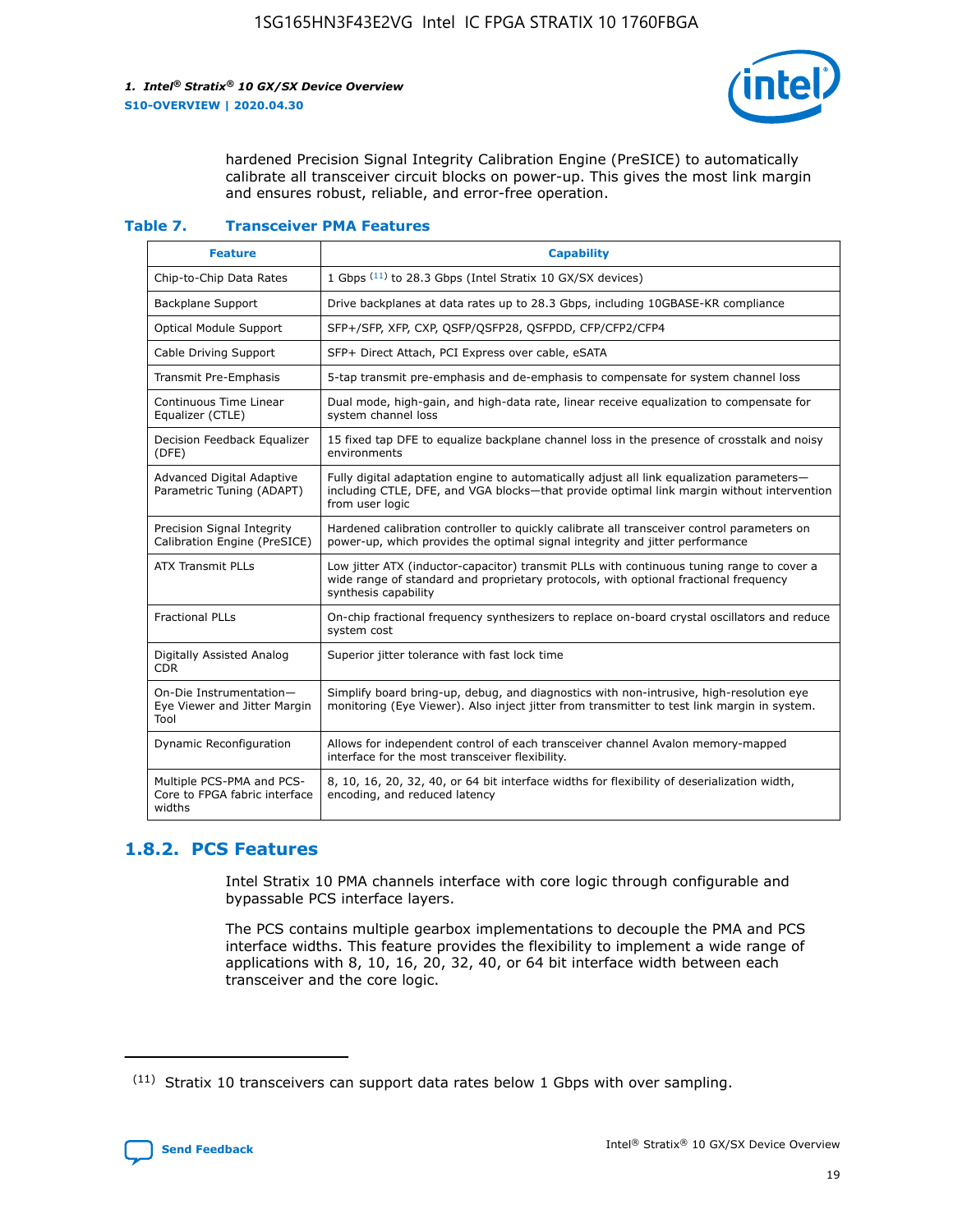

The PCS also contains hard IP to support a variety of standard and proprietary protocols across a wide range of data rates and encoding schemes. The Standard PCS mode provides support for 8B/10B encoded applications up to 12.5 Gbps. The Enhanced PCS mode supports 64B/66B and 64B/67B encoded applications up to 17.4 Gbps. The enhanced PCS mode also includes an integrated 10GBASE-KR/40GBASE-KR4 Forward Error Correction (FEC) circuit. For highly customized implementations, a PCS Direct mode provides an interface up to 64 bits wide to allow for custom encoding and support for data rates up to 28.3 Gbps.

For more information about the PCS-Core interface or the double rate transfer mode, refer to the *Intel Stratix 10 L- and H-Tile Transceiver PHY User Guide*, and the *Intel Stratix 10 E-Tile Transceiver PHY User Guide*.

| <b>PCS Protocol</b><br><b>Support</b>                  | <b>Data Rate (Gbps)</b> | <b>Transmitter Data Path</b>                                                                                                                                              | <b>Receiver Data Path</b>                                                                                                                                                                                      |
|--------------------------------------------------------|-------------------------|---------------------------------------------------------------------------------------------------------------------------------------------------------------------------|----------------------------------------------------------------------------------------------------------------------------------------------------------------------------------------------------------------|
| Standard PCS                                           | 1 to 12.5               | Phase compensation FIFO, byte<br>serializer, 8B/10B encoder, bit-slipper,<br>channel bonding                                                                              | Rate match FIFO, word-aligner, 8B/10B<br>decoder, byte deserializer, byte<br>ordering                                                                                                                          |
| <b>PCI Express</b><br>Gen1/Gen2 x1,<br>x2, x4, x8, x16 | $2.5$ and $5.0$         | Same as Standard PCS plus PIPE 2.0<br>interface to core                                                                                                                   | Same as Standard PCS plus PIPE 2.0<br>interface to core                                                                                                                                                        |
| PCI Express Gen3<br>x1, x2, x4, x8,<br>x16             | 8.0                     | Phase compensation FIFO, byte<br>serializer, encoder, scrambler, bit-<br>slipper, gear box, channel bonding, and<br>PIPE 3.0 interface to core, auto speed<br>negotiation | Rate match FIFO (0-600 ppm mode),<br>word-aligner, decoder, descrambler,<br>phase compensation FIFO, block sync,<br>byte deserializer, byte ordering, PIPE<br>3.0 interface to core, auto speed<br>negotiation |
| CPRI                                                   | 0.6144 to 9.8           | Same as Standard PCS plus<br>deterministic latency serialization                                                                                                          | Same as Standard PCS plus<br>deterministic latency deserialization                                                                                                                                             |
| <b>Enhanced PCS</b>                                    | 2.5 to 17.4             | FIFO, channel bonding, bit-slipper, and<br>gear box                                                                                                                       | FIFO, block sync, bit-slipper, and gear<br>box                                                                                                                                                                 |
| 10GBASE-R                                              | 10.3125                 | FIFO, 64B/66B encoder, scrambler,<br>FEC, and gear box                                                                                                                    | FIFO, 64B/66B decoder, descrambler,<br>block sync, FEC, and gear box                                                                                                                                           |
| Interlaken                                             | 4.9 to 17.4             | FIFO, channel bonding, frame<br>generator, CRC-32 generator,<br>scrambler, disparity generator, bit-<br>slipper, and gear box                                             | FIFO, CRC-32 checker, frame sync,<br>descrambler, disparity checker, block<br>sync, and gear box                                                                                                               |
| SFI-S/SFI-5.2                                          | 11.3                    | FIFO, channel bonding, bit-slipper, and<br>gear box                                                                                                                       | FIFO, bit-slipper, and gear box                                                                                                                                                                                |
| <b>IEEE 1588</b>                                       | 1.25 to 10.3125         | FIFO (fixed latency), 64B/66B encoder,<br>scrambler, and gear box                                                                                                         | FIFO (fixed latency), 64B/66B decoder,<br>descrambler, block sync, and gear box                                                                                                                                |
| SDI                                                    | up to 12.5              | FIFO and gear box                                                                                                                                                         | FIFO, bit-slipper, and gear box                                                                                                                                                                                |
| GigE                                                   | 1.25                    | Same as Standard PCS plus GigE state<br>machine                                                                                                                           | Same as Standard PCS plus GigE state<br>machine                                                                                                                                                                |
| <b>PCS Direct</b>                                      | up to 28.3              | Custom                                                                                                                                                                    | Custom                                                                                                                                                                                                         |

## **Table 8. Transceiver PCS Features**

#### **Related Information**

[Intel Stratix 10 L- and H-Tile Transceiver PHY User Guide](https://www.altera.com/documentation/wry1479165198810.html)



Intel<sup>®</sup> Stratix<sup>®</sup> 10 GX/SX Device Overview **[Send Feedback](mailto:FPGAtechdocfeedback@intel.com?subject=Feedback%20on%20Intel%20Stratix%2010%20GX/SX%20Device%20Overview%20(S10-OVERVIEW%202020.04.30)&body=We%20appreciate%20your%20feedback.%20In%20your%20comments,%20also%20specify%20the%20page%20number%20or%20paragraph.%20Thank%20you.)** Send Feedback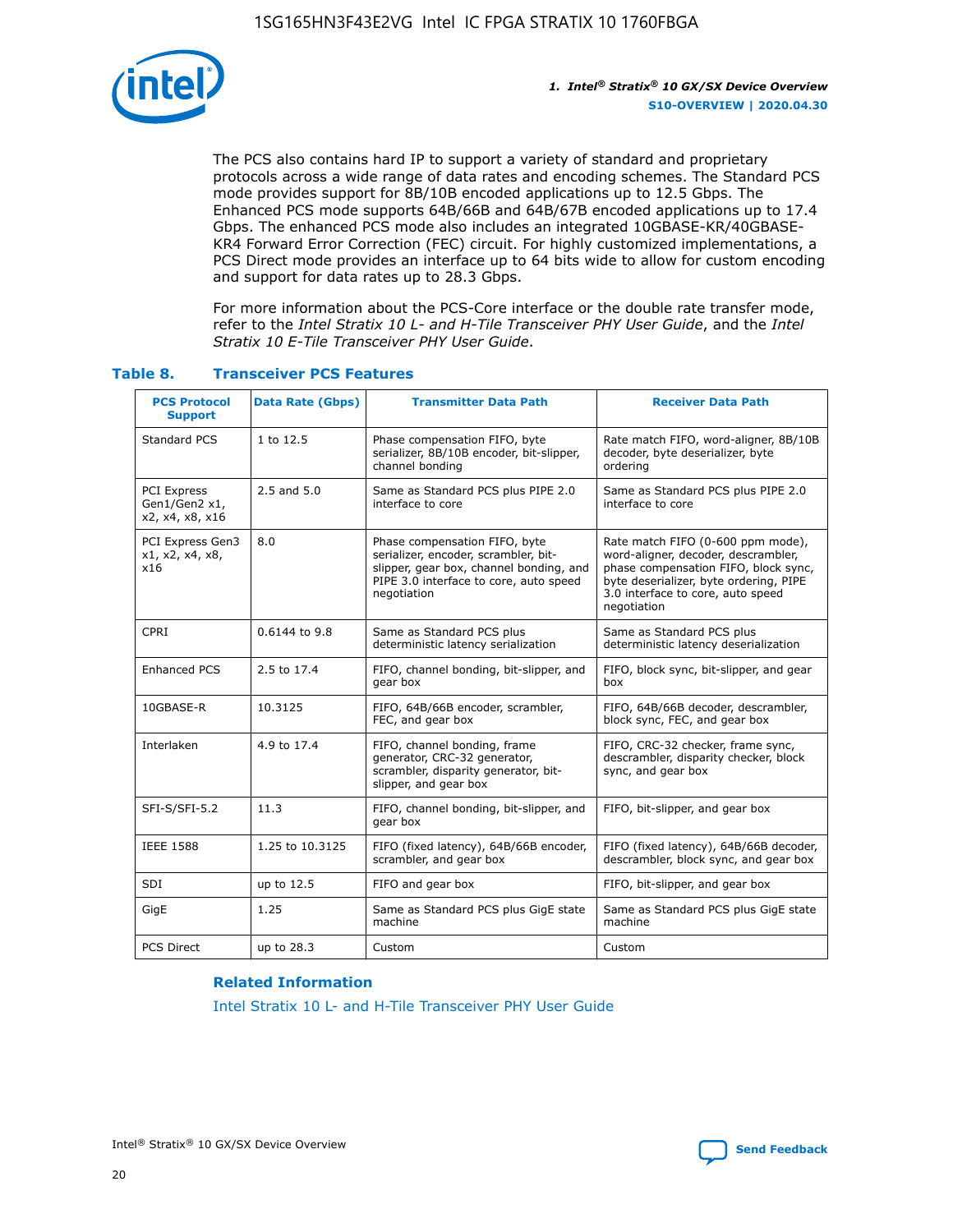

## **1.9. PCI Express Gen1/Gen2/Gen3 Hard IP**

Intel Stratix 10 devices contain embedded PCI Express hard IP designed for performance, ease-of-use, increased functionality, and designer productivity.

The PCI Express hard IP consists of the PHY, Data Link, and Transaction layers. It also supports PCI Express Gen1/Gen2/Gen3 end point and root port, in x1/x2/x4/x8/x16 lane configurations. The PCI Express hard IP is capable of operating independently from the core logic (autonomous mode). This feature allows the PCI Express link to power up and complete link training in less than 100 ms, while the rest of the device is still in the process of being configured. The hard IP also provides added functionality, which makes it easier to support emerging features such as Single Root I/O Virtualization (SR-IOV) and optional protocol extensions.

The PCI Express hard IP has improved end-to-end data path protection using Error Checking and Correction (ECC). In addition, the hard IP supports configuration of the device via protocol (CvP) across the PCI Express bus at Gen1/Gen2/Gen3 rates.

## **1.10. Interlaken PCS Hard IP**

Intel Stratix 10 devices have integrated Interlaken PCS hard IP supporting rates up to 17.4 Gbps per lane.

The Interlaken PCS hard IP is based on the proven functionality of the PCS developed for Intel's previous generation FPGAs, which has demonstrated interoperability with Interlaken ASSP vendors and third-party IP suppliers. The Interlaken PCS hard IP is present in every transceiver channel in Intel Stratix 10 devices.

## **1.11. 10G Ethernet Hard IP**

Intel Stratix 10 devices include IEEE 802.3 10-Gbps Ethernet (10GbE) compliant 10GBASE-R PCS and PMA hard IP. The scalable 10GbE hard IP supports multiple independent 10GbE ports while using a single PLL for all the 10GBASE-R PCS instantiations, which saves on core logic resources and clock networks.

The integrated serial transceivers simplify multi-port 10GbE systems compared to 10 GbE Attachment Unit Interface (XAUI) interfaces that require an external XAUI-to-10G PHY. Furthermore, the integrated transceivers incorporate signal conditioning circuits, which enable direct connection to standard 10G XFP and SFP+ pluggable optical modules. The transceivers also support backplane Ethernet applications and include a hard 10GBASE-KR/40GBASE-KR4 Forward Error Correction (FEC) circuit that can be used for both 10G and 40G applications. The integrated 10G Ethernet hard IP and 10G transceivers save external PHY cost, board space and system power. The 10G Ethernet PCS hard IP and 10GBASE-KR FEC are present in every transceiver channel.

## **1.12. External Memory and General Purpose I/O**

Intel Stratix 10 devices offer substantial external memory bandwidth, with up to ten 72 bit wide DDR4 memory interfaces running at up to 2666 Mbps. For external memory interface and LVDS restrictions, see [AN 906: Intel Stratix 10 GX 400, SX 400,](https://www.intel.com/content/www/us/en/programmable/documentation/sjf1574667190623.html#bft1574667627484) [and TX 400 Routing and Designing Floorplan Guidelines.](https://www.intel.com/content/www/us/en/programmable/documentation/sjf1574667190623.html#bft1574667627484)

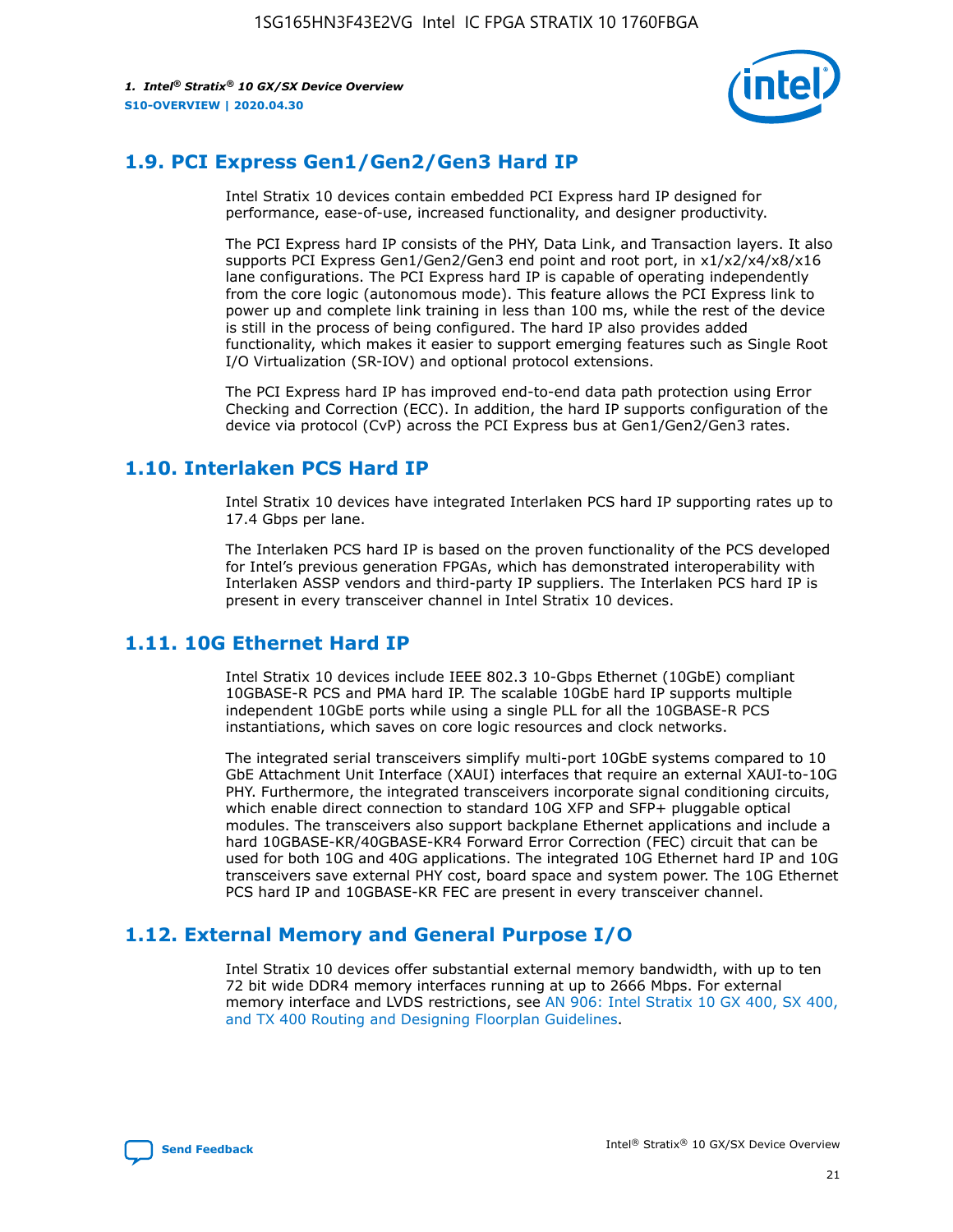

This bandwidth is provided along with the ease of design, lower power, and resource efficiencies of hardened high-performance memory controllers. The external memory interfaces can be configured up to a maximum width of 144 bits when using either hard or soft memory controllers.

## **Figure 10. Hard Memory Controller**



Each I/O bank contains 48 general purpose I/Os and a high-efficiency hard memory controller capable of supporting many different memory types, each with different performance capabilities. The hard memory controller is also capable of being bypassed and replaced by a soft controller implemented in user logic. The I/Os each have a hardened double data rate (DDR) read/write path (PHY) capable of performing key memory interface functionality such as:

- Read/write leveling
- FIFO buffering to lower latency and improve margin
- Timing calibration
- On-chip termination

The timing calibration is aided by the inclusion of hard microcontrollers based on Intel's Nios® II technology, specifically tailored to control the calibration of multiple memory interfaces. This calibration allows the Intel Stratix 10 device to compensate for any changes in process, voltage, or temperature either within the Intel Stratix 10 device itself, or within the external memory device. The advanced calibration algorithms ensure maximum bandwidth and robust timing margin across all operating conditions.

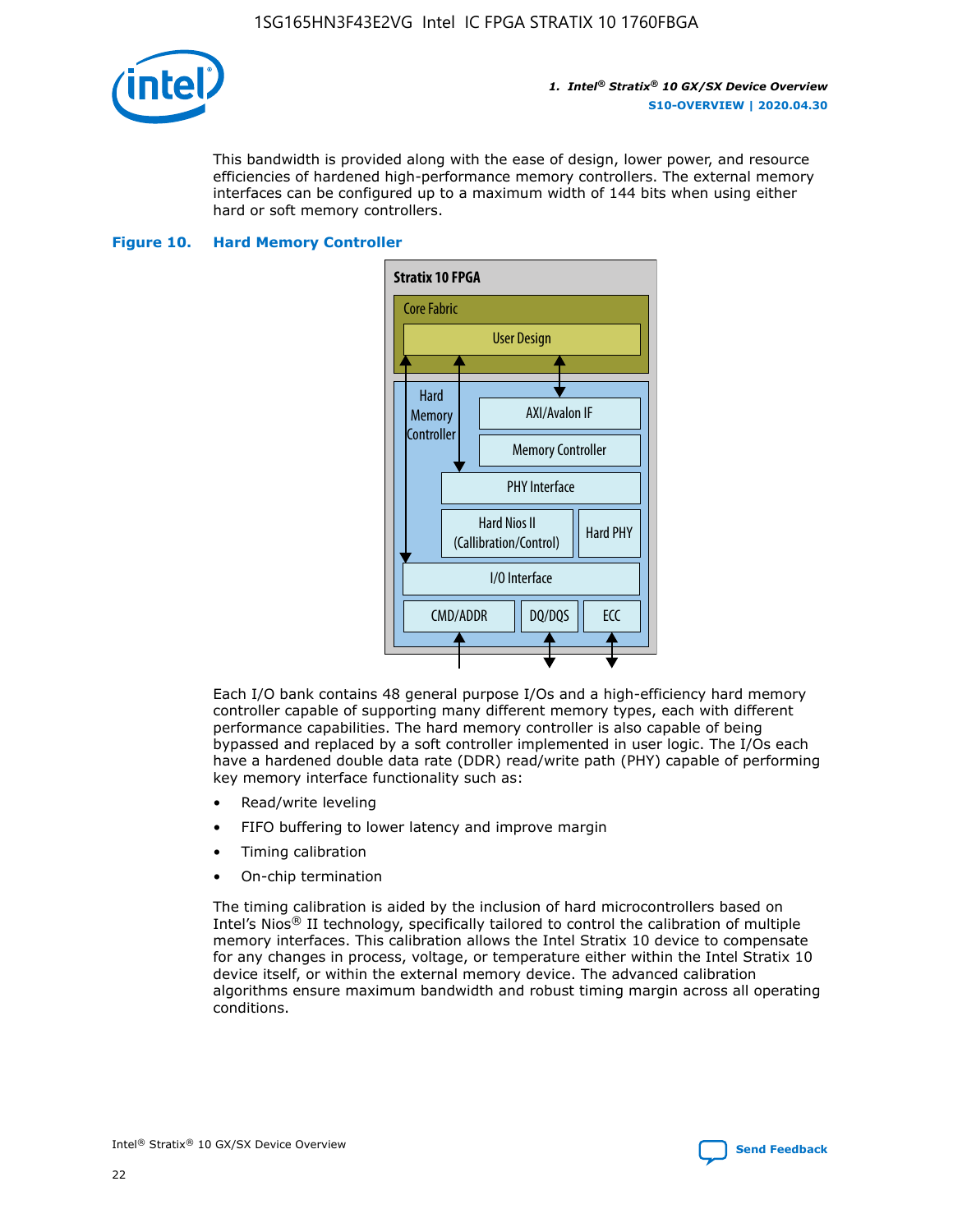

#### **Table 9. External Memory Interface Performance**

The listed speeds are for the 1-rank case.

| <b>Interface</b>     | <b>Controller Type</b> | <b>Performance</b><br>(maximum rate possible) |
|----------------------|------------------------|-----------------------------------------------|
| DDR4                 | Hard                   | 2666 Mbps                                     |
| DDR <sub>3</sub>     | Hard                   | 2133 Mbps                                     |
| QDRII+               | Soft                   | 1,100 Mtps                                    |
| <b>ODRII+ Xtreme</b> | Soft                   | 1,266 Mtps                                    |
| <b>ODRIV</b>         | Soft                   | 2,133 Mtps                                    |
| RLDRAM III           | Soft                   | 2400 Mbps                                     |
| <b>RLDRAM II</b>     | Soft                   | 533 Mbps                                      |

In addition to parallel memory interfaces, Intel Stratix 10 devices support serial memory technologies such as the Hybrid Memory Cube (HMC). The HMC is supported by the Intel Stratix 10 high-speed serial transceivers, which connect up to four HMC links, with each link running at data rates of 15 Gbps (HMC short reach specification).

Intel Stratix 10 devices also feature general purpose I/Os capable of supporting a wide range of single-ended and differential I/O interfaces. LVDS rates up to 1.6 Gbps are supported, with each pair of pins having both a differential driver and a differential input buffer. This enables configurable direction for each LVDS pair.

## **1.13. Adaptive Logic Module (ALM)**

Intel Stratix 10 devices use a similar adaptive logic module (ALM) as the previous generation Intel Arria 10 and Stratix V FPGAs, allowing for efficient implementation of logic functions and easy conversion of IP between the devices.

The ALM block diagram shown in the following figure has eight inputs with a fracturable look-up table (LUT), two dedicated embedded adders, and four dedicated registers.

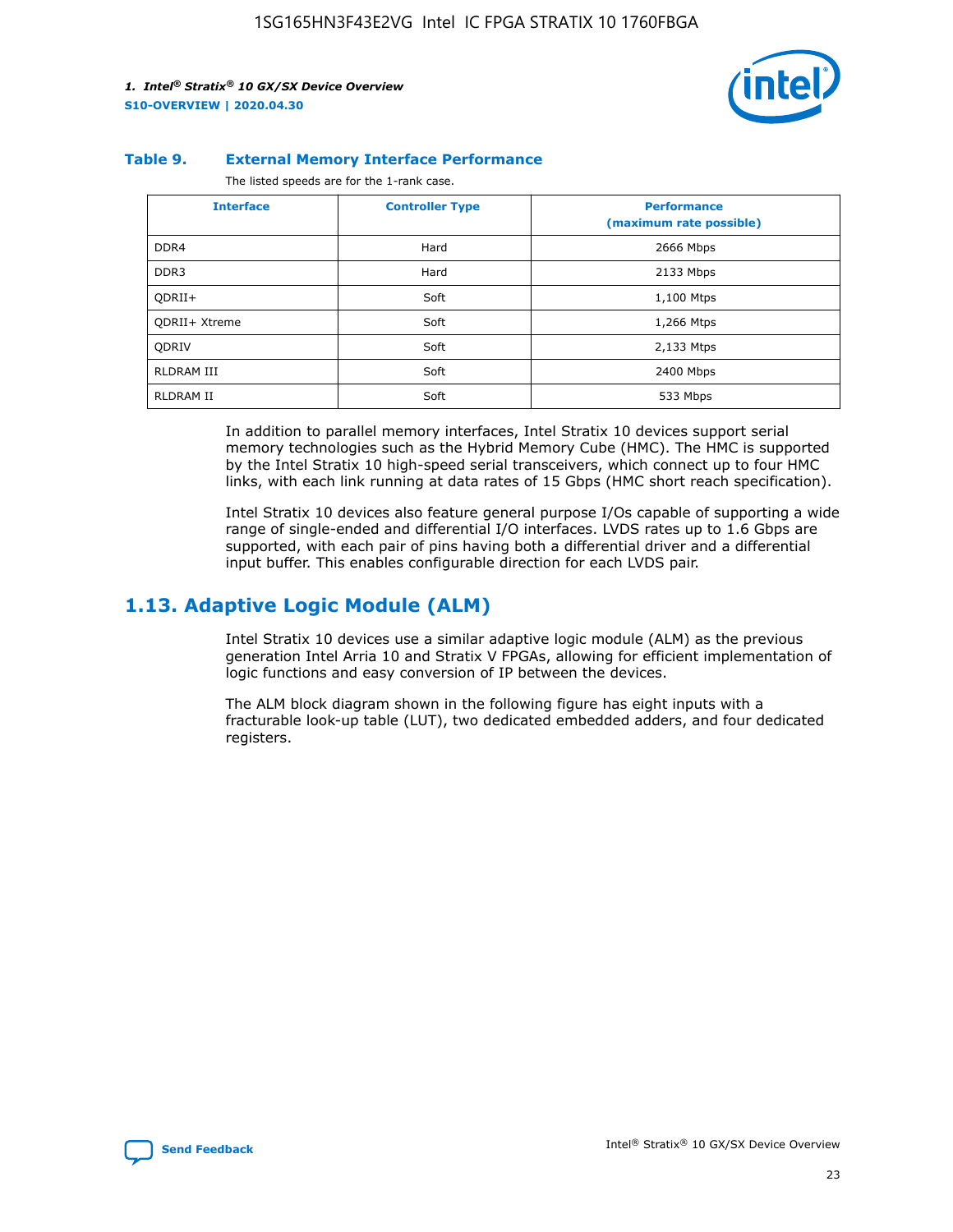

## **Figure 11. Intel Stratix 10 FPGA and SoC ALM Block Diagram**



Key features and capabilities of the ALM include:

- High register count with 4 registers per 8-input fracturable LUT, operating in conjunction with the new Intel Hyperflex architecture, enables Intel Stratix 10 devices to maximize core performance at very high core logic utilization
- Implements select 7-input logic functions, all 6-input logic functions, and two independent functions consisting of smaller LUT sizes (such as two independent 4 input LUTs) to optimize core logic utilization

The Intel Quartus Prime software takes advantage of the ALM logic structure to deliver the highest performance, optimal logic utilization, and lowest compile times. The Intel Quartus Prime software simplifies design reuse as it automatically maps legacy designs into the Intel Stratix 10 ALM architecture.

## **1.14. Core Clocking**

Core clocking in Intel Stratix 10 devices makes use of programmable clock tree synthesis.

This technique uses dedicated clock tree routing and switching circuits, and allows the Intel Quartus Prime software to create the exact clock trees required for your design. Clock tree synthesis minimizes clock tree insertion delay, reduces dynamic power dissipation in the clock tree and allows greater clocking flexibility in the core while still maintaining backwards compatibility with legacy global and regional clocking schemes.

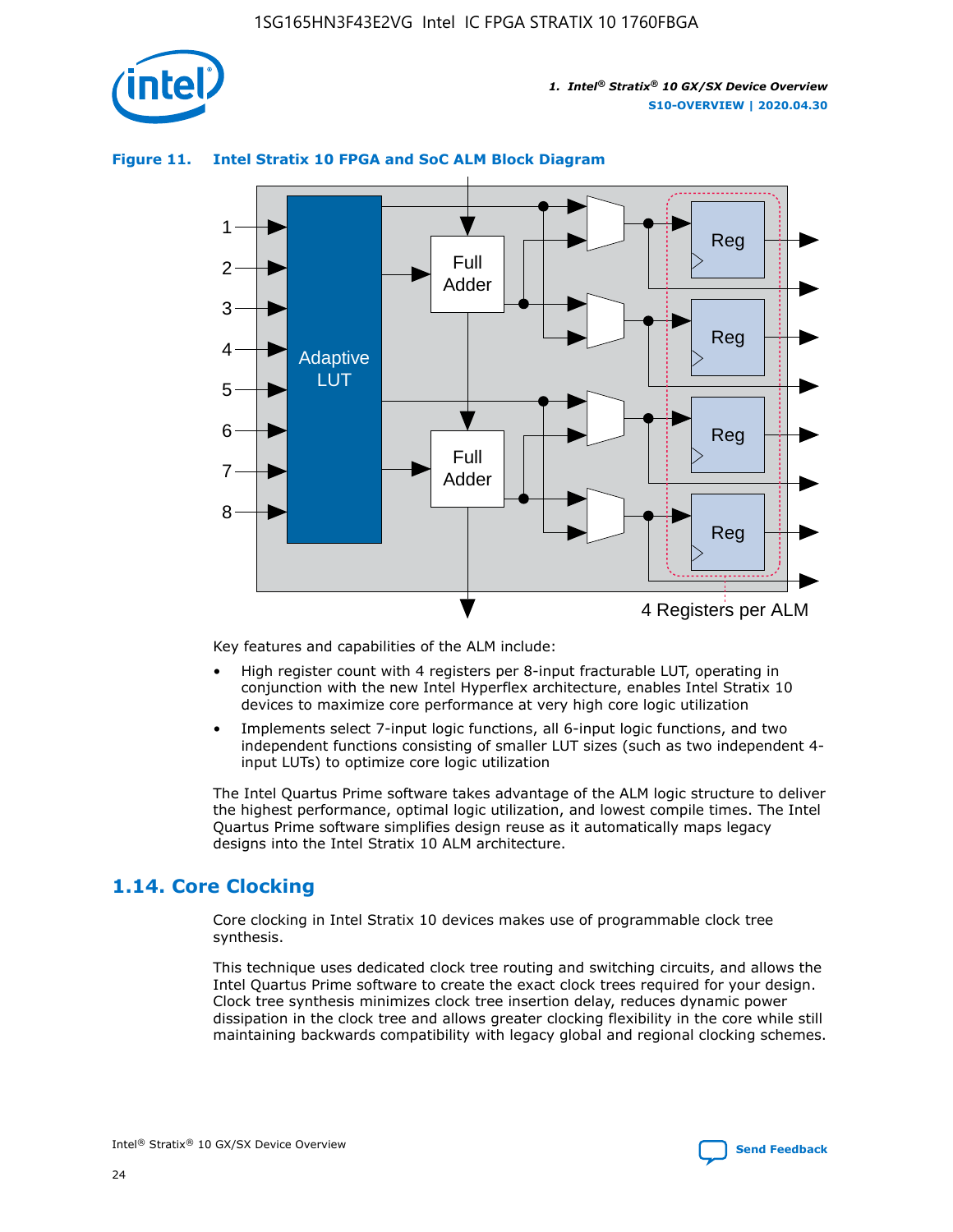

The core clock network in Intel Stratix 10 devices supports the new Intel Hyperflex core architecture at clock rates up to 1 GHz. It also supports the hard memory controllers up to 2666 Mbps with a quarter rate transfer to the core. The core clock network is supported by dedicated clock input pins, fractional clock synthesis PLLs, and integer I/O PLLs.

## **1.15. Fractional Synthesis PLLs and I/O PLLs**

Intel Stratix 10 devices have up to 32 fractional synthesis PLLs (fPLL) available for use with transceivers or in the core fabric.

The fPLLs are located in the 3D SiP transceiver L-tiles and H-tiles, eight per tile, adjacent to the transceiver channels. The fPLLs can be used to reduce both the number of oscillators required on the board and the number of clock pins required, by synthesizing multiple clock frequencies from a single reference clock source. In addition to synthesizing reference clock frequencies for the transceiver transmit PLLs, the fPLLs can also be used directly for transmit clocking. Each fPLL can be independently configured for conventional integer mode, or enhanced fractional synthesis mode with third-order delta-sigma modulation.

In addition to the fPLLs, Intel Stratix 10 devices contain up to 24 integer I/O PLLs (IOPLLs) available for general purpose use in the core fabric and for simplifying the design of external memory interfaces and high-speed LVDS interfaces. The IOPLLs are located in each bank of 48 general purpose I/O, 1 per I/O bank, adjacent to the hard memory controllers and LVDS SerDes in each I/O bank. This makes it easier to close timing because the IOPLLs are tightly coupled with the I/Os that need to use them. The IOPLLs can be used for general purpose applications in the core such as clock network delay compensation and zero-delay clock buffering.

## **1.16. Internal Embedded Memory**

Intel Stratix 10 devices contain two types of embedded memory blocks: M20K (20 Kb) and MLAB (640 bit).

The M20K and MLAB blocks are familiar block sizes carried over from previous Intel device families. The MLAB blocks are ideal for wide and shallow memories, while the M20K blocks are intended to support larger memory configurations and include hard ECC. Both M20K and MLAB embedded memory blocks can be configured as a singleport or dual-port RAM, FIFO, ROM, or shift register. These memory blocks are highly flexible and support a number of memory configurations as shown in Table 10 on page 25.

#### **Table 10. Internal Embedded Memory Block Configurations**

| MLAB (640 bits)                                                | <b>M20K (20 Kb)</b>                                                                    |
|----------------------------------------------------------------|----------------------------------------------------------------------------------------|
| $64 \times 10$ (supported through emulation)<br>$32 \times 20$ | $2K \times 10$ (or $x8$ )<br>$1K \times 20$ (or $x16$ )<br>$512 \times 40$ (or $x32$ ) |

## **1.17. Variable Precision DSP Block**

The Intel Stratix 10 DSP blocks are based upon the Variable Precision DSP Architecture used in Intel's previous generation devices. They feature hard fixed point and IEEE 754 compliant floating point capability.

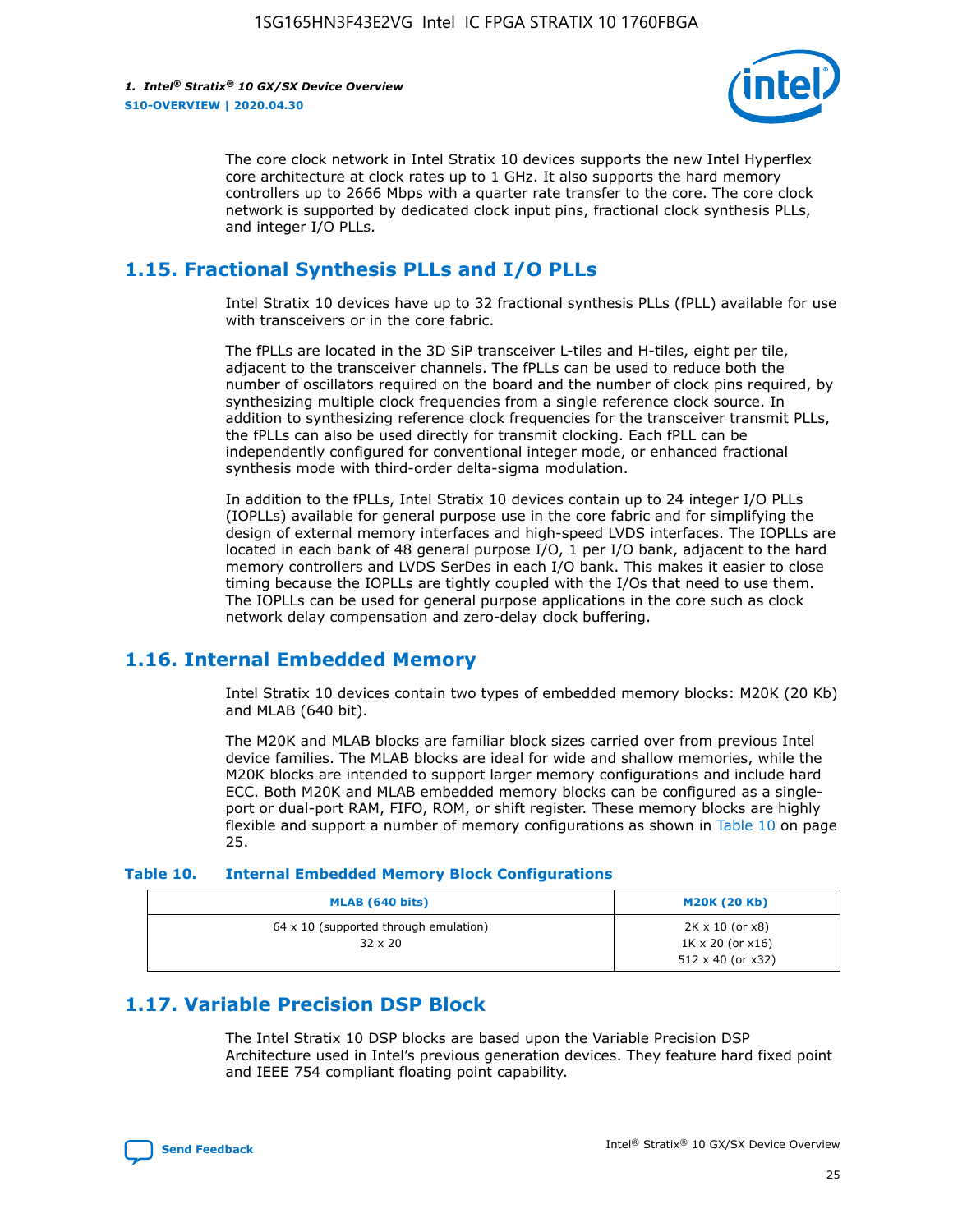

The DSP blocks can be configured to support signal processing with precision ranging from 18x19 up to 54x54. A pipeline register has been added to increase the maximum operating frequency of the DSP block and reduce power consumption.





#### **Figure 13. DSP Block: High Precision Fixed Point Mode**

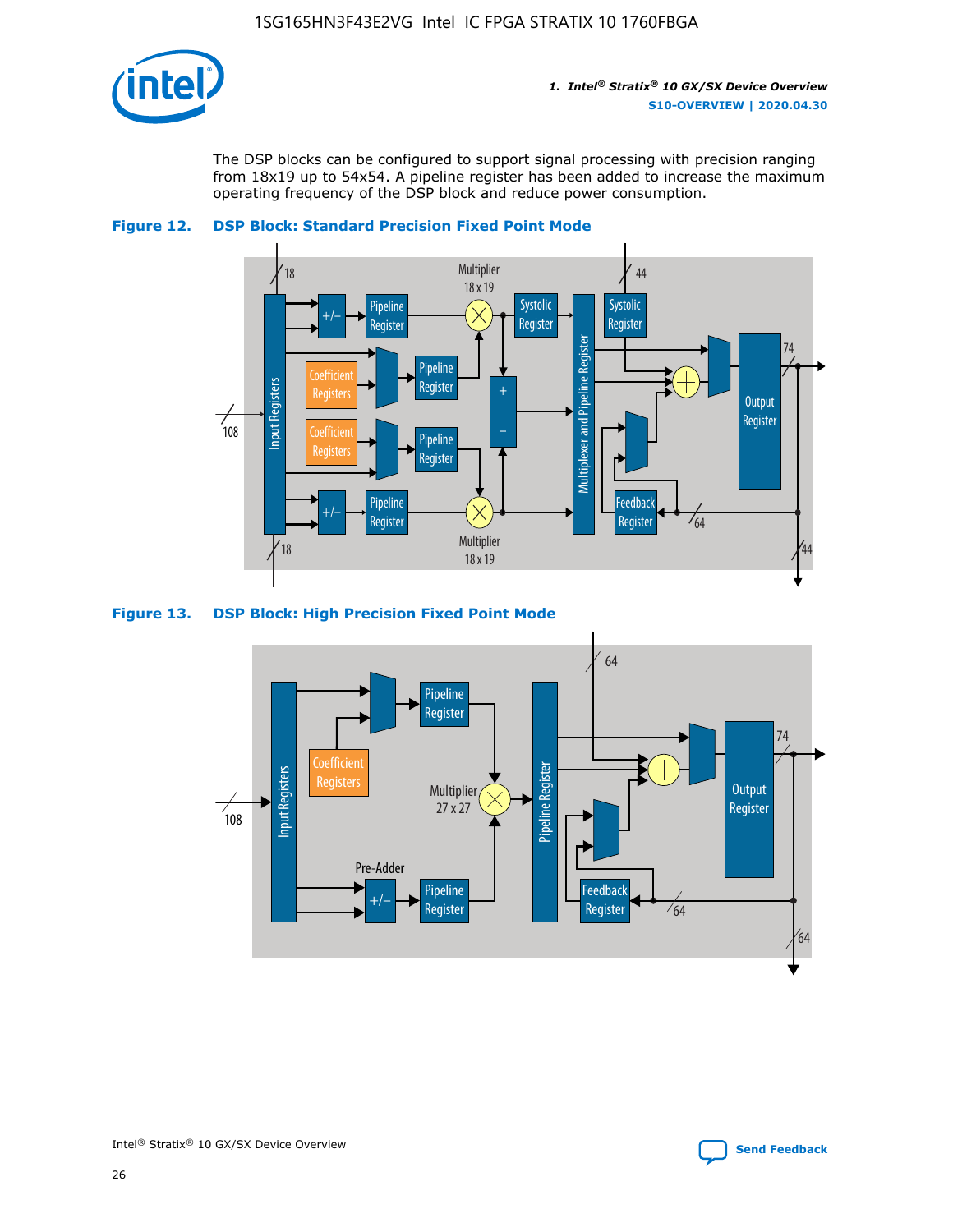



## **Figure 14. DSP Block: Single Precision Floating Point Mode**

Each DSP block can be independently configured at compile time as either dual 18x19 or a single 27x27 multiply accumulate. With a dedicated 64 bit cascade bus, multiple variable precision DSP blocks can be cascaded to implement even higher precision DSP functions efficiently.

In floating point mode, each DSP block provides one single precision floating point multiplier and adder. Floating point additions, multiplications, mult-adds and multaccumulates are supported.

The following table shows how different precisions are accommodated within a DSP block, or by utilizing multiple blocks.

| <b>Multiplier Size</b>             | <b>DSP Block Resources</b>                                                               | <b>Expected Usage</b>           |
|------------------------------------|------------------------------------------------------------------------------------------|---------------------------------|
| $18x19$ bits                       | 1/2 of Variable Precision DSP Block                                                      | Medium precision fixed point    |
| 27x27 bits                         | 1 Variable Precision DSP Block                                                           | High precision fixed point      |
| $19x36$ bits                       | 1 Variable Precision DSP Block with external<br>adder                                    | Fixed point FFTs                |
| 36x36 bits                         | 2 Variable Precision DSP Blocks with external<br>adder                                   | Very high precision fixed point |
| 54x54 bits                         | 4 Variable Precision DSP Blocks with external<br>adder                                   | Double Precision floating point |
| Single Precision<br>floating point | 1 Single Precision floating point adder, 1 Single<br>Precision floating point multiplier | Floating point                  |

#### **Table 11. Variable Precision DSP Block Configurations**

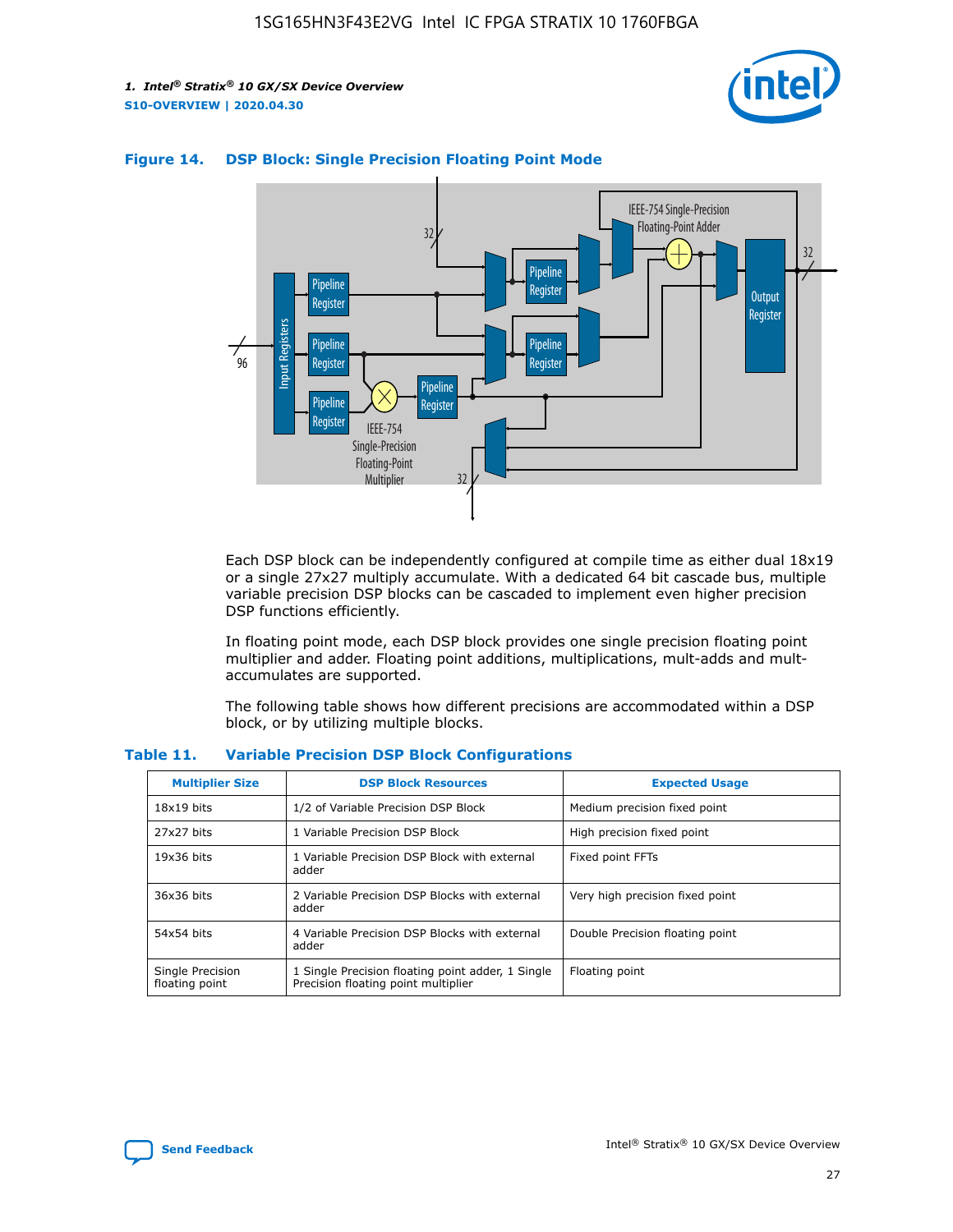

Complex multiplication is very common in DSP algorithms. One of the most popular applications of complex multipliers is the FFT algorithm. This algorithm has the characteristic of increasing precision requirements on only one side of the multiplier. The Variable Precision DSP block supports the FFT algorithm with proportional increase in DSP resources as the precision grows.

## **Table 12. Complex Multiplication With Variable Precision DSP Block**

| <b>Complex Multiplier</b><br><b>Size</b> | <b>DSP Block Resources</b>      | <b>FFT Usage</b>       |
|------------------------------------------|---------------------------------|------------------------|
| $18x19$ bits                             | 2 Variable Precision DSP Blocks | Resource optimized FFT |
| $27x27$ bits                             | 4 Variable Precision DSP Blocks | Highest precision FFT  |

For FFT applications with high dynamic range requirements, the Intel FFT IP Core offers an option of single precision floating point implementation with resource usage and performance similar to high precision fixed point implementations.

Other features of the DSP block include:

- Hard 18 bit and 25 bit pre-adders
- Hard floating point multipliers and adders
- 64 bit dual accumulator (for separate I, Q product accumulations)
- Cascaded output adder chains for 18 and 27 bit FIR filters
- Embedded coefficient registers for 18 and 27 bit coefficients
- Fully independent multiplier outputs
- Inferability using HDL templates supplied by the Intel Quartus Prime software for most modes

The Variable Precision DSP block is ideal to support the growing trend towards higher bit precision in high performance DSP applications. At the same time, it can efficiently support the many existing 18 bit DSP applications, such as high definition video processing and remote radio heads. With the Variable Precision DSP block architecture and hard floating point multipliers and adders, Intel Stratix 10 devices can efficiently support many different precision levels up to and including floating point implementations. This flexibility can result in increased system performance, reduced power consumption, and reduce architecture constraints on system algorithm designers.

## **1.18. Hard Processor System (HPS)**

The Intel Stratix 10 SoC Hard Processor System (HPS) is Intel's third generation HPS. Leveraging the performance of Intel 14 nm tri-gate technology, Intel Stratix 10 SoC devices more than double the performance of previous generation SoCs with an integrated quad-core 64-bit Arm Cortex-A53. The HPS also enables system-wide hardware virtualization capabilities by adding a system memory management unit. These architecture improvements ensure that Intel Stratix 10 SoCs meet the requirements of current and future embedded markets, including wireless and wireline communications, datacenter acceleration, and numerous military applications.

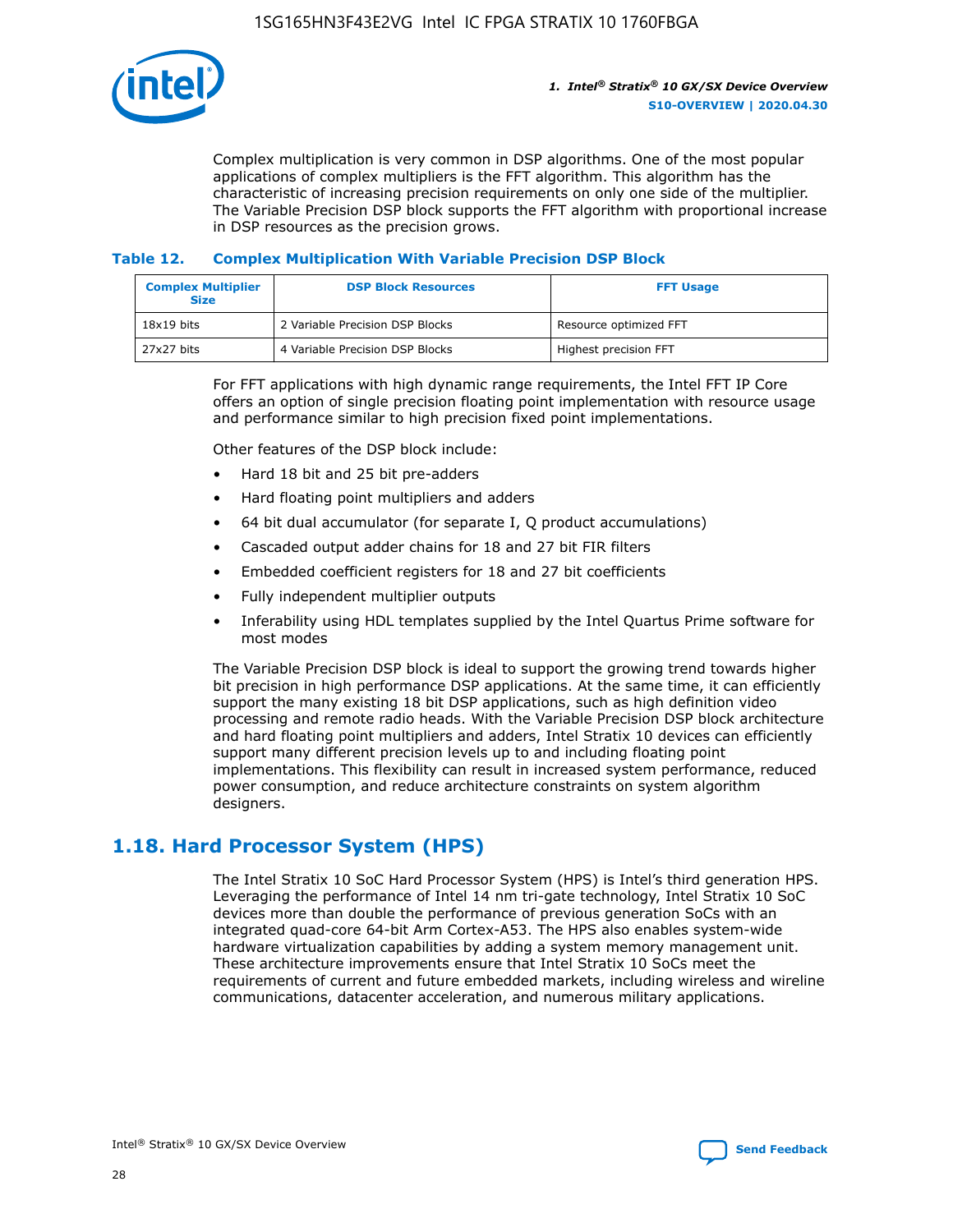

## **Figure 15. HPS Block Diagram**

| Quad Arm Cortex-A53-Based Hard Processor System |                        |                           |                                                     |  |                              |                          |                                     |                                        |
|-------------------------------------------------|------------------------|---------------------------|-----------------------------------------------------|--|------------------------------|--------------------------|-------------------------------------|----------------------------------------|
| <b>Arm Cortex - A53</b>                         |                        |                           | Arm Cortex - A53                                    |  |                              |                          | SD/SDIO/                            |                                        |
| <b>NEON</b>                                     |                        | <b>FPU</b>                | <b>NEON</b>                                         |  | <b>FPU</b>                   |                          | USB OTG                             | $MMC$ <sup>1,2</sup>                   |
| 32 KB I-Cache                                   |                        | 32 KB D-Cache             | 32 KB I-Cache                                       |  | 32 KB D - Cache              |                          | $(x2)^{1,2}$                        |                                        |
| with Parity                                     |                        | with ECC                  | with Parity                                         |  | with ECC                     |                          |                                     | <b>DMA</b>                             |
| Arm Cortex - A53                                |                        |                           | Arm Cortex - A53                                    |  | UART (x2)                    | $(8 \text{ Channel})^2$  |                                     |                                        |
| <b>NEON</b>                                     |                        | <b>FPU</b>                | <b>NEON</b>                                         |  | <b>FPU</b>                   |                          |                                     |                                        |
| 32 KB I-Cache<br>with Parity                    |                        | 32 KB D-Cache<br>with ECC | 32 KB I-Cache<br>with Parity                        |  | 32 KB D-Cache<br>with ECC    |                          | I <sup>2</sup> C(x5)                | <b>HPS 10</b>                          |
|                                                 | 1 MB L2 Cache with ECC |                           |                                                     |  |                              |                          |                                     |                                        |
| <b>System MMU</b>                               |                        |                           | <b>Cache Coherency Unit</b>                         |  |                              | <b>EMAC</b> $(x3)^{1,2}$ | <b>NAND</b><br>Flash <sup>1,2</sup> |                                        |
| JTAG Debug<br>or Trace                          |                        |                           | 256 KB<br><b>Timers</b><br>RAM <sup>2</sup><br>(x8) |  |                              |                          | SPI(x4)                             |                                        |
| Lightweight HPS-to-<br><b>FPGA BRIDGE</b>       |                        |                           | HPS-to-FPGA<br><b>BRIDGE</b>                        |  | FPGA-to-HPS<br><b>BRIDGE</b> |                          | HPS-to-SDM<br>SDM-to-HPS            | <b>SDRAM</b><br>Scheduler <sup>3</sup> |
|                                                 |                        |                           |                                                     |  |                              |                          |                                     |                                        |
| <b>FPGA Fabric</b>                              |                        |                           |                                                     |  |                              |                          | <b>SDM</b>                          | <b>Hard Memory</b><br>Controller       |
|                                                 |                        |                           |                                                     |  |                              |                          |                                     |                                        |

Notes:

1. Integrated direct memory access (DMA)

2. Integrated error correction code (ECC)

3. Multiport front-end interface to hard memory controller

## **1.18.1. Key Features of the Intel Stratix 10 HPS**

## **Table 13. Key Features of the Intel Stratix 10 GX/SX HPS**

| <b>Feature</b>                                    | <b>Description</b>                                                                                                                                                                                                                                                                                                                     |
|---------------------------------------------------|----------------------------------------------------------------------------------------------------------------------------------------------------------------------------------------------------------------------------------------------------------------------------------------------------------------------------------------|
| Quad-core Arm Cortex-A53<br>MPCore processor unit | • 2.3 MIPS/MHz instruction efficiency<br>CPU frequency up to 1.5 GHz<br>At 1.5 GHz total performance of 13,800 MIPS<br>Army8-A architecture<br>Runs 64 bit and 32 bit Arm instructions<br>16 bit and 32 bit Thumb instructions for 30% reduction in memory footprint<br>Jazelle* RCT execution architecture with 8 bit Java byte codes |
|                                                   |                                                                                                                                                                                                                                                                                                                                        |

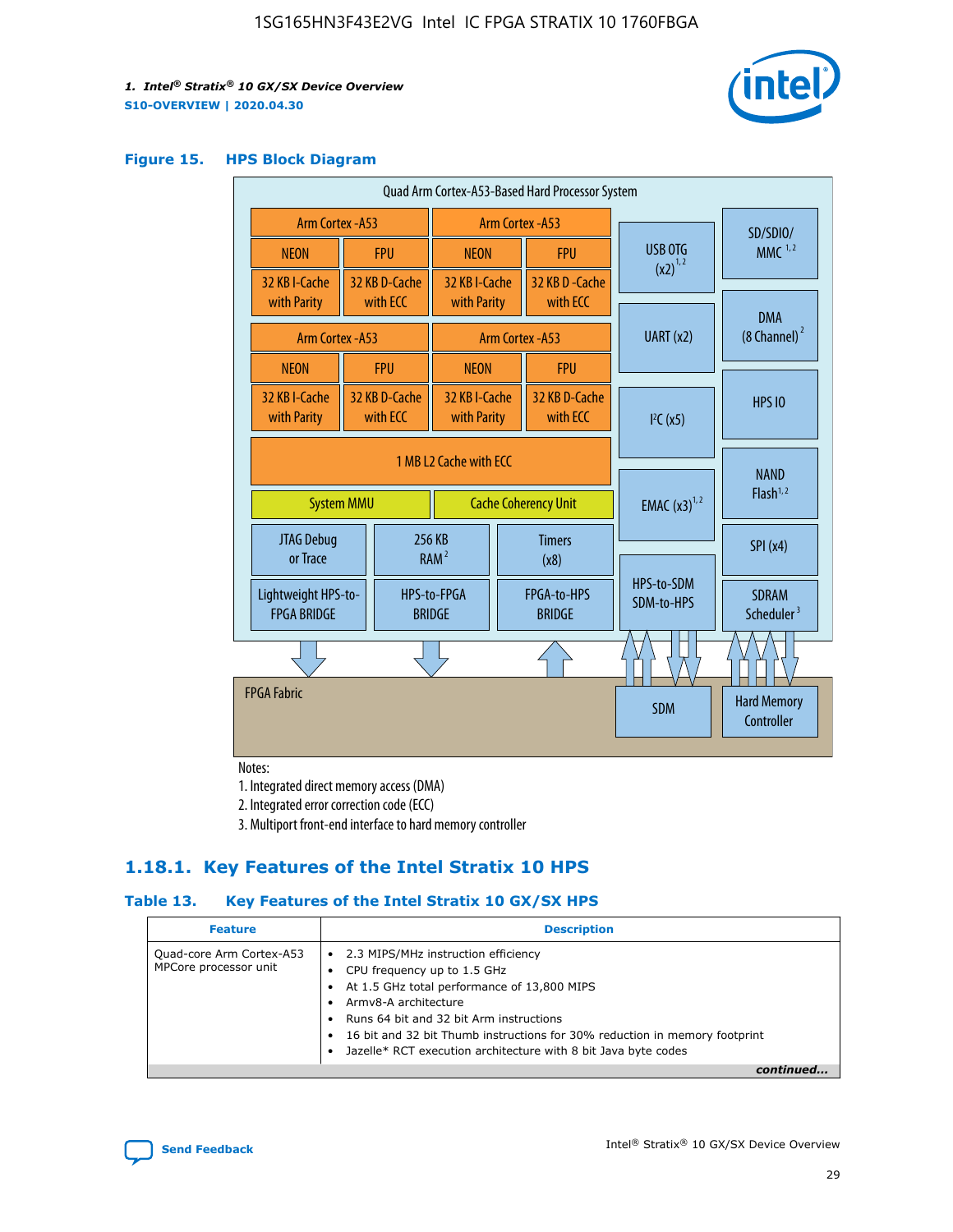

| <b>Feature</b>                                        | <b>Description</b>                                                                                                                                                                                                                                                                                                                                                                                                                                                                                                                                                                                                                                                                                                                                                                                                                                                                                                                                                                                                                                                                                                                                                                                                       |
|-------------------------------------------------------|--------------------------------------------------------------------------------------------------------------------------------------------------------------------------------------------------------------------------------------------------------------------------------------------------------------------------------------------------------------------------------------------------------------------------------------------------------------------------------------------------------------------------------------------------------------------------------------------------------------------------------------------------------------------------------------------------------------------------------------------------------------------------------------------------------------------------------------------------------------------------------------------------------------------------------------------------------------------------------------------------------------------------------------------------------------------------------------------------------------------------------------------------------------------------------------------------------------------------|
|                                                       | Superscalar, variable length, out-of-order pipeline with dynamic branch prediction<br>Improved Arm Neon* media processing engine<br>$\bullet$<br>Single- and double-precision floating-point unit<br>Arm CoreSight* debug and trace technology                                                                                                                                                                                                                                                                                                                                                                                                                                                                                                                                                                                                                                                                                                                                                                                                                                                                                                                                                                           |
| <b>System Memory</b><br>Management Unit               | Enables a unified memory model and extends hardware virtualization into peripherals<br>implemented in the FPGA fabric                                                                                                                                                                                                                                                                                                                                                                                                                                                                                                                                                                                                                                                                                                                                                                                                                                                                                                                                                                                                                                                                                                    |
| Cache Coherency unit                                  | Changes in shared data stored in cache are propagated throughout the system<br>$\bullet$<br>providing bi-directional coherency for co-processing elements.                                                                                                                                                                                                                                                                                                                                                                                                                                                                                                                                                                                                                                                                                                                                                                                                                                                                                                                                                                                                                                                               |
| Cache                                                 | • L1 Cache<br>- 32 KB of instruction cache w/ parity check<br>- 32 KB of L1 data cache w /ECC<br>- Parity checking<br>L2 Cache<br>$-$ 1MB shared<br>- 8-way set associative<br>- SEU Protection with parity on TAG ram and ECC on data RAM<br>- Cache lockdown support                                                                                                                                                                                                                                                                                                                                                                                                                                                                                                                                                                                                                                                                                                                                                                                                                                                                                                                                                   |
| On-Chip Memory                                        | 256 KB of scratch on-chip RAM                                                                                                                                                                                                                                                                                                                                                                                                                                                                                                                                                                                                                                                                                                                                                                                                                                                                                                                                                                                                                                                                                                                                                                                            |
| External SDRAM and Flash<br>Memory Interfaces for HPS | Hard memory controller with support for DDR4, DDR3<br>$\bullet$<br>$-$ 40 bit (32 bit + 8 bit ECC) with select packages supporting 72 bit (64 bit + 8 bit<br>ECC)<br>- Support for up to 2666 Mbps DDR4 and 2166 Mbps DDR3 frequencies<br>- Error correction code (ECC) support including calculation, error correction, write-<br>back correction, and error counters<br>- Software Configurable Priority Scheduling on individual SDRAM bursts<br>- Fully programmable timing parameter support for all JEDEC-specified timing<br>parameters<br>- Multiport front-end (MPFE) scheduler interface to the hard memory controller, which<br>supports the $AXI^{\circledR}$ Quality of Service (QoS) for interface to the FPGA fabric<br>NAND flash controller<br>$-$ ONFI 1.0<br>- Integrated descriptor based with DMA<br>- Programmable hardware ECC support<br>- Support for 8 and 16 bit Flash devices<br>Secure Digital SD/SDIO/MMC controller<br>$-$ eMMC 4.5<br>- Integrated descriptor based DMA<br>- CE-ATA digital commands supported<br>- 50 MHz operating frequency<br>Direct memory access (DMA) controller<br>$\bullet$<br>$-$ 8-channel<br>- Supports up to 32 peripheral handshake interface<br>continued |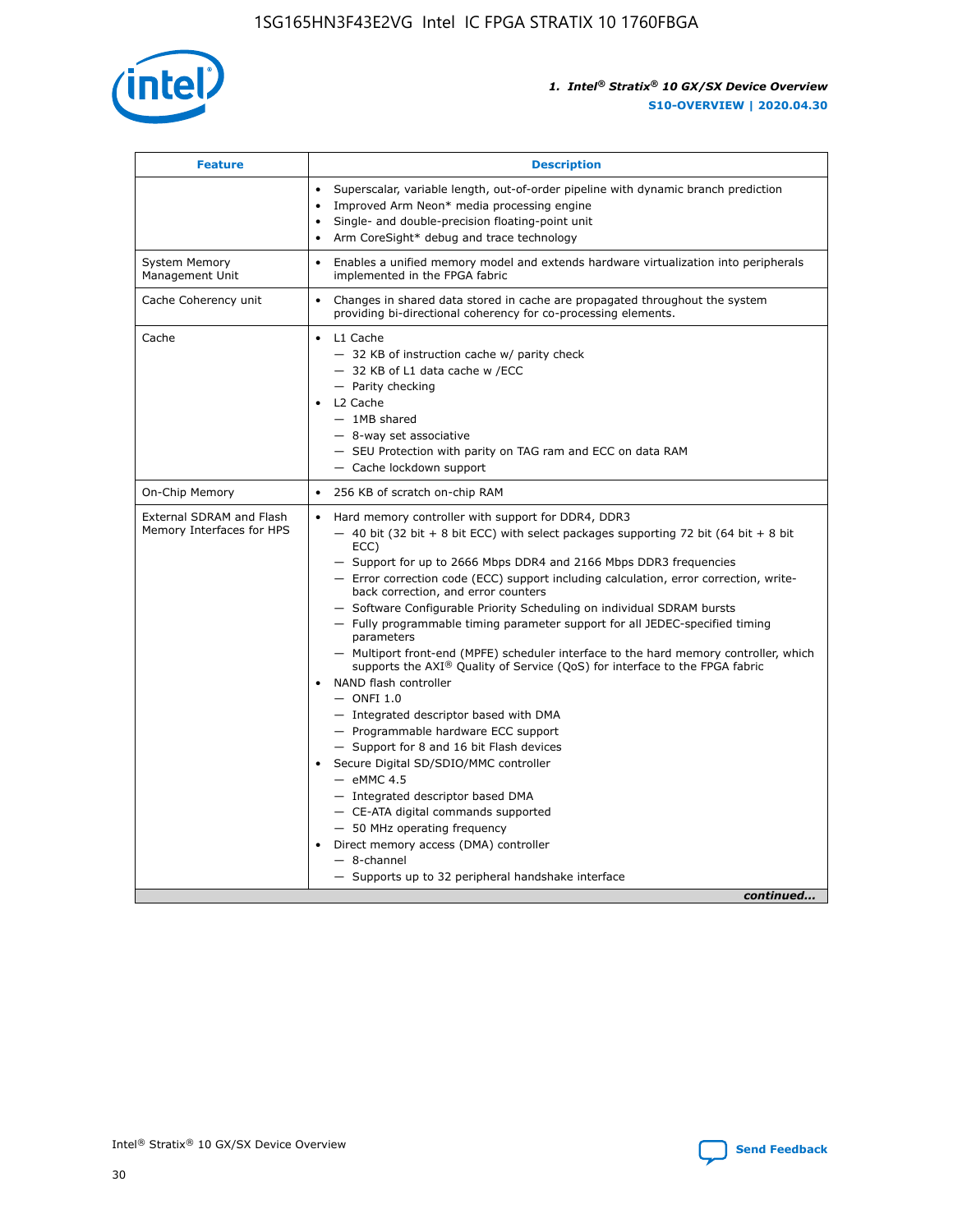

| <b>Feature</b>                         | <b>Description</b>                                                                                                                                                                                                                                                                                                                                                                                                                                                                                                                                                                                                                                                                                                                                                                                                                                                                                                                                                                                                                                                                                                                                                                                                                                                                                                                                                                                                                                                                                                     |
|----------------------------------------|------------------------------------------------------------------------------------------------------------------------------------------------------------------------------------------------------------------------------------------------------------------------------------------------------------------------------------------------------------------------------------------------------------------------------------------------------------------------------------------------------------------------------------------------------------------------------------------------------------------------------------------------------------------------------------------------------------------------------------------------------------------------------------------------------------------------------------------------------------------------------------------------------------------------------------------------------------------------------------------------------------------------------------------------------------------------------------------------------------------------------------------------------------------------------------------------------------------------------------------------------------------------------------------------------------------------------------------------------------------------------------------------------------------------------------------------------------------------------------------------------------------------|
| Communication Interface<br>Controllers | Three 10/100/1000 Ethernet media access controls (MAC) with integrated DMA<br>$\bullet$<br>- Supports RGMII and RMII external PHY Interfaces<br>- Option to support other PHY interfaces through FPGA logic<br>$\bullet$ GMII<br>MII<br>$\bullet$<br>RMII (requires MII to RMII adapter)<br>$\bullet$<br>• RGMII (requires GMII to RGMII adapter)<br>SGMII (requires GMII to SGMII adapter)<br>- Supports IEEE 1588-2002 and IEEE 1588-2008 standards for precision networked<br>clock synchronization<br>- Supports IEEE 802.1Q VLAN tag detection for reception frames<br>- Supports Ethernet AVB standard<br>Two USB On-the-Go (OTG) controllers with DMA<br>- Dual-Role Device (device and host functions)<br>• High-speed (480 Mbps)<br>• Full-speed (12 Mbps)<br>• Low-speed (1.5 Mbps)<br>• Supports USB 1.1 (full-speed and low-speed)<br>- Integrated descriptor-based scatter-gather DMA<br>- Support for external ULPI PHY<br>- Up to 16 bidirectional endpoints, including control endpoint<br>$-$ Up to 16 host channels<br>- Supports generic root hub<br>- Configurable to OTG 1.3 and OTG 2.0 modes<br>Five $I2C$ controllers (three can be used by EMAC for MIO to external PHY)<br>- Support both 100 Kbps and 400 Kbps modes<br>- Support both 7 bit and 10 bit addressing modes<br>- Support Master and Slave operating mode<br>Two UART 16550 compatible<br>- Programmable baud rate up to 115.2 Kbaud<br>Four serial peripheral interfaces (SPI) (2 Masters, 2 Slaves)<br>- Full and Half duplex |
| Timers and I/O                         | Timers<br>$\bullet$<br>- 4 general-purpose timers<br>$-4$ watchdog timers<br>48 HPS direct I/O allow HPS peripherals to connect directly to I/O<br>Up to three IO48 banks may be assigned to HPS for HPS DDR access                                                                                                                                                                                                                                                                                                                                                                                                                                                                                                                                                                                                                                                                                                                                                                                                                                                                                                                                                                                                                                                                                                                                                                                                                                                                                                    |
| Interconnect to Logic Core             | • FPGA-to-HPS Bridge<br>- Allows IP bus masters in the FPGA fabric to access to HPS bus slaves<br>- Configurable 32, 64, or 128 bit AMBA AXI interface<br>HPS-to-FPGA Bridge<br>- Allows HPS bus masters to access bus slaves in FPGA fabric<br>- Configurable 32, 64, or 128 bit AMBA AXI interface allows high-bandwidth HPS<br>master transactions to FPGA fabric<br>HPS-to-SDM and SDM-to-HPS Bridges<br>- Allows the HPS to reach the SDM block and the SDM to bootstrap the HPS<br>Light Weight HPS-to-FPGA Bridge<br>- Light weight 32 bit AXI interface suitable for low-latency register accesses from HPS<br>to soft peripherals in FPGA fabric<br>FPGA-to-HPS SDRAM Bridge<br>- Up to three AMBA AXI interfaces supporting 32, 64, or 128 bit data paths                                                                                                                                                                                                                                                                                                                                                                                                                                                                                                                                                                                                                                                                                                                                                    |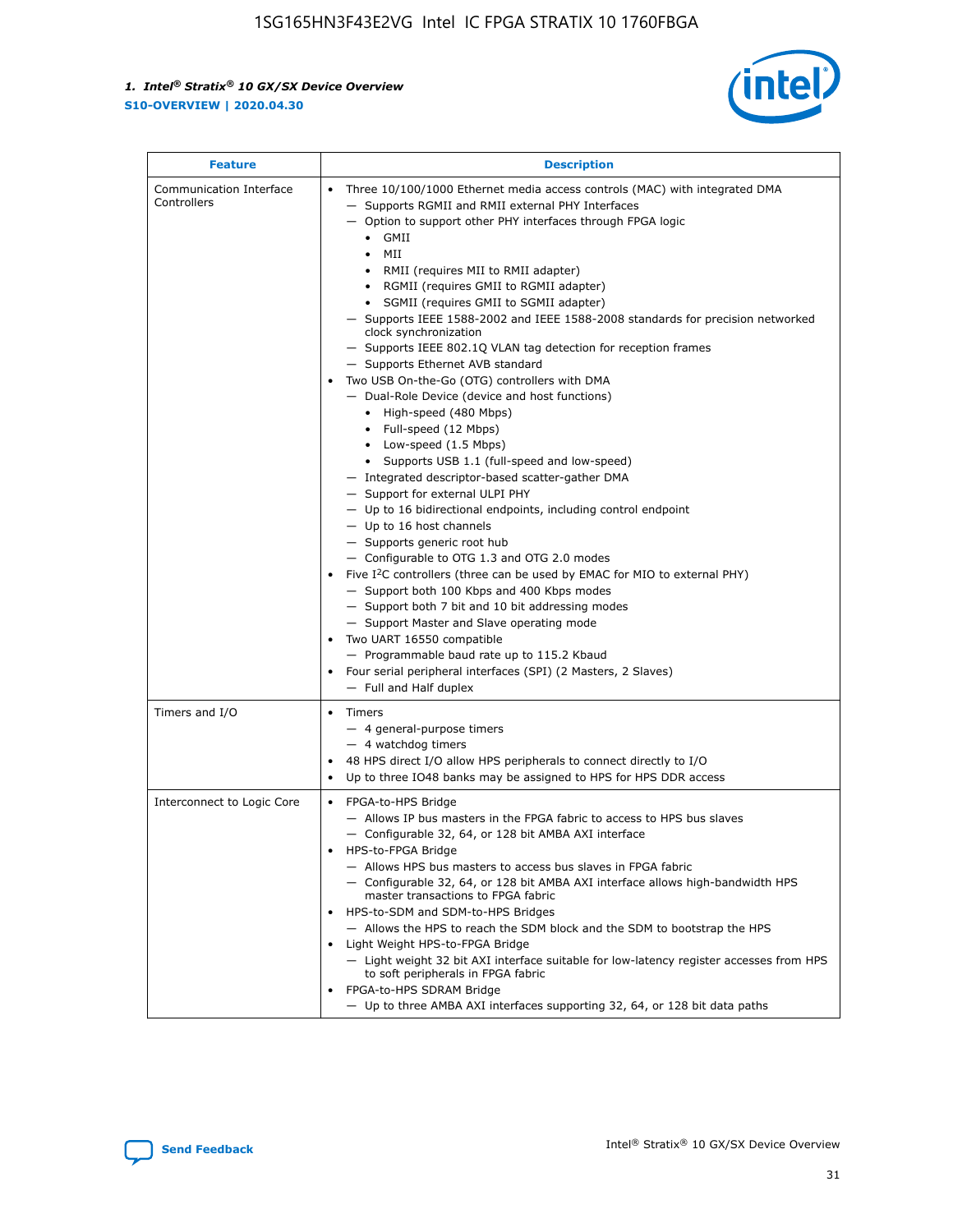

## **1.19. Power Management**

Intel Stratix 10 devices use the advanced Intel 14 nm tri-gate process technology, the all new Intel Hyperflex core architecture to enable Hyper-Folding, power gating, and several optional power reduction techniques to reduce total power consumption by as much as 70% compared to previous generation high-performance Stratix V devices.

Intel Stratix 10 standard power devices (-V) are SmartVID devices. The core voltage supplies (VCC and VCCP) for each SmartVID device must be driven by a PMBus voltage regulator dedicated to that Intel Stratix 10 device. Use of a PMBus voltage regulator for each SmartVID (-V) device is mandatory; it is not an option. A code is programmed into each SmartVID device during manufacturing that allows the PMBus voltage regulator to operate at the optimum core voltage to meet the device performance specifications.

With the new Intel Hyperflex core architecture, designs can run 2X faster than previous generation FPGAs. With 2X performance and same required throughput, architects can cut the data path width in half to save power. This optimization is called Hyper-Folding. Additionally, power gating reduces static power of unused resources in the FPGA by powering them down. The Intel Quartus Prime software automatically powers down specific unused resource blocks such as DSP and M20K blocks, at configuration time.

The optional power reduction techniques in Intel Stratix 10 devices include:

• **Available Low Static Power Devices**—Intel Stratix 10 devices are available with a fixed core voltage that provides lower static power than the SmartVID standard power devices, while maintaining device performance

Furthermore, Intel Stratix 10 devices feature Intel's low power transceivers and include a number of hard IP blocks that not only reduce logic resources but also deliver substantial power savings compared to soft implementations. In general, hard IP blocks consume up to 50% less power than the equivalent soft logic implementations.

## **1.20. Device Configuration and Secure Device Manager (SDM)**

All Intel Stratix 10 devices contain a Secure Device Manager (SDM), which is a dedicated triple-redundant processor that serves as the point of entry into the device for all JTAG and configuration commands. The SDM also bootstraps the HPS in SoC devices ensuring that the HPS can boot using the same security features that the FPGA devices have.

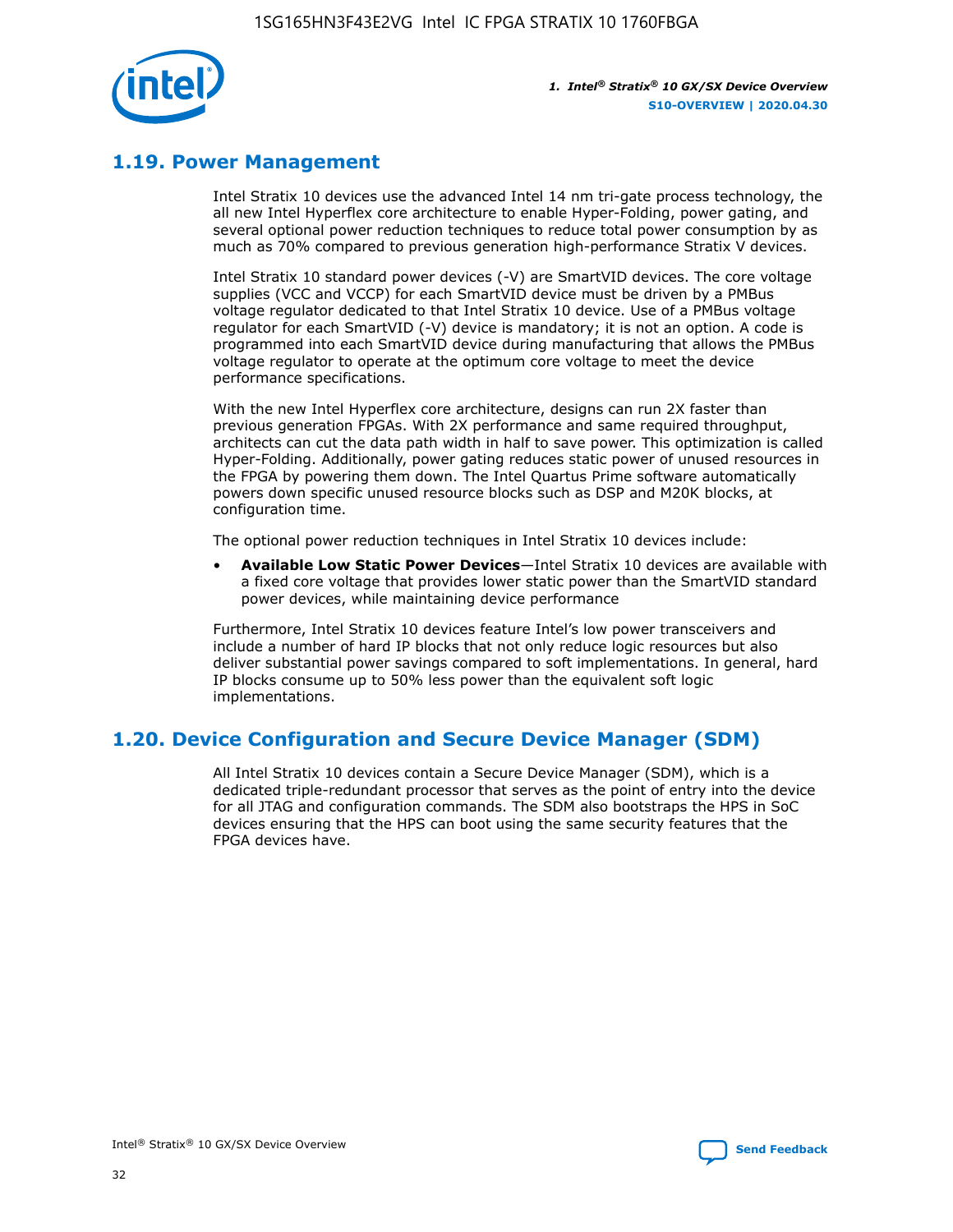





During configuration, Intel Stratix 10 devices are divided into logical sectors, each of which is managed by a local sector manager (LSM). The SDM passes configuration data to each of the LSMs across the on-chip configuration network. This allows the sectors to be configured independently, one at a time, or in parallel. This approach achieves simplified sector configuration and reconfiguration, as well as reduced overall configuration time due to the inherent parallelism. The same sector-based approach is used to respond to single-event upsets and security attacks.

While the sectors provide a logical separation for device configuration and reconfiguration, they overlay the normal rows and columns of FPGA logic and routing. This means there is no impact to the Intel Quartus Prime software place and route, and no impact to the timing of logic signals that cross the sector boundaries.

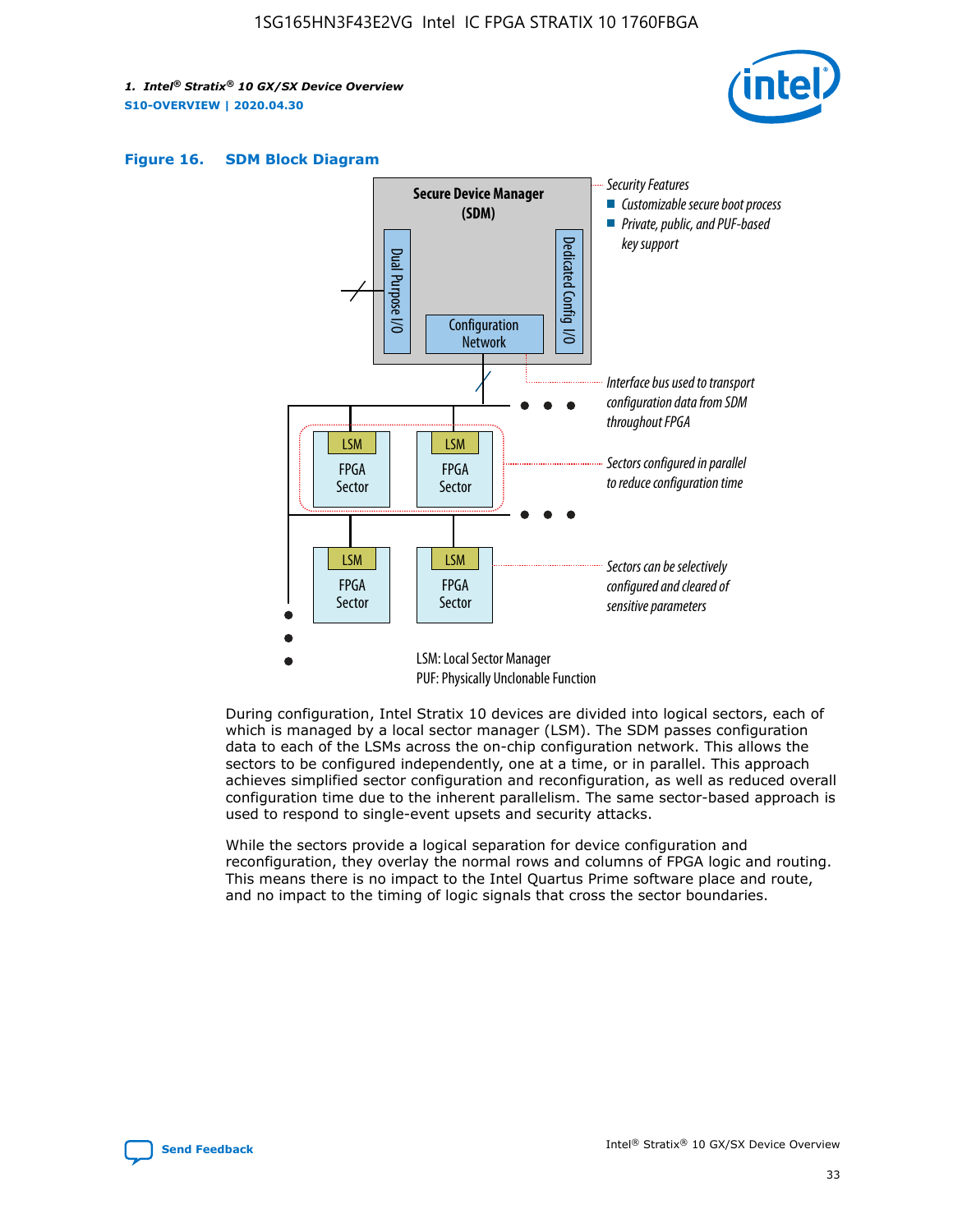

The SDM enables robust, secure, fully-authenticated device configuration. It also allows for customization of the configuration scheme, which can enhance device security. For configuration and reconfiguration, this approach offers a variety of advantages:

- Dedicated secure configuration manager
- Reduced device configuration time, because sectors are configured in parallel
- Updateable configuration process
- Reconfiguration of one or more sectors independent of all other sectors
- Zeroization of individual sectors or the complete device

The SDM also provides additional capabilities such as register state readback and writeback to support ASIC prototyping and other applications.

## **1.21. Device Security**

Building on top of the robust security features present in the previous generation devices, Intel Stratix 10 FPGAs and SoCs include a number of new and innovative security enhancements. These features are also managed by the SDM, tightly coupling device configuration and reconfiguration with encryption, authentication, key storage and anti-tamper services.

Security services provided by the SDM include:

- Bitstream encryption
- Multi-factor authentication
- Hard encryption and authentication acceleration; AES-256, SHA-256/384, ECDSA-256/384
- Volatile and non-volatile encryption key storage and management
- Boot code authentication for the HPS
- Physically Unclonable Function (PUF) service
- Updateable configuration process
- Secure device maintenance and upgrade functions
- Side channel attack protection
- Scripted response to sensor inputs and security attacks, including selective sector zeroization
- Readback, JTAG and test mode disable
- Enhanced response to single-event upsets (SEU)
- Black key provisioning
- Physical anti-tamper

See the *Intel Stratix 10 Device Security User Guide* for a complete list of all security features.

The SDM and associated security services provide a robust, multi-layered security solution for your Intel Stratix 10 design.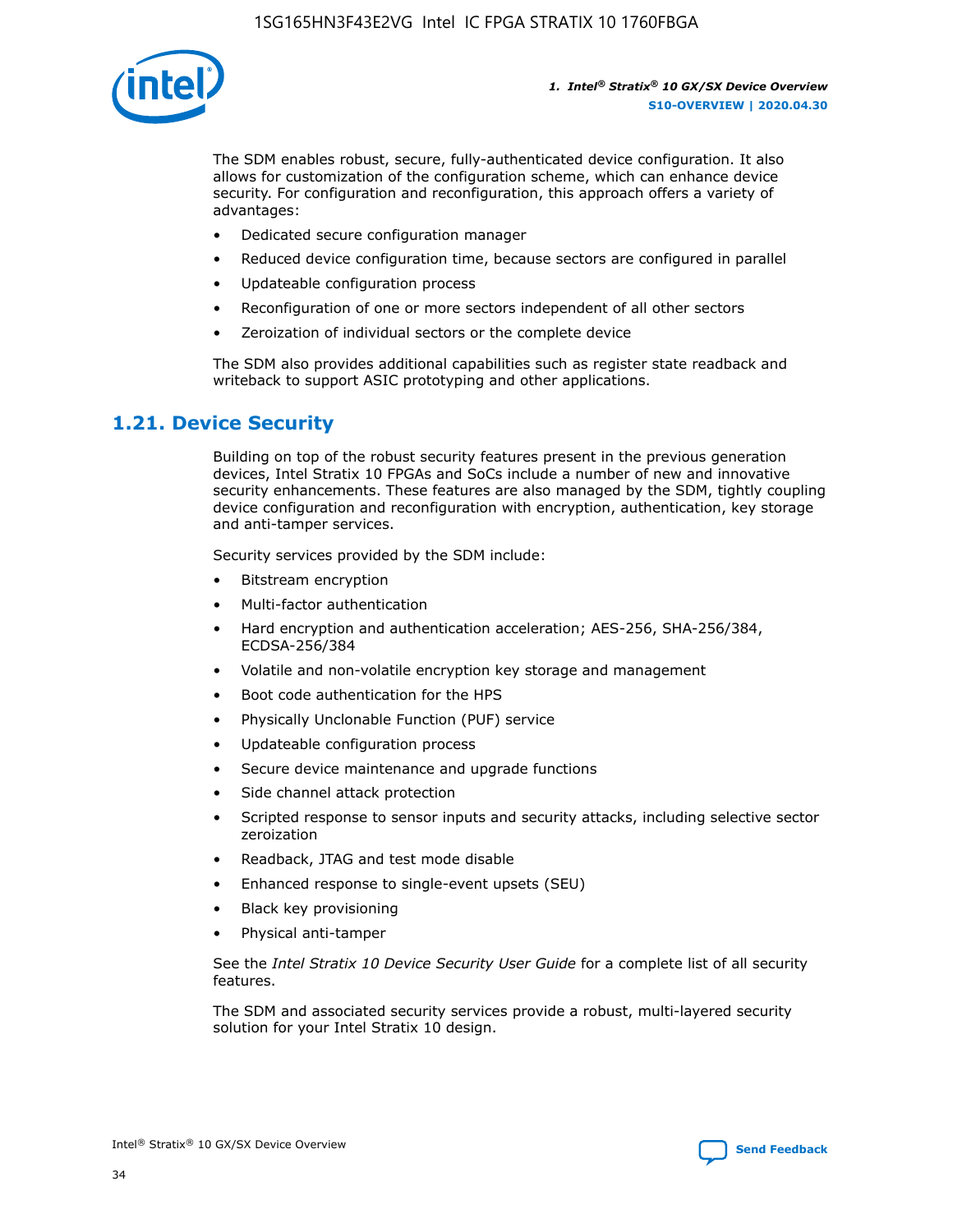

#### **Table 14. Device Security**

| <b>Intel Stratix 10 Family Variant</b> | <b>Bitstream Authentication</b> | <b>Advanced Security Features</b> <sup>(12)</sup> |
|----------------------------------------|---------------------------------|---------------------------------------------------|
| GX/SX                                  | All devices                     | -AS suffix part number required                   |

#### **Related Information**

- [My Intel Support](https://www.intel.com/content/www/us/en/programmable/my-intel/mal-home.html)
- [Intel Stratix 10 Device Security User Guide](https://www.intel.com/content/www/us/en/programmable/documentation/ndq1483601370898.html#wcd1483611014402)

## **1.22. Configuration via Protocol Using PCI Express**

Configuration via protocol using PCI Express allows the FPGA to be configured across the PCI Express bus, simplifying the board layout and increasing system integration. Making use of the embedded PCI Express hard IP operating in autonomous mode before the FPGA is configured, this technique allows the PCI Express bus to be powered up and active within the 100 ms time allowed by the PCI Express specification. Intel Stratix 10 devices also support partial reconfiguration across the PCI Express bus which reduces system down time by keeping the PCI Express link active while the device is being reconfigured.

## **1.23. Partial and Dynamic Reconfiguration**

Partial reconfiguration allows you to reconfigure part of the FPGA while other sections continue running. This capability is required in systems where uptime is critical, because it allows you to make updates or adjust functionality without disrupting services.

In addition to lowering power and cost, partial reconfiguration also increases the effective logic density by removing the necessity to place in the FPGA those functions that do not operate simultaneously. Instead, these functions can be stored in external memory and loaded as needed. This reduces the size of the required FPGA by allowing multiple applications on a single FPGA, saving board space and reducing power. The partial reconfiguration process is built on top of the proven incremental compile design flow in the Intel Quartus Prime design software

Dynamic reconfiguration in Intel Stratix 10 devices allows transceiver data rates, protocols and analog settings to be changed dynamically on a channel-by-channel basis while maintaining data transfer on adjacent transceiver channels. Dynamic reconfiguration is ideal for applications that require on-the-fly multiprotocol or multirate support. Both the PMA and PCS blocks within the transceiver can be reconfigured using this technique. Dynamic reconfiguration of the transceivers can be used in conjunction with partial reconfiguration of the FPGA to enable partial reconfiguration of both core and transceivers simultaneously.

## **1.24. Fast Forward Compile**

The innovative Fast Forward Compile feature in the Intel Quartus Prime software identifies performance bottlenecks in your design and provides detailed, step-by-step performance improvement recommendations that you can then implement. The Compiler reports estimates of the maximum operating frequency that can be achieved

<sup>(12)</sup> Contact My Intel Support for additional information.

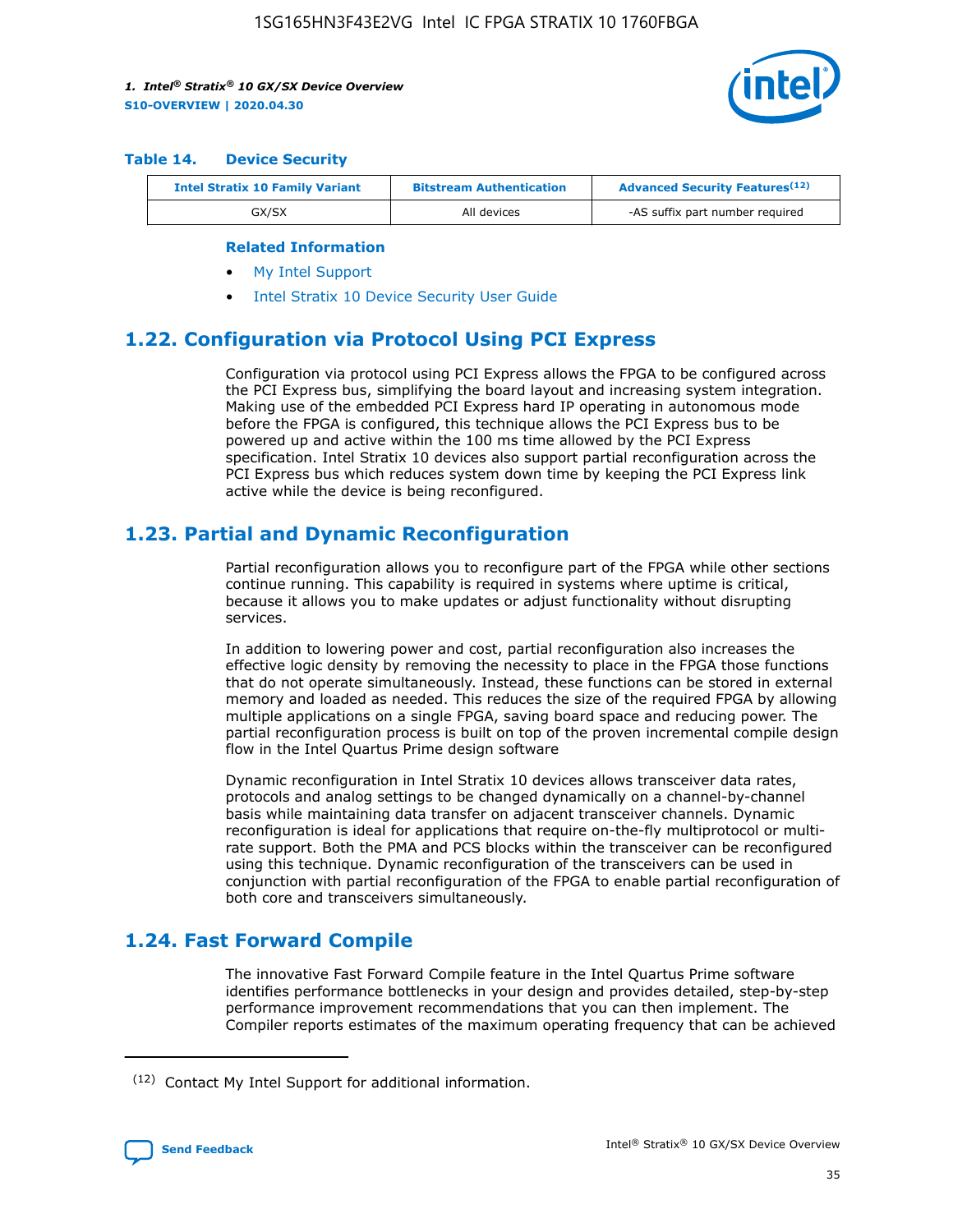

by applying the recommendations. As part of the new Hyper-Aware design flow, Fast Forward Compile maximizes the performance of your Intel Stratix 10 design and achieves rapid timing closure.

Previously, this type of optimization required multiple time-consuming design iterations, including full design re-compilation to determine the effectiveness of the changes. Fast Forward Compile enables you to make better decisions about where to focus your optimization efforts, and how to increase your design performance and throughput. This technique removes much of the guesswork of performance exploration, resulting in fewer design iterations and as much as 2X core performance gains for Intel Stratix 10 designs.

## **1.25. Single Event Upset (SEU) Error Detection and Correction**

Intel Stratix 10 FPGAs and SoCs offer robust SEU error detection and correction circuitry. The detection and correction circuitry includes protection for Configuration RAM (CRAM) programming bits and user memories. The CRAM is protected by a continuously running parity checker circuit with integrated ECC that automatically corrects one or two bit errors and detects higher order multibit errors.

The physical layout of the CRAM array is optimized to make the majority of multi-bit upsets appear as independent single-bit or double-bit errors which are automatically corrected by the integrated CRAM ECC circuitry. In addition to the CRAM protection, user memories also include integrated ECC circuitry and are layout optimized for error detection and correction.

The SEU error detection and correction hardware is supported by both soft IP and the Intel Quartus Prime software to provide a complete SEU mitigation solution. The components of the complete solution include:

- Hard error detection and correction for CRAM and user M20K memory blocks
- Optimized physical layout of memory cells to minimize probability of SEU
- Sensitivity processing soft IP that reports if CRAM upset affects a used or unused bit
- Fault injection soft IP with the Intel Quartus Prime software support that changes state of CRAM bits for testing purposes
- Hierarchy tagging in the Intel Quartus Prime software
- Triple Mode Redundancy (TMR) used for the Secure Device Manager and critical on-chip state machines

In addition to the SEU mitigation features listed above, the Intel 14 nm tri-gate process technology used for Intel Stratix 10 devices is based on FinFET transistors which have reduced SEU susceptibility versus conventional planar transistors.

## **1.26. Document Revision History for the Intel Stratix 10 GX/SX Device Overview**

| <b>Document</b><br><b>Version</b> | <b>Changes</b>             |
|-----------------------------------|----------------------------|
| 2020.04.30                        | Made the following change: |
|                                   | continued                  |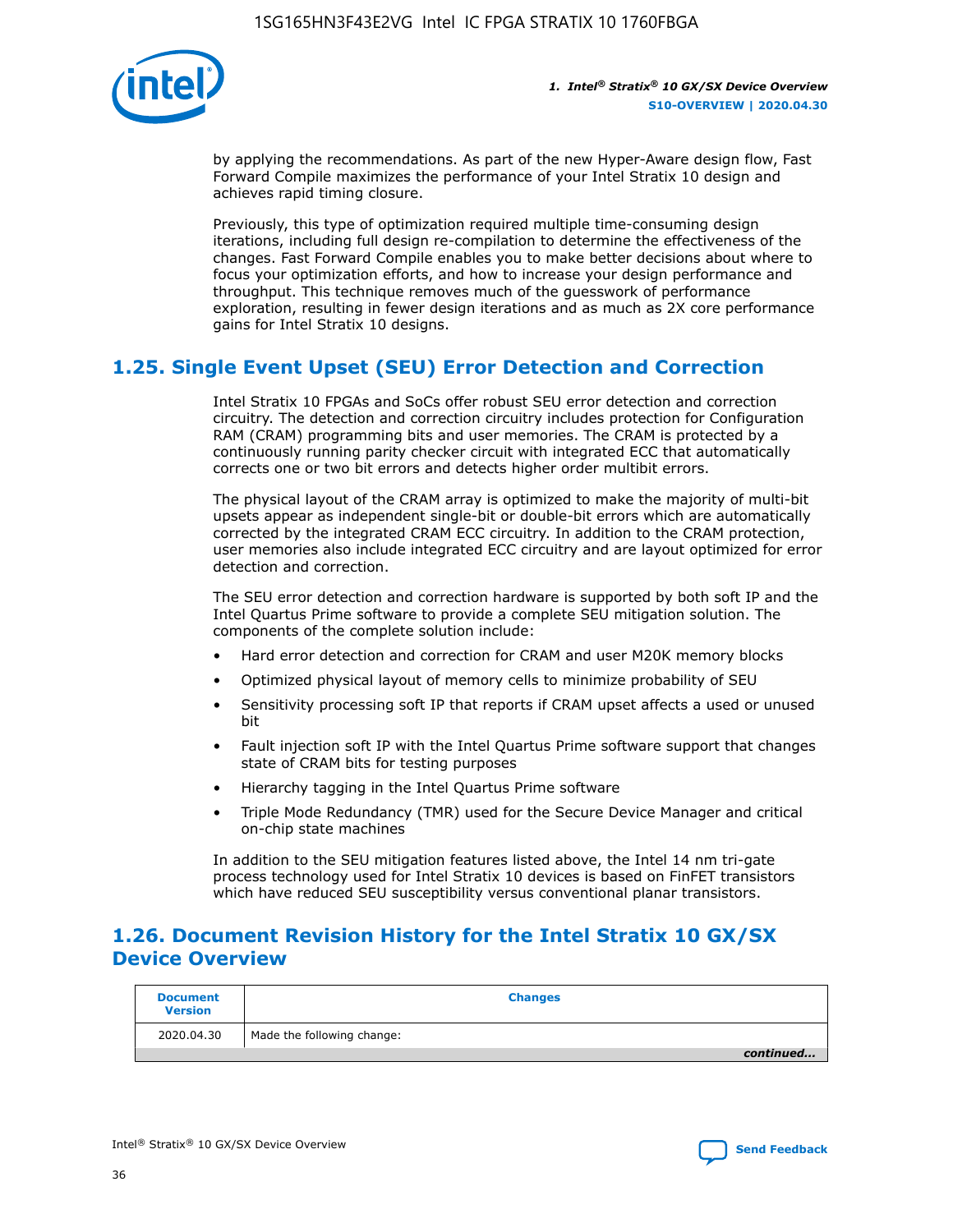

| <b>Document</b><br><b>Version</b> | <b>Changes</b>                                                                                                                                                                                                                                                                                                                                                                                                                                                                                                                                                                                                                                                                                                                                                                                                                                                                                                                                                                                              |
|-----------------------------------|-------------------------------------------------------------------------------------------------------------------------------------------------------------------------------------------------------------------------------------------------------------------------------------------------------------------------------------------------------------------------------------------------------------------------------------------------------------------------------------------------------------------------------------------------------------------------------------------------------------------------------------------------------------------------------------------------------------------------------------------------------------------------------------------------------------------------------------------------------------------------------------------------------------------------------------------------------------------------------------------------------------|
|                                   | Added the GX 10M variant.                                                                                                                                                                                                                                                                                                                                                                                                                                                                                                                                                                                                                                                                                                                                                                                                                                                                                                                                                                                   |
| 2020.03.24                        | Made the following changes:<br>Added advanced security (-AS) devices.<br>Added level shifter details for the Intel Stratix 10 SX/GX 400 device.                                                                                                                                                                                                                                                                                                                                                                                                                                                                                                                                                                                                                                                                                                                                                                                                                                                             |
| 2019.08.19                        | Made the following changes:<br>Added composition details for the leaded and lead-free contact device options.<br>$\bullet$<br>Updated the I/O PLL counts.                                                                                                                                                                                                                                                                                                                                                                                                                                                                                                                                                                                                                                                                                                                                                                                                                                                   |
| 2019.02.15                        | Made the following changes:<br>Changed the number of included logic elements globally.<br>$\bullet$<br>Removed logic density 450, logic density 550, and package code 48 from the "Sample Ordering<br>$\bullet$<br>Code and Available Options for Intel Stratix 10 Devices" figure.<br>Updated description of the higher density in the "Innovations in Intel Stratix 10 FPGAs and SoCs"<br>section.<br>Updated description of the general purpose I/Os in the "Intel Stratix 10 FPGA and SoC Common<br>$\bullet$<br>Device Features" table.<br>Removed support for LPDDR3 globally.<br>Updated the "Intel Stratix 10 FPGA and SoC Architecture Block Diagram" figure.<br>$\bullet$<br>Updated the "Intel Stratix 10 GX/SX FPGA and SoC Family Plan-FPGA Core (part 1)" table.<br>$\bullet$<br>Updated the "Intel Stratix 10 GX/SX FPGA and SoC Family Plan-Interconnects, PLLs and Hard IP<br>(part 2)" table.<br>Updated and merged the "Intel Stratix 10 GX/SX FPGA and SoC Family Package Plan" tables. |
| 2018.08.08                        | Made the following changes:<br>Changed the specs for QDRII+ and QDRII+ Xtreme and added specs for QDRIV in the "External<br>$\bullet$<br>Memory Interface Performance" table.<br>Updated description of the power options in the "Sample Ordering Code and Available Options for<br>Intel Stratix 10 Devices" figure.<br>Changed the description of the technology and power management features in the "Intel Stratix 10<br>FPGA and SoC Common Device Features" table.<br>Changed the description of SmartVID in the "Power Management" section.<br>Changed the direction arrow from the coefficient registers block in the "DSP Block: High Precision<br>$\bullet$<br>Fixed Point Mode" figure.                                                                                                                                                                                                                                                                                                          |
| 2017.10.30                        | Made the following changes:<br>Removed the embedded eSRAM feature globally.<br>$\bullet$<br>Removed the Low Power (VID) and Military operating temperature options, and package code 53<br>$\bullet$<br>from the "Sample Ordering Code and Available Options for Stratix 10 Devices" figure.<br>Changed the Maximum transceiver data rate (chip-to-chip) specification for L-Tile devices in the<br>"Key Features of Intel Stratix 10 Devices Compared to Stratix V Devices" table.                                                                                                                                                                                                                                                                                                                                                                                                                                                                                                                         |
| 2016.10.31                        | Made the following changes:<br>• Changed the number of available transceivers to 96, globally.<br>Changed the single-precision floating point performance to 10 TFLOP, globally.<br>Changed the maximum datarate to 28.3 Gbps, globally.<br>٠<br>Changed some of the features listed in the "Stratix 10 GX/SX Device Overview" section.<br>$\bullet$<br>Changed descriptions for the GX and SX devices in the "Stratix 10 Family Variants" section.<br>$\bullet$<br>Changed the "Sample Ordering Code and Available Options for Stratix 10 Devices" figure.<br>Changed the features listed in the "Key Features of Stratix 10 Devices Compared to Stratix V<br>Devices" table.<br>Changed the descriptions of the following areas of the "Stratix 10 FPGA and SoC Common Device<br>Features" table:<br>- Transceiver hard IP<br>- Internal memory blocks<br>- Core clock networks<br>- Packaging<br>Reorganized and updated all tables in the "Stratix 10 FPGA and SoC Family Plan" section.                |
|                                   | continued                                                                                                                                                                                                                                                                                                                                                                                                                                                                                                                                                                                                                                                                                                                                                                                                                                                                                                                                                                                                   |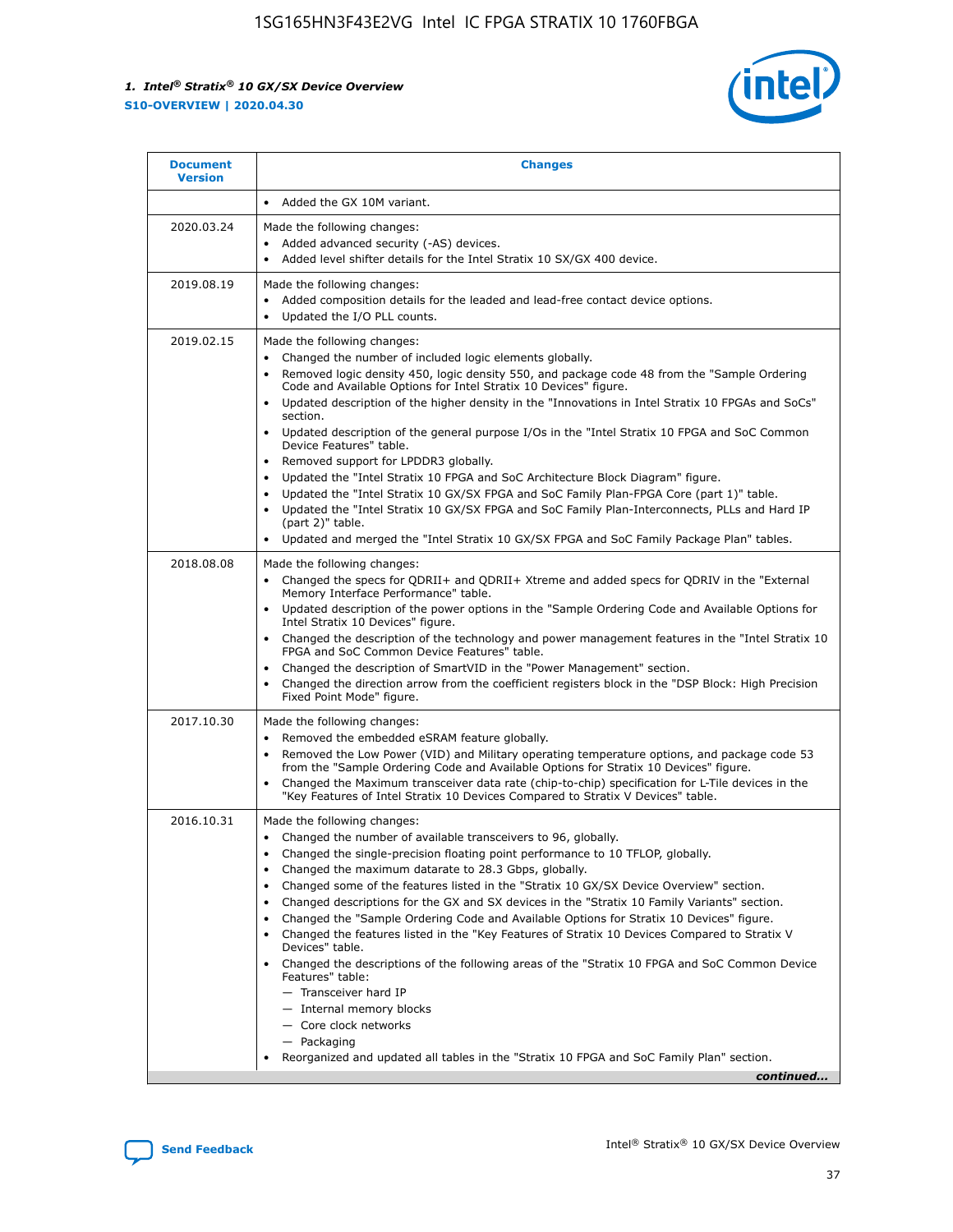

| <b>Document</b><br><b>Version</b> | <b>Changes</b>                                                                                                                                                                                                                                                                                                                                                                                                                                                                                                                                                                                                                                                                                                                                                                                                                                                                                                                                                                                     |
|-----------------------------------|----------------------------------------------------------------------------------------------------------------------------------------------------------------------------------------------------------------------------------------------------------------------------------------------------------------------------------------------------------------------------------------------------------------------------------------------------------------------------------------------------------------------------------------------------------------------------------------------------------------------------------------------------------------------------------------------------------------------------------------------------------------------------------------------------------------------------------------------------------------------------------------------------------------------------------------------------------------------------------------------------|
|                                   | Removed the "Migration Between Arria 10 FPGAs and Stratix 10 FPGAs" section.<br>Removed footnotes from the "Transceiver PCS Features" table.<br>Changed the HMC description in the "External Memory and General Purpose I/O" section.<br>Changed the number of fPLLs in the "Fractional Synthesis PLLs and I/O PLLs" section.<br>Clarified HMC data width support in the "Key Features of the Stratix 10 HPS" table.<br>Changed the description in the "Internal Embedded Memory" section.<br>Changed the datarate for the Standard PCS and SDI PCS features in the "Transceiver PCS Features"<br>table.<br>Added a note to the "PCI Express Gen1/Gen2/Gen3 Hard IP" section.<br>Updated the "Key Features of the Stratix 10 HPS" table.<br>Changed the description for the Cache coherency unit in the "Key Features of the Stratix 10 HPS"<br>table.<br>Changed the description for the external SDRAM and Flash memory interfaces for HPS in the "Key<br>Features of the Stratix 10 HPS" table. |
| 2015.12.04                        | Initial release.                                                                                                                                                                                                                                                                                                                                                                                                                                                                                                                                                                                                                                                                                                                                                                                                                                                                                                                                                                                   |